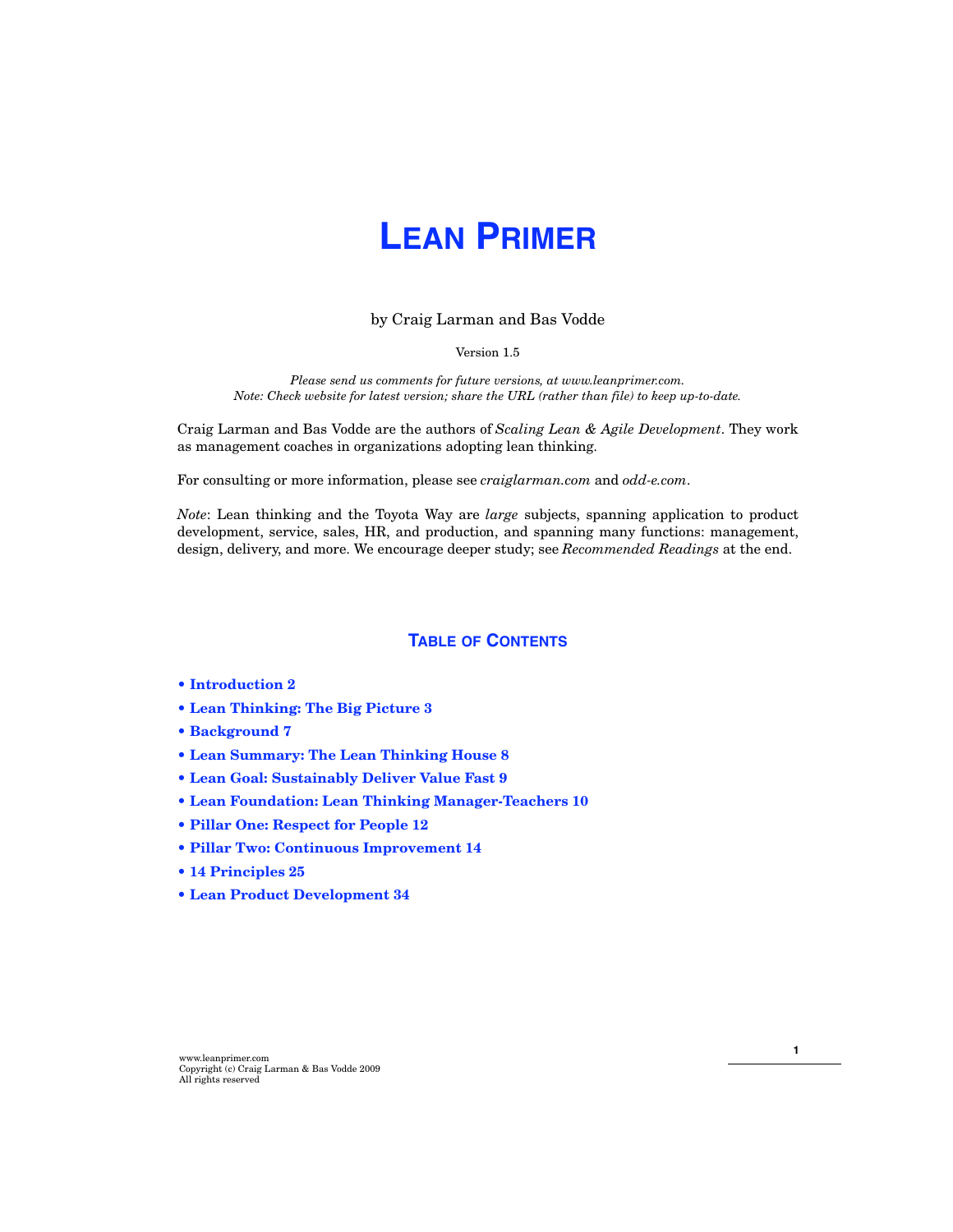# **INTRODUCTION**

*I have enough money to last me the rest of my life, unless I buy something. —Jackie Mason*

Lean thinking is a proven system that applies to product development and production, as evidenced by Toyota and others. And although most often applied to products, it is also used in service areas—both within Toyota and in domains such as health care1.



The image and metaphor we like to convey a key thinking mistake—and opportunity—is the sport of relay racing.

Consider the relay racers *standing around* waiting for the baton from their running colleague. The accountant in the finance department, looking aghast at this terrible underutilization 'waste' indicated in some report, would probably mandate a policy goal of "95% utilization of resources" to ensure all the racers are busy and 'productive.' Maybe—he suggests—the runners could run three races at

the same time to increase "resource utilization," or run up a mountain while waiting.

Funny…but this kind of thinking lies behind much of traditional management and processes in development and other domains.2 Of course, in contrast, here is a central idea in lean thinking:

# **Watch the baton, not the runners.**

<sup>1.</sup> For readers working in service domains, note that most lean principles are very general, such as *continuous improvement mindset* and *manager-teachers* who are workexperts and act as mentors. Some principles require minor translation, such as *longterm great engineers* to *long-term great hands-on workers*, or *new product development* to *new service*.

<sup>2.</sup> See, for example, PRTM [McGrath96, McGrath04] for collections of traditional—and un-lean—product development ideas.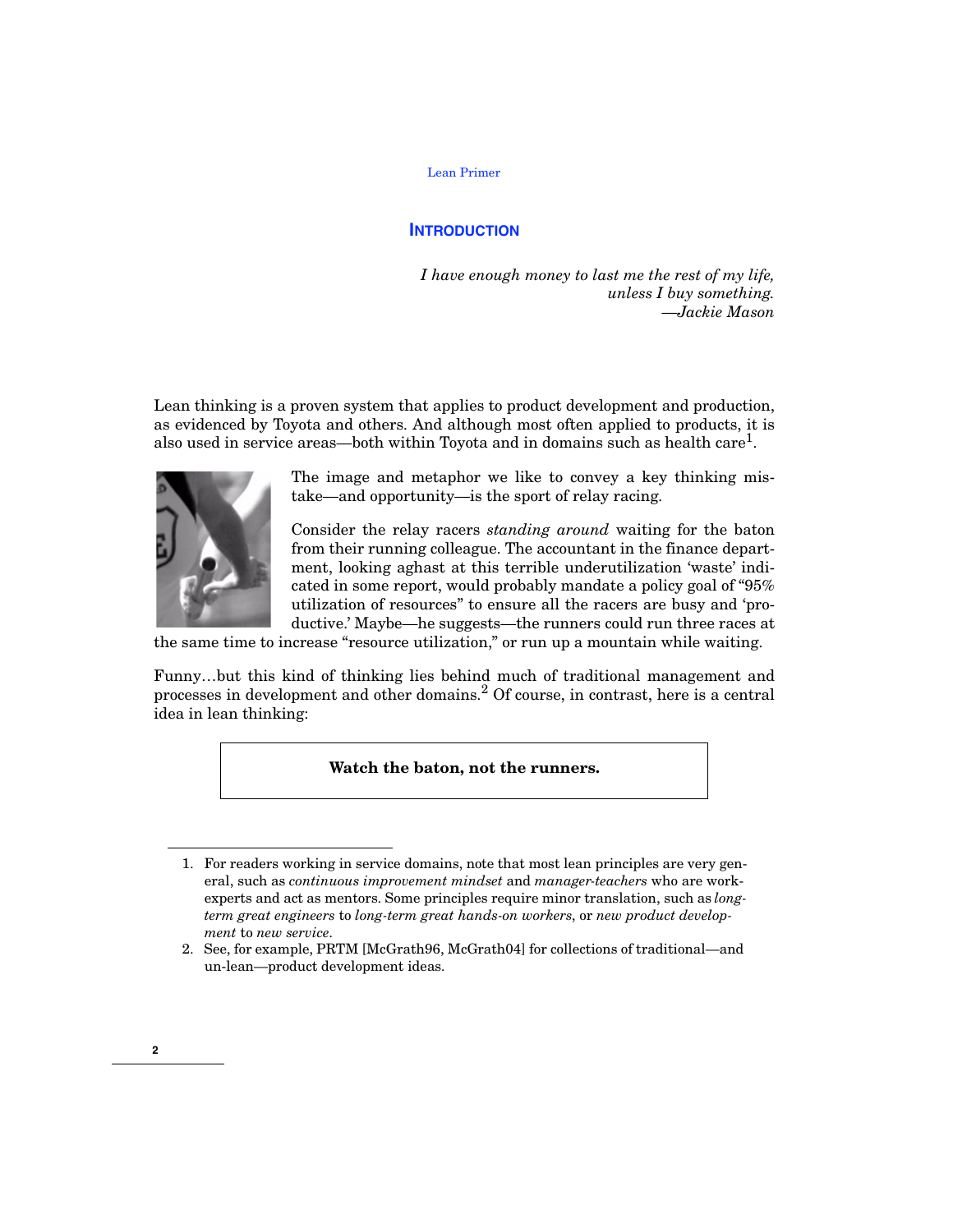### Lean Thinking: The Big Picture

Does your organization measure "productivity" or "efficiency" in terms of how *busy* people are, or time spent—watching the runner? Or, in terms of fast delivery of value to the real customer—watching the baton? What is the *value-to-waste ratio* in your work? And what are the impediments to the flow of value—and how can people feel inspired to continuously strive to improve that flow? Lean thinking addresses this.

# **LEAN THINKING: THE BIG PICTURE**

**Lean** (or **lean thinking**) is the English name—popularized by MIT researchers—to describe the system now known as the **Toyota Way** inside the company that created it.<sup>3</sup> Toyota is a strong, resilient, company that seems to improve over time:

| $-$ In 2008 surpassed GM to                                                                                                              | - Market capitalization in May                                                                                         |
|------------------------------------------------------------------------------------------------------------------------------------------|------------------------------------------------------------------------------------------------------------------------|
| become the largest vehicle                                                                                                               | 2007 was over 1.5 times that                                                                                           |
| company by sales, while being                                                                                                            | of GM, Ford, and Daimler-                                                                                              |
| much more profitable.                                                                                                                    | Chrysler combined.                                                                                                     |
| - J.D. Power (etc.) consistently<br>rate Toyota, Lexus, and Scion<br>among the top in quality.                                           | - Innovative with social and<br>environmental awareness—for<br>example, creator of the Prius<br>and hybrid technology. |
| $-$ In 2006 profit was \$13.7 USD                                                                                                        | - Product development at levels                                                                                        |
| billion, while GM and Ford                                                                                                               | up to twice as fast as some                                                                                            |
| reported losses. <sup>a</sup>                                                                                                            | competitors.                                                                                                           |
| a. In 2009, after the worldwide financial crisis, GM entered bank-<br>ruptcy protection. Toyota, while suffering losses along with other |                                                                                                                        |

automotive companies, remains solvent.

This is a sample; *Extreme Toyota* [OST08] dedicates a chapter comparing their *sustainable* performance compared to others in their industry. That said, Toyota is far from perfect and there are unique things to learn from other systems (such as *agile methods* in software development) that are not found in lean thinking. We are not suggesting that Toyota or lean thinking is the only model to learn from, or to simply emulate it. Nevertheless it is a long-refined meritorious system from a relatively robust and sustainable company.

<sup>3.</sup> The original name was *Respect for Humanity System.* Some called it *The Thinking Way*. These emphasized a Toyota culture of mentoring people to think through and resolve root causes to problems, to help society, and to humanize work [Fujimoto99, WJR90].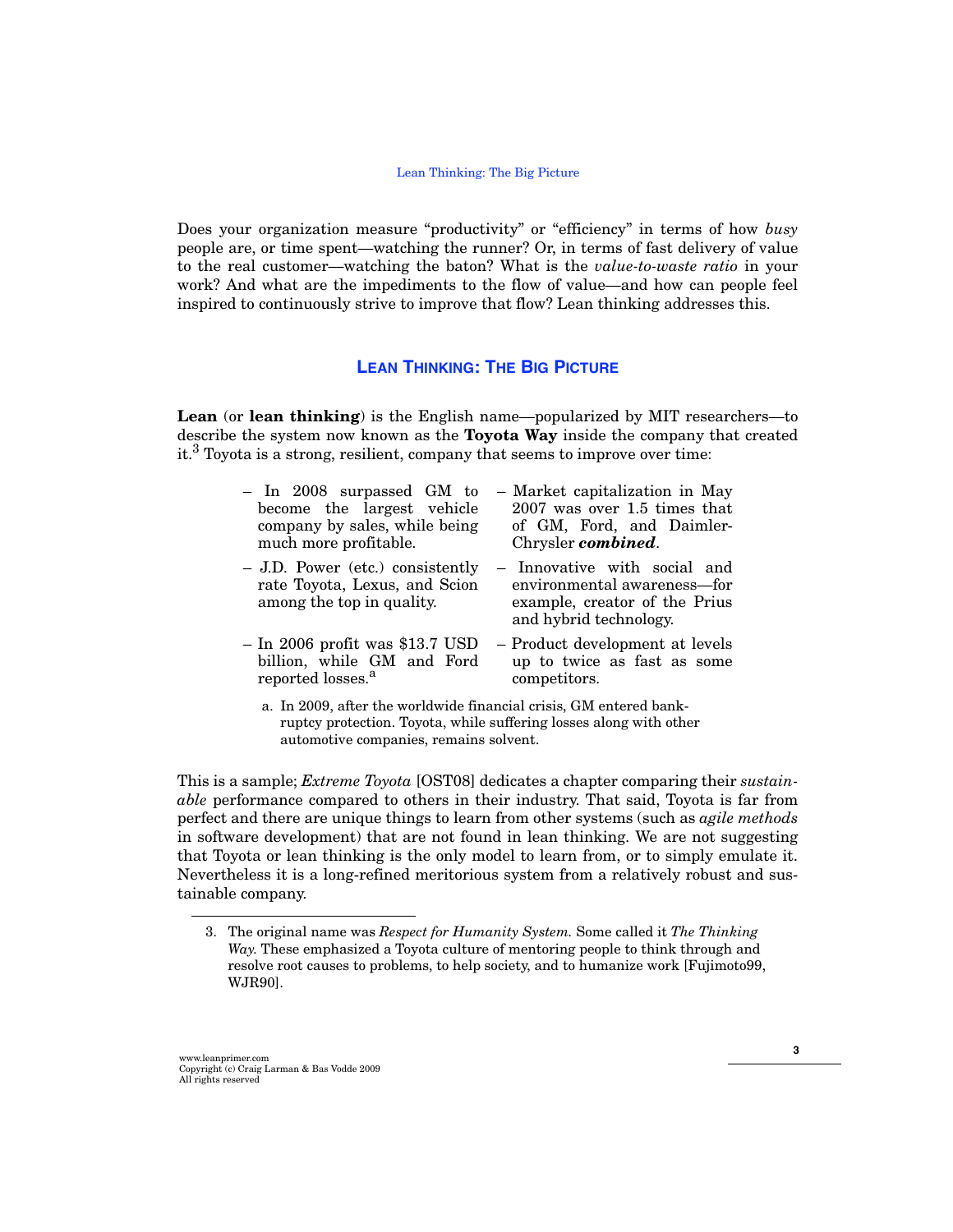# **The Pillars of Lean Are** *Not* **Tools and Waste Reduction**

There are some common misconceptions about lean. This primer starts with clearing these away.

What is the essence and power of lean thinking and Toyota?

*When I first began learning about TPS4, I was enamored of the power of [one-piece flow, kanban, and other lean tools]. But along the way, experienced leaders within Toyota kept telling me that these tools and techniques were not the key to TPS. Rather the power behind TPS is a company's management commitment to continuously invest in its people and promote a culture of continuous improvement. I nodded like I knew what they were talking about, and continued to study how to calculate kanban quantities and set up one-piece flow cells. After studying for almost 20 years and observing the struggles [other] companies have had applying lean, what these Toyota teachers told me is finally sinking in. [Liker04] (emphasis added)*

Wakamatsu and Kondo, Toyota experts, put it succinctly:

*The essence of [the Toyota system] is that each individual employee is given the opportunity to find problems in his own way of working, to solve them and to make improvements. [Hino06]*

# **Management Tools Are** *Not* **a Pillar of Lean**

The above quotes underscore a vital point because over the years there have been some ostensibly 'lean' promoters that reduced lean thinking to a mechanistic superficial level of management tools such as *kanban* and queue management. These derivative descriptions ignore the central message of the Toyota experts who stress that the essence of successful lean thinking is "building people, then building products" and a culture of "challenge the status quo" continuous improvement [Hino06].

*Reducing lean thinking to kanban, queue management and other tools is like reducing a working democracy to voting*. Voting is good, but democracy is far more subtle and difficult. Consider the internal Toyota motto shown in a photo we took when visiting

<sup>4.</sup> Toyota Production System (TPS) is the precursor to the Toyota Way [Ohno88].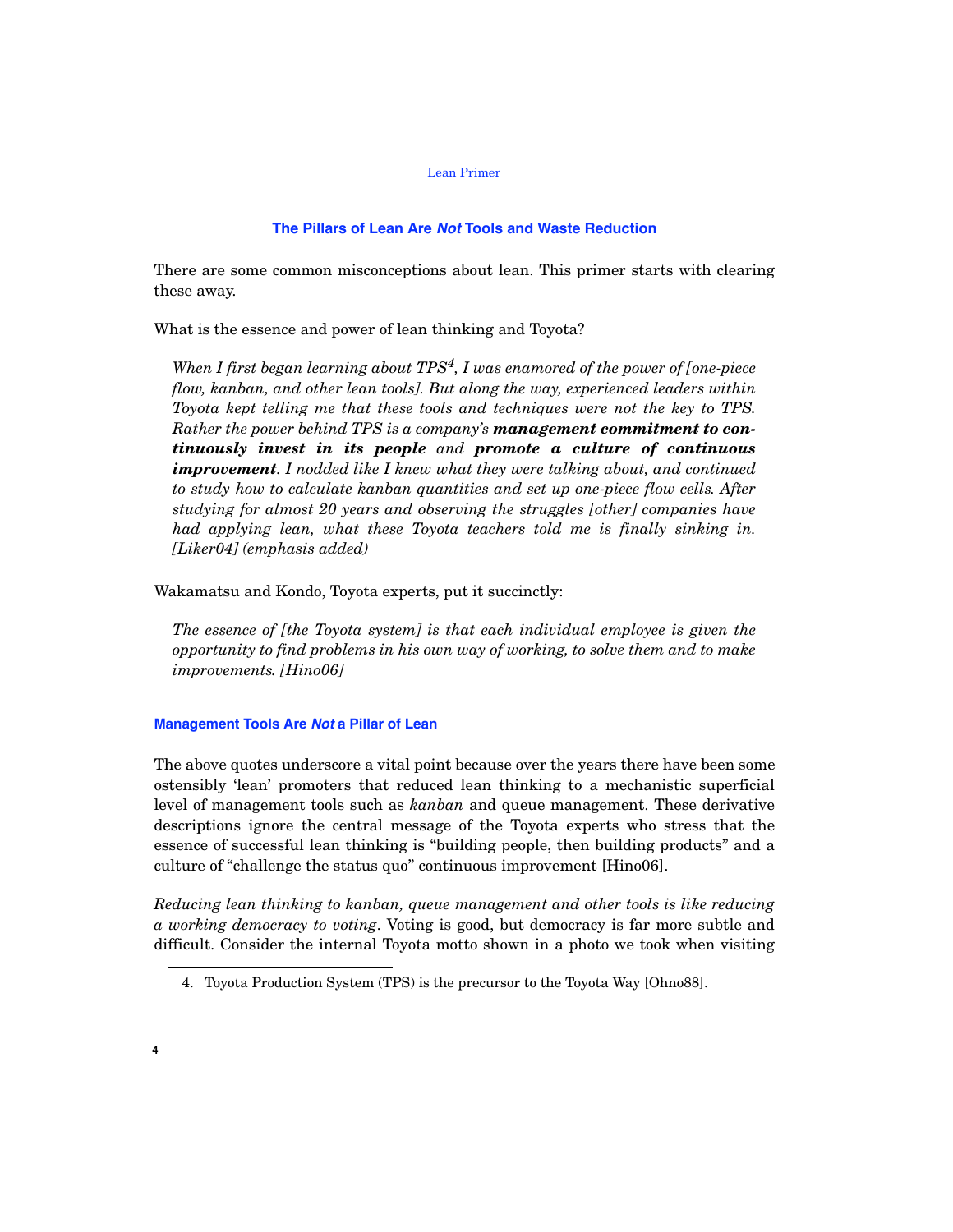### Lean Thinking: The Big Picture

Toyota in Japan some years ago; it captures the heart of lean, summarizing their focus on educating people to become skillful systems thinkers:



To simplify lean thinking to tools is to fall into a trap repeated many times before by companies superficially and unsuccessfully attempting to adopt what they thought was lean.

*... it was only after American carmakers had exhausted every other explanation for Toyota's success—an undervalued yen, a docile workforce, Japanese culture, superior automation—that they were finally able to admit that <i>Toyota's real advantage was its ability to harness the intellect of 'ordinary' employees. [Hamel06]*

Consequently, **Lean Six Sigma**<sup>5</sup> is viewed by Toyota people to represent Six Sigma *tools* but not to represent real lean thinking. A former Toyota plant and HR manager explains:

*Lean six sigma is a compilation of tools and training focused on isolated projects to drive down unit cost… The Toyota approach […] is far broader and far deeper. The starting point is the Toyota Way philosophy of respect for people and continuous improvement. The principle is developing quality people who continually improve processes… The responsibility lies, not with black belt specialists, but with the leadership hierarchy that runs the operation and they are teachers and coaches. [LH08]*

### **Waste Reduction Is Not a Pillar of Lean**

The book *Lean Thinking* [WJ96] was justifiably popular and introduced some Toyota ideas to a much wider audience. We recommend it—while observing that it presents a *condensed* view of the Toyota system. *Lean Thinking* draws significantly on research from the 1980s and early 1990s that focused on Toyota's production system [WJR90], and was published before Toyota's own *Toyota Way 2001* "Green Book," that summa-

<sup>5.</sup> Lean Six Sigma is an amalgam of tools promoted in the Six Sigma movement [George02].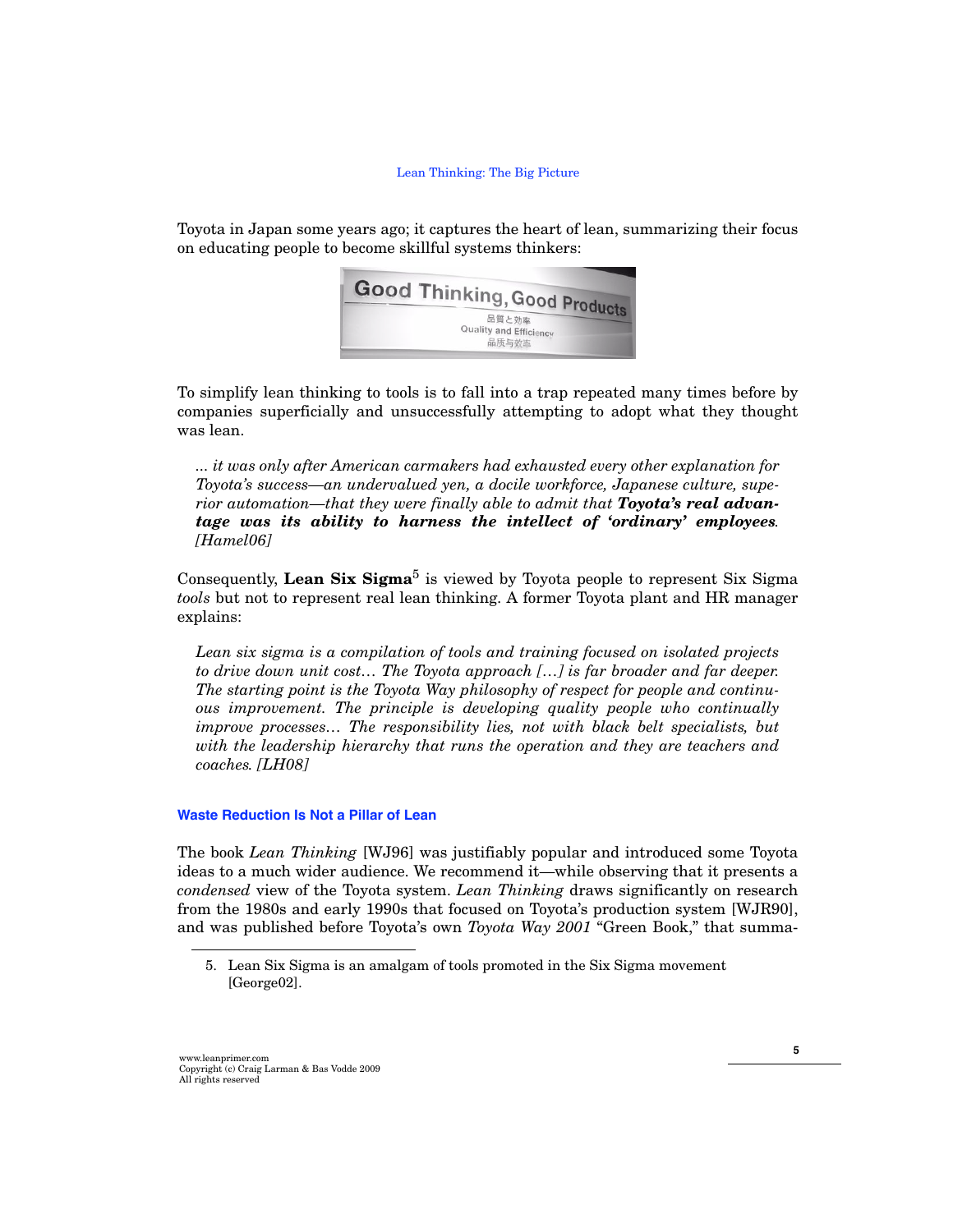rized the priority of the broader principles from an insider's perspective. The subtitle of *Lean Thinking* is *Banish Waste and Create Wealth in Your Organization,* and so not surprisingly, those who have read only that one book often summarize lean as "removing waste."

Although useful, waste reduction is not a pillar of lean; it is only mentioned several levels deep within the *Toyota Way 2001*. Plus, in *Lean Thinking*, some preeminent lean principles such as *Go See* (that Toyota highlights) are treated in an entertaining but only anecdotal or secondary style that make it possible to miss the relative importance of some lean principles within Toyota. Study *Lean Thinking*, and study more of the *Recommended Readings*.

# **The Two Pillars of Lean**

What *are* the pillars of lean? Toyota president Gary Convis:

*The Toyota Way can be briefly summarized through the two pillars that support it: Continuous Improvement and Respect for People. Continuous improvement, often called kaizen, defines Toyota's basic approach to doing business. Challenge everything. More important than the actual improvements that individuals contribute, the true value of continuous improvement is in creating an atmosphere of continuous learning and an environment that not only accepts, but actually embraces change. Such an environment can only be created where there is respect for people—hence the second pillar of the Toyota Way. (emphasis added)*

And from Toyota CEO Katsuaki Watanabe:

*The Toyota Way has two main pillars: continuous improvement and respect for people. Respect is necessary to work with people. By "people" we mean employees, supply partners, and customers. …We don't mean just the end customer; on the assembly line the person at the next workstation is also your customer. That leads to teamwork. If you adopt that principle, you'll also keep analyzing what you do in order to see if you're doing things perfectly, so you're not troubling your customer. That nurtures your ability to identify problems, and if you closely observe things, it will lead to kaizen—continuous improvement. The root of the Toyota Way is to be dissatisfied with the status quo; you have to ask constantly, "Why are we doing this?" (emphasis added)*

Respect for people and continuous improvement "challenge everything" "embrace change" mindset, the pillars of lean, are expanded later. If a lean adoption program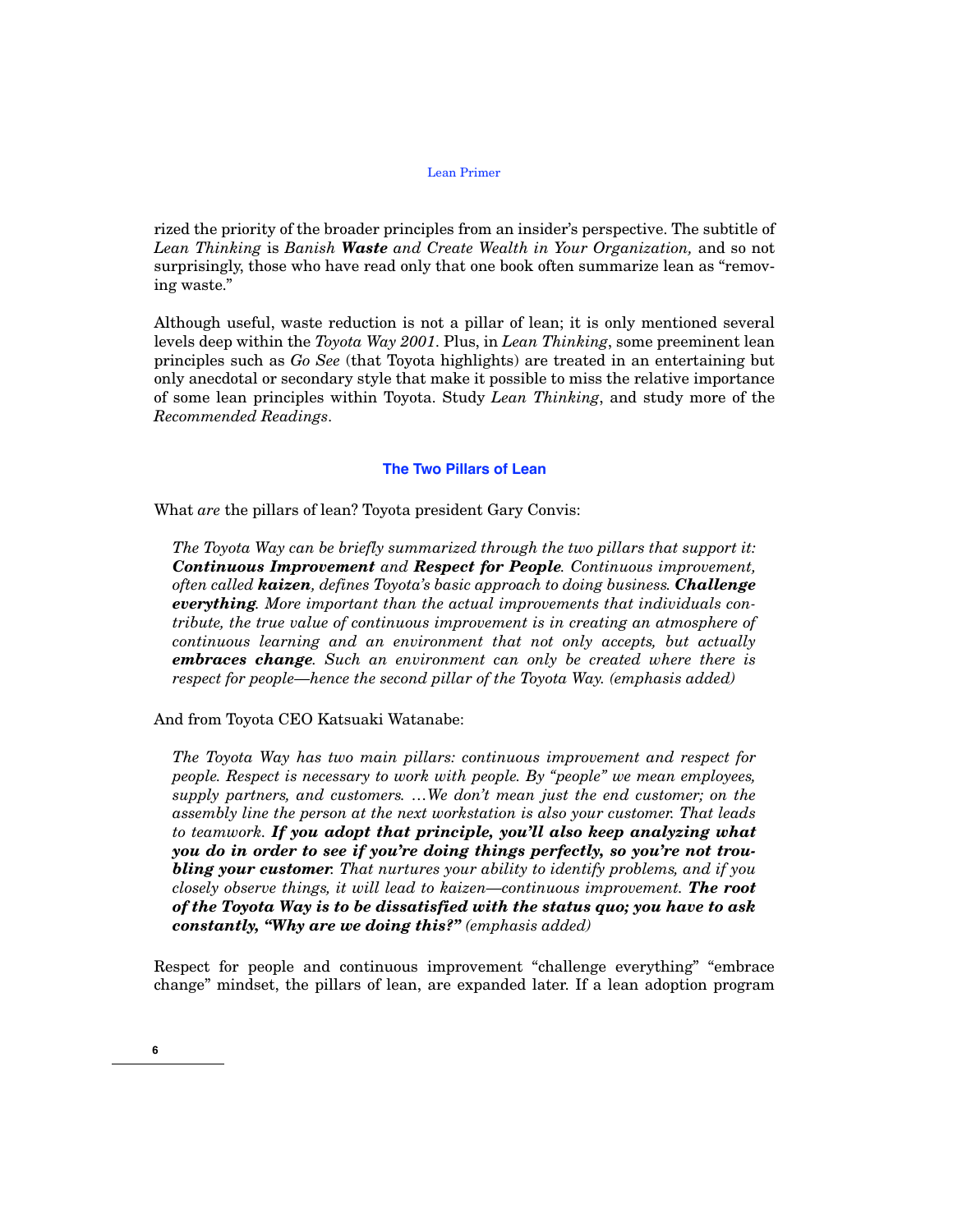# **Background**

ignores the importance of these—a **cargo cult** lean adoption6—then the essential understanding and conditions for sustainable success with lean will be missing.

# **BACKGROUND**

The English term 'lean' was popularized for the Toyota system—by MIT researchers of Toyota in *The Machine That Changed the World* [WJR90]—to contrast their *lean production* with the alternative of *mass production*. The implication was a dramatic reduction in work-package or batch size, and no longer competing on economies of scale but rather competing on the ability to adapt, avoid inventory, and work in very small units. The term *lean* is now also used within Toyota; for example, in their *Toyota Way 2001* internal booklet.

Two of the authors of the *The Machine That Changed the World* went on to write *Lean Thinking*, a popular introduction that summarized five principles.

Relatively broad descriptions of the lean system are *The Toyota Way*, *The Toyota Product Development System, Inside the Mind of Toyota*, *Extreme Toyota*, and *Lean Product and Process Development.* All are based on long study of Toyota. *The Toyota Way* [Liker04] text is used by Toyota for education, in addition to their internal *Toyota Way 2001*. This introduction to lean is similar to these descriptions.

<sup>6.</sup> A *cargo cult* in a tribal society performed rituals imitating the behavior of nonnative visitors (often from Europe). By analogy, *cargo cult process* adoption suggests ritualism and superficiality. *Cargo cult lean adoption* implies adopting lean tools without the transformation to a lean state of mind and behavior by management.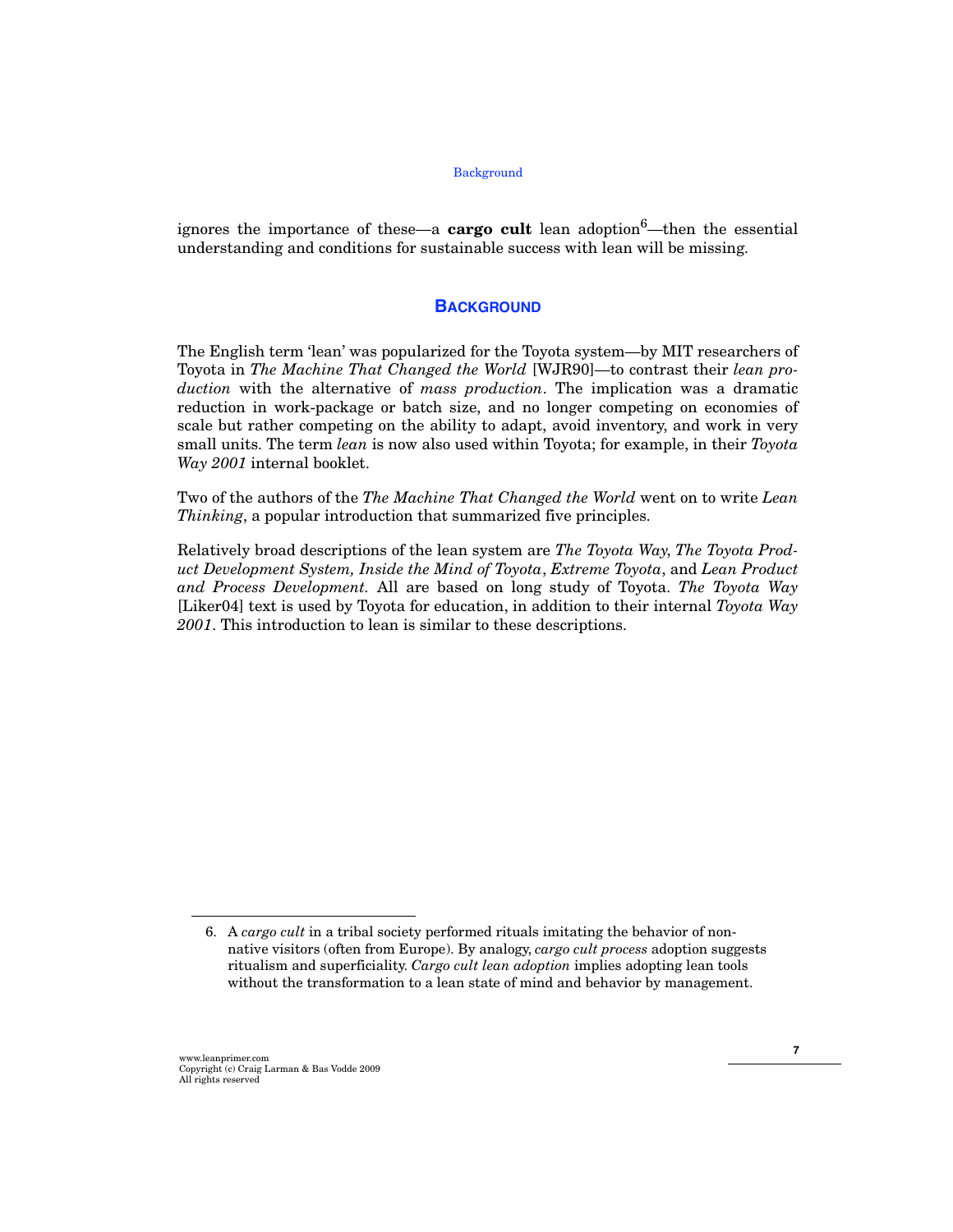#### Figure 1.1 the lean-thinking house



# **LEAN SUMMARY: THE LEAN THINKING HOUSE**

Figure 1.1 summarizes the modern Toyota Way in a "lean thinking house" diagram, because an earlier version of the Toyota system was first summarized within Toyota by a similar house diagram<sup>7</sup>. This house also defines the major sections of this primer,

<sup>7.</sup> Fujio Cho, who later become Toyota chairman, sketched the first "Toyota Production System house" diagram in 1973.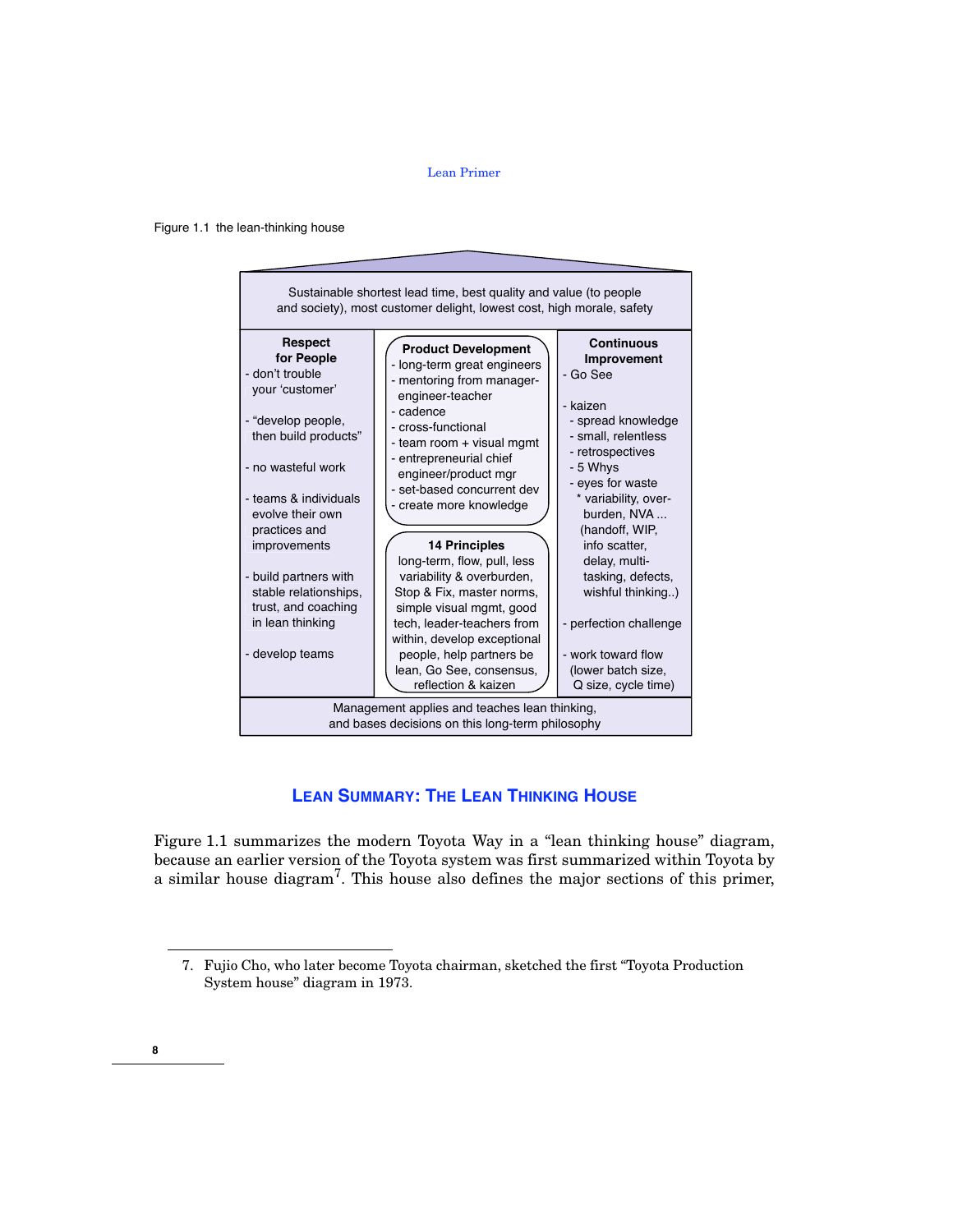### Lean Goal: Sustainably Deliver Value Fast

such as *Respect for People* and *Continuous Improvement*. The remainder of the primer follows the major elements of the diagram in the following order:

| 1. $\text{goal}(\text{roof})$ | 4. pillar—continuous        |
|-------------------------------|-----------------------------|
| 2. foundation                 | improvement                 |
| 3. pillar—respect for         | 5. 14 principles            |
| people                        | 6. lean product development |

# **LEAN GOAL: SUSTAINABLY DELIVER VALUE FAST**

*Sustainable shortest lead time, best quality and value (to people and society), most customer delight, lowest cost, high morale, safety.*



Broadly, the global or system goal of lean thinking is to quickly deliver things of value (to the customer *and society*) in shorter and shorter cycle times of all processes, while still achieving highest quality and morale levels *flow of value* to the customer without delay. Toyota strives to reduce cycle times, but not through cutting corners, reducing quality, or at an unsustainable or unsafe pace; rather, by relentless *continuous improvement*, that requires a company culture of meaningful *respect for people* in which people feel they have the personal safety to challenge and change the status quo.

We see echoes of this goal in the words of the creator of the Toyota Production System (TPS), Taiichi Ohno:

*All we are doing is looking at the time line, from the moment the customer gives us an order to the point where we collect the cash. And we are reducing the time line by reducing the non-value-adding wastes.8 [Ohno88]*

So, a focus of lean is *on the baton*, not the runners—removing the bottlenecks to faster throughput of value to customers rather than locally optimizing by trying to maximize utilization of workers or machines.

<sup>8.</sup> This allusion to *wastes* is explored later. 'Waste' has an important and specific meaning in lean thinking.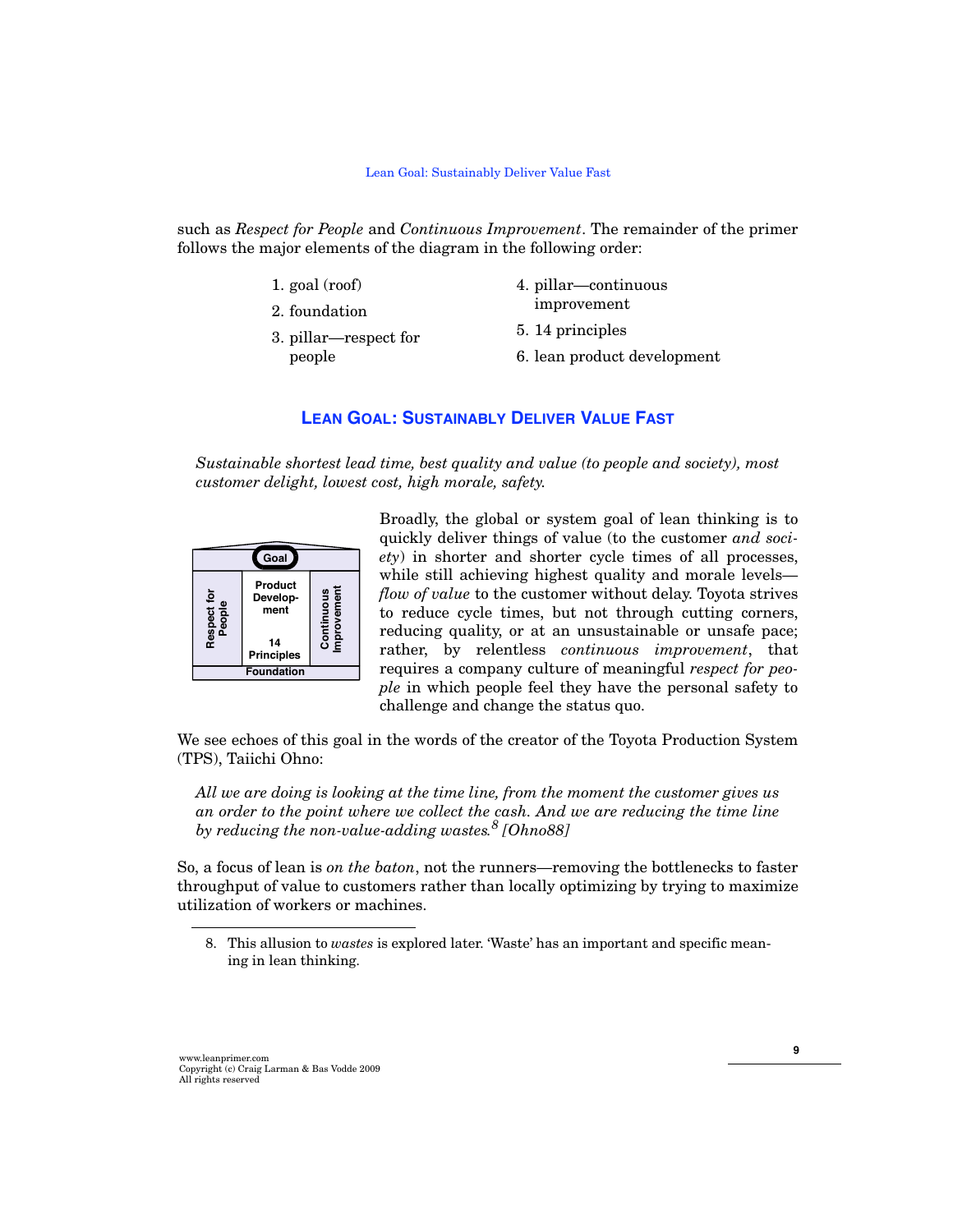Not only does Toyota (and their Lexus and Scion brands) manufacture vehicles, but also successfully and efficiently *develop* new products—lean principles apply to product development. How does Toyota achieve the "global goal" in their two main processes, product development and production?

- ❑ **Development**—*out-learn the competition*, through generating more useful knowledge and using and remembering it effectively.
- ❑ **Production**—*out-improve the competition*, by a focus on short cycles, small batches and queues, stopping to find and fix the root cause of problems, relentlessly removing all wastes (waiting, handoff, …).

This primer returns to *out-learn* and *out-improve* later on. Of course, these approaches are not mutually exclusive. Toyota Development improves and Production learns.

# **LEAN FOUNDATION: LEAN THINKING MANAGER-TEACHERS**

*Management applies and teaches lean thinking, and bases decisions on this longterm philosophy.*



When we first visited Toyota in Japan, we interviewed people to learn more about their management culture and education system. One of the things we learned is that most new employees first go through several months of education before starting other work. During this period they learn the foundations of lean thinking, they learn to see 'waste' (a subject we will return to), and they do hands-on work in many areas of Toyota. In this way, new Toyota people…

- ❑ learn problem solving through hands-on improvement experiments
- ❑ learn to see how lean thinking applies in different domains
- ❑ learn *kaizen* mindset (continuous improvement)
- ❑ appreciate a core principle in Toyota called *Go See* and *gemba*

*Go See* means people—especially managers—are expected to "go see with their own eyes" rather than sit behind desks or believe that the truth can be learned only from reports or numbers. It is related to appreciating the importance of *gemba*—going to the physical front-line place of value work where the hands-on value workers are.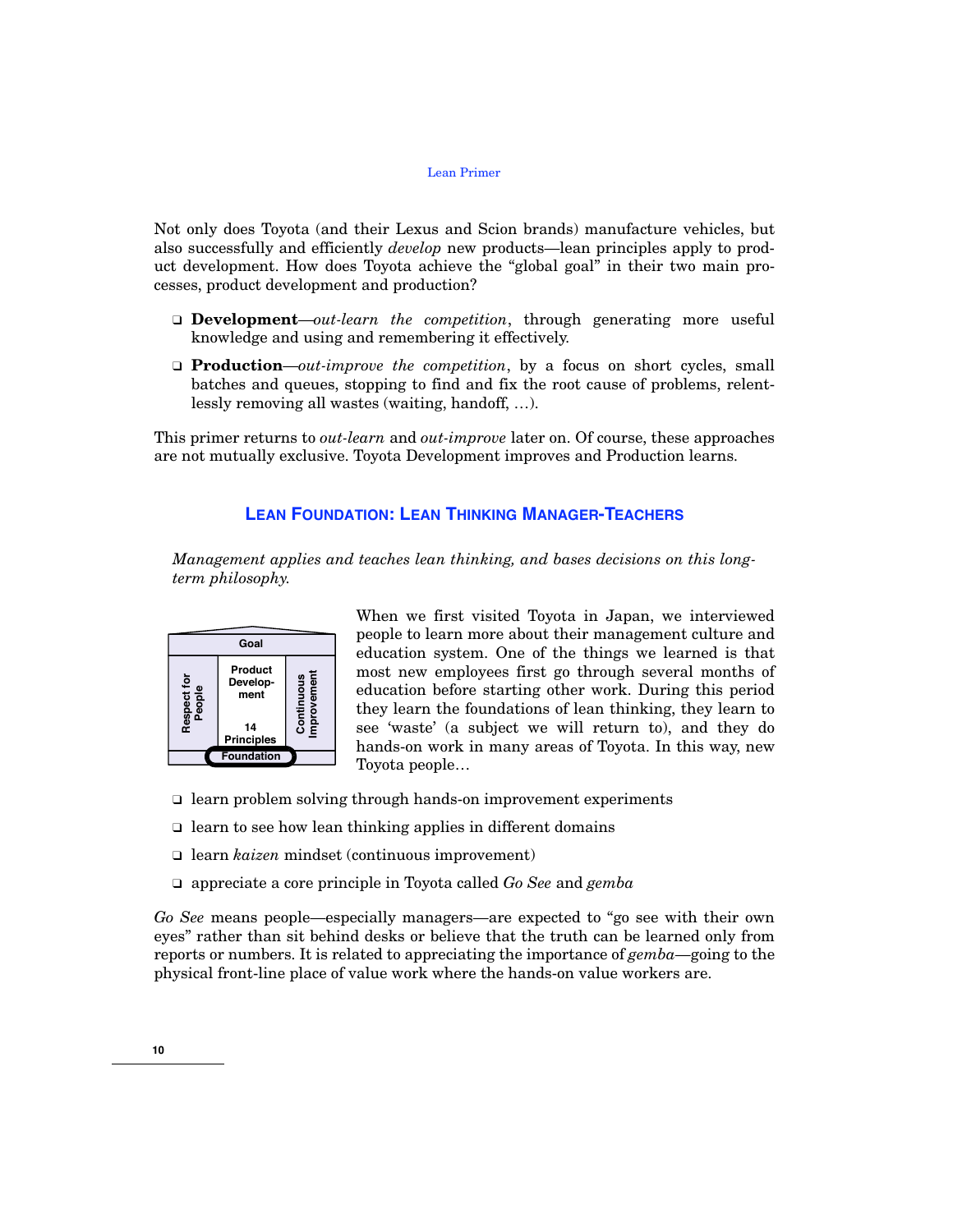### Lean Foundation: Lean Thinking Manager-Teachers

Michikazu Tanaka, a student of Taiichi Ohno, summarized the lessons he learned:

*You can't come up with useful kaizen [improvement] sitting at your desk… We have too many people these days who don't understand the workplace… They think a lot, but they don't see. I urge you to make a special effort to see what's happening in the workplace. That's where the facts are. [SF09]*

We also learned that potential executive managers have worked their way up through years of hands-on lean thinking practice and mentoring to others. When Eiji Toyoda was president, he said to the management team, "I want you actively to train your people on how to think for themselves" [Hino06]. Note that this is *not* simply a message of *let people think for themselves*. Rather, the management culture is *managers act as teachers of thinking skills*. Toyota managers are educated in lean thinking, continuous improvement, root cause analysis, the statistics of variability, and systems thinking—and coach others in these thinking tools.

From this, we came especially to appreciate that for successful adoption of lean, there are management qualities needed for any meaningful, sustained success—the leadership team cannot "phone in" their lean support. Toyota is one of few companies that seems to demonstrate these qualities; to summarize [OST08]:

- ❑ Long-term philosophy—many in the company are educated in lean thinking through courses and mentoring from manager-teachers.
- ❑ Long-term philosophy—virtually all management, including the executive level, must have a solid understanding of lean principles, have lived them for years, and teach them to others.
- ❑ Long-term philosophy—manager-teachers have cultivated systems thinking and process-improvement problem-solving thinking skills, and they teach it to others. The culture is imbued with the mentality and behavior, "Let's stop and understand the root causes of problems."



**Manager-teachers**—the internal motto is *Good Thinking, Good Products*. How do they achieve this "good thinking" which forms the foundation of their success? It is through *a culture of mentoring.* Managers are expected to be hands-on masters of their domain of work (the

saying is, "my manager can do my job better than me"), are expected to understand lean thinking, and are expected to *spend time teaching and coaching others*. We learned during an interview in Japan that Toyota HR policies include analysis of how much time a manager spends teaching. In short, managers are less directors and more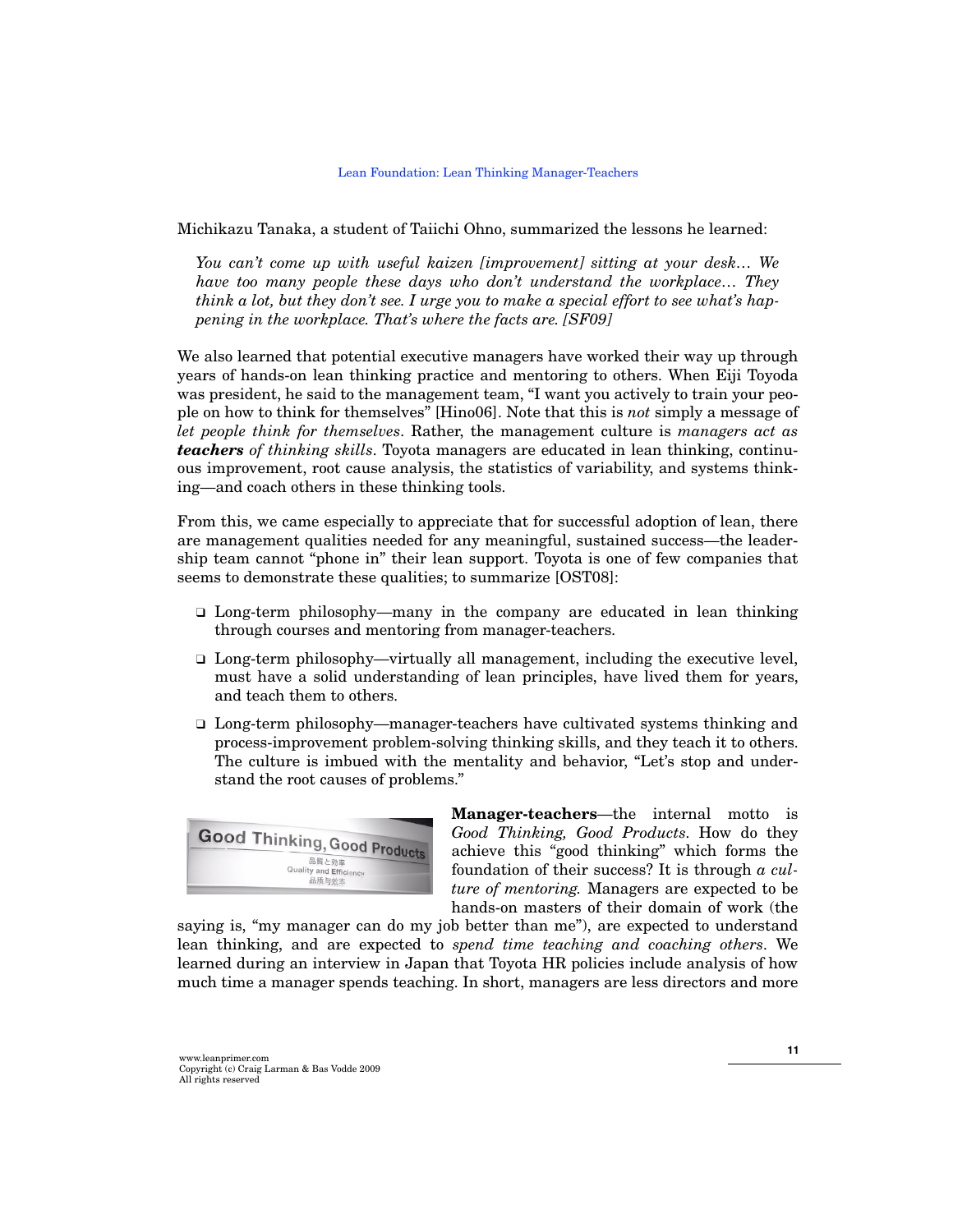teachers in the principles of lean thinking, "stop and fix right," and *kaizen* mentality. In this way, the *Toyota DNA* is propagated [LH08].

Atsushi Niimi, Toyota North America president, said that the greatest challenge in teaching the Toyota Way to foreign managers was, "They want to be managers, not teachers."

In [Liker03], a matrix of management cultures is presented; ideal lean manager-teachers are in the top-left quadrant—bottom-up consensus builders and real team leaders who are work experts, and who mentor their team members:

|           | expert knowledge of the<br>work                         | only general management<br>knowledge |
|-----------|---------------------------------------------------------|--------------------------------------|
| bottom-up | $\cosh /$ mentor; builder of a<br>learning organization | facilitator                          |
| top-down  | detailed task master                                    | bureaucrat                           |

The more one learns about lean, the more one appreciates that the foundation is manager-teachers who live and teach it and have long hands-on experience. The foundation is not tools or waste reduction.

Any executive team that wants to succeed with lean thinking will need to pay attention to this basic lesson—that they cannot "phone in" their support to "do lean."

# **PILLAR ONE: RESPECT FOR PEOPLE**



*Respect for people* sounds nebulous, but includes concrete actions and culture within Toyota. They broadly reflect respect for and sensitivity to morale, not making people do wasteful work, real *teamwork*, mentoring to develop skillful people, humanizing the work and environment, safe and clean environment (inside *and outside* of Toyota), and philosophical integrity among the management team. Figure 1.2 illustrates some implications.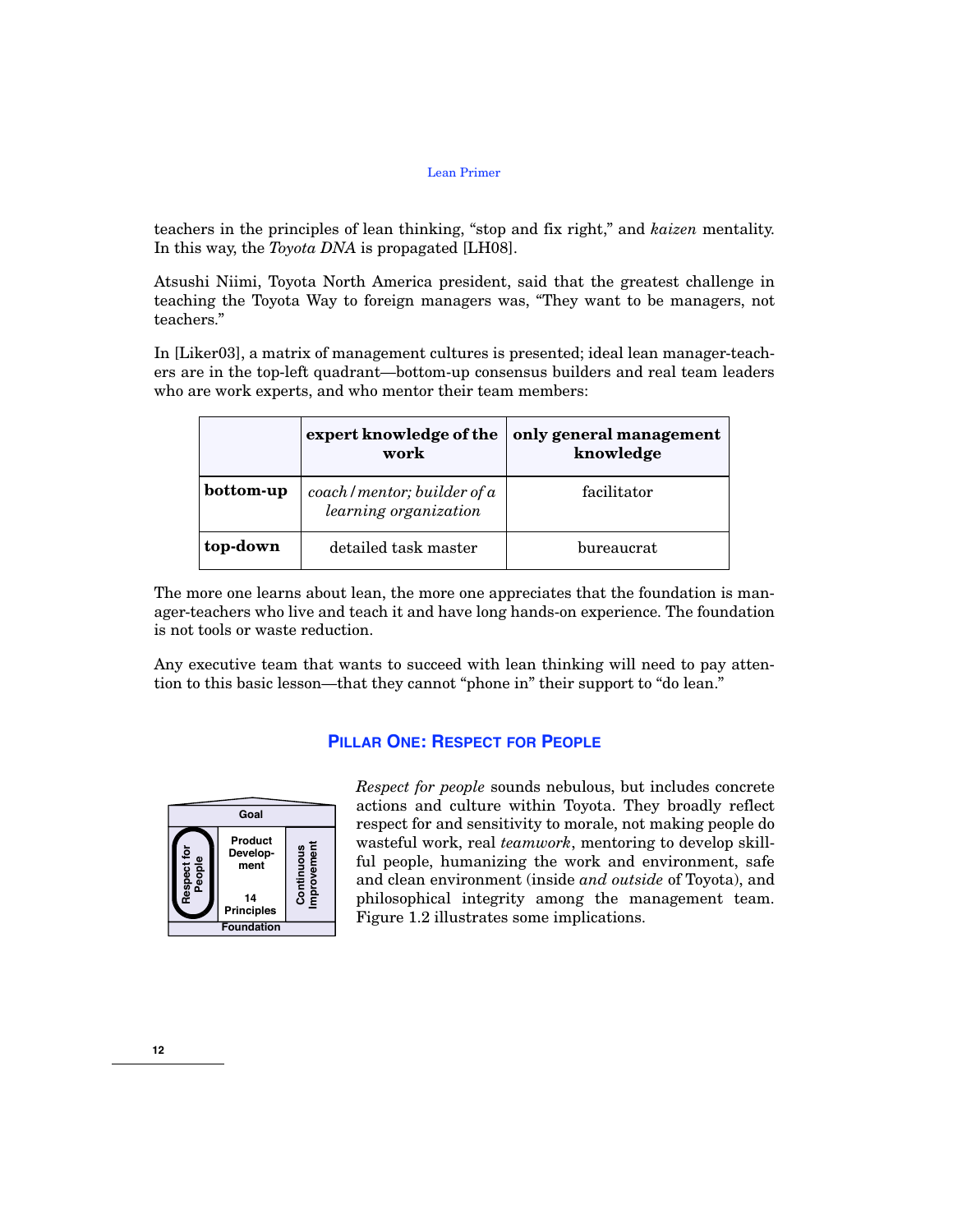### Pillar One: Respect for People

Figure 1.2 respect for people



www.leanprimer.com Copyright (c) Craig Larman & Bas Vodde 2009 All rights reserved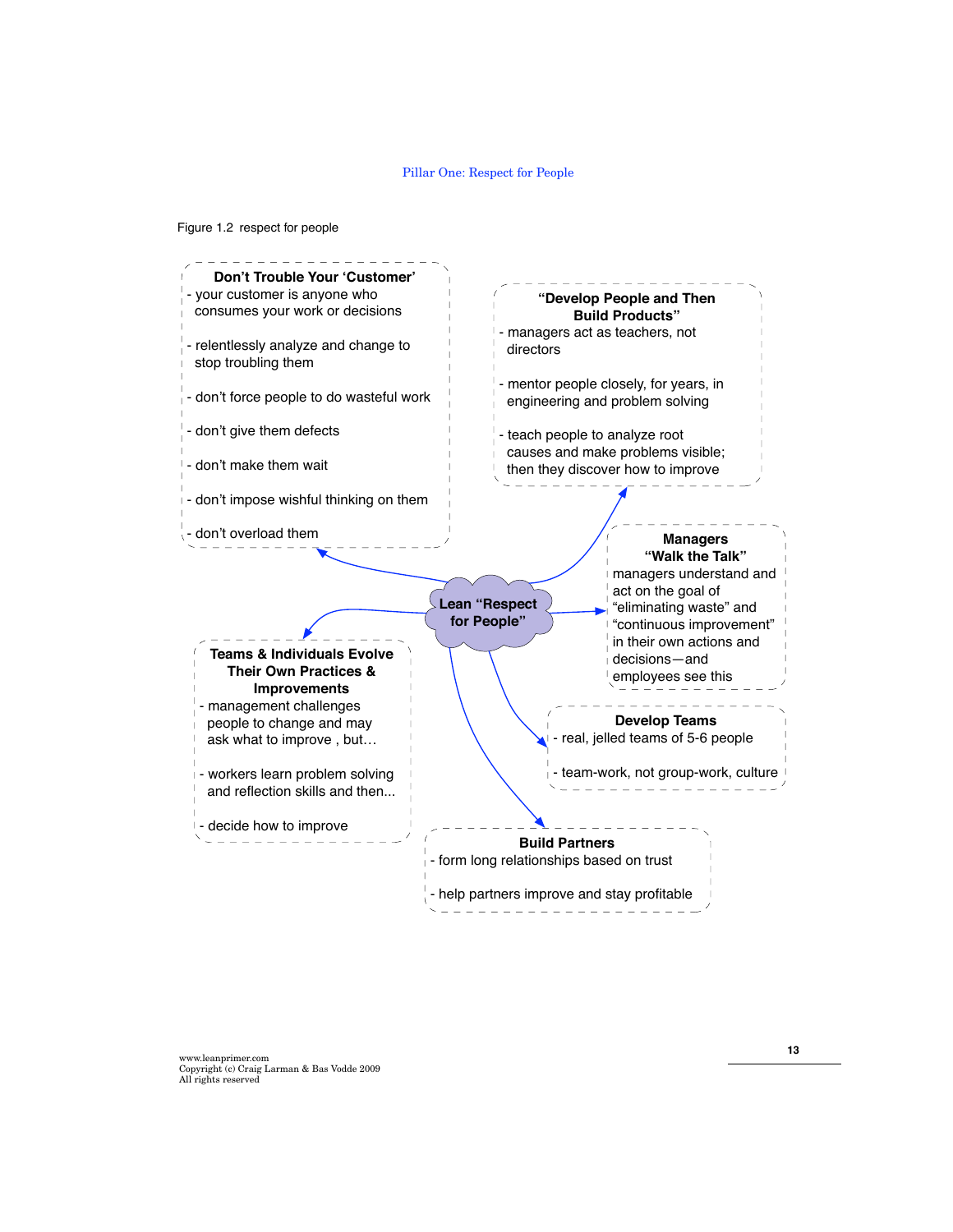# **PILLAR TWO: CONTINUOUS IMPROVEMENT**

*Continuous improvement* is based on several ideas:

- ❑ Go See
- ❑ kaizen
- ❑ perfection challenge
- ❑ work toward flow (covered in the *14 Principles*)

# **Go See for Yourself (Go See)**



*Go to the source [the place of real value work—gemba] to find the facts to make correct decisions, build consensus, and achieve goals at our best speed. [Toyota01]*

**Go See** is a principle not found in many management cultures. This principle is described as critical and fundamental. In the internal *Toyota Way 2001* it is highlighted as *the first factor for success* in continuous improvement. *Go See* shows up repeatedly in Toyota manager quotes, in Toyota culture and habits [LH08], in education on the Toyota Way, and in the research done by Japanese analysts of lean thinking (for example, [OST08]). All that said, it is missing from some derivative 'lean' descriptions and so—unfortunately—some are unaware of its vital role.

In a lean-thinking culture, all people, but especially managers—including senior managers—should not spend all their time in separate offices or meeting rooms, receiving information via reports, computers, management reporting tools, and status meetings.

Rather, to know what is going on and help improve (by eliminating the distortion that comes from indirect information), *management should frequently go to the place of real work and see and understand for themselves*. This "real front-line place of work" (*gemba*) does not mean proximity to the building where work happens, nor does it mean going to visit other managers. It implies to be as physically close to the real front-line work as possible—not sitting in an office nearby, but "breathing the same air." 'Work' in lean does not primarily mean the overhead or secondary work of accounting and so on, but the value-adding work that the customer cares about—engineering, designing a car, producing things, delivering customer service.

An example of Go See is for managers to regularly visit and then sit with hands-on engineers or service-delivery people while they are working, with the aim of under-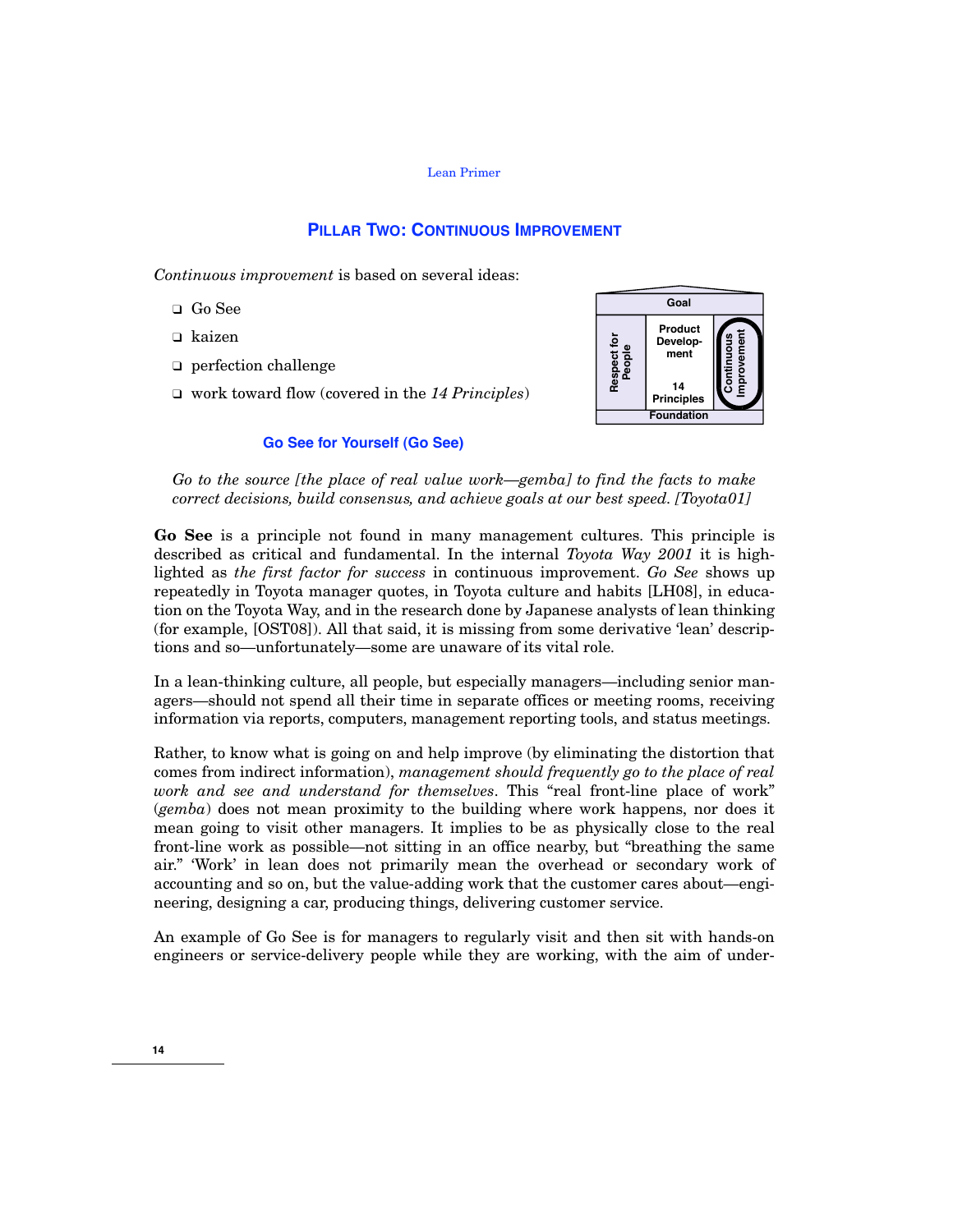#### Pillar Two: Continuous Improvement

standing problems and opportunities to improve. It is similar to the unfortunately now-lost HP practice of "management by walking around."

In an interview, Toyota's chief engineer quoted Taiichi Ohno, who insisted on managers practicing Go See at *gemba*:

*Don't look with your eyes, look with your feet… people who only look at the numbers are the worst of all. [Hayashi08]*

The Japanese term for Go See, **genchi genbutsu**, has also been broadly rendered as implying *solve problems at the source instead of behind desks*. Go See not only implies *walking* to the source to find facts and decide with direct insight; it means—once you are there—to *build consensus* for goals and experiments to change. The full implication of Go See is for people—especially managers—to frequently spend time at the real place of value work, build relationships of trust with the people there, and help them fix things.

For example, Figure 1.3 shows a picture of Craig's 'office' in Bangalore, Valtech India: a little desk physically among hands-on teams. He has spent time sitting with the real workers while they work, and attending their kaizen events. In this way, getting a direct understanding of what's working and what's not—and how to better help.



Figure 1.3 'office'—Go See attitude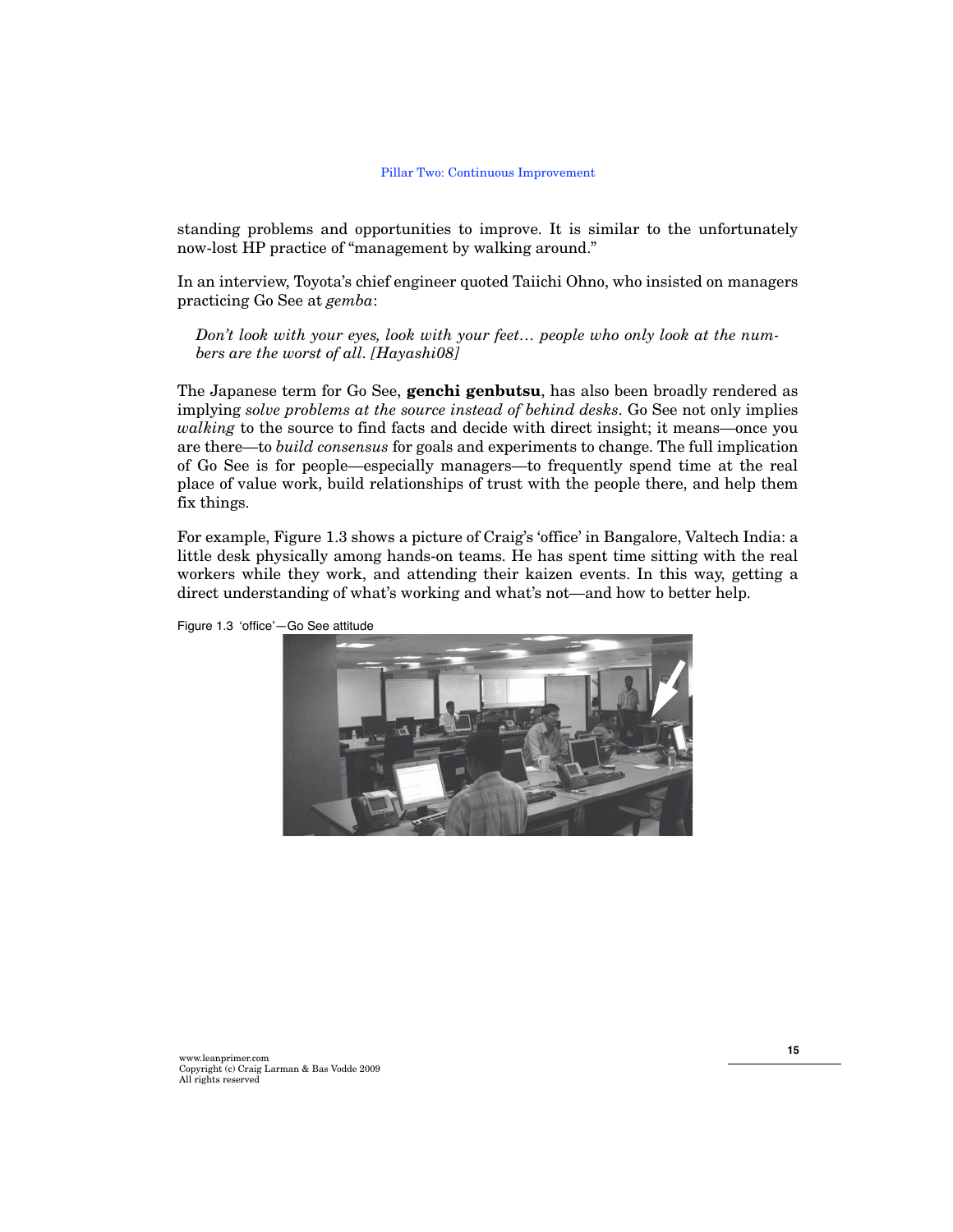### **Kaizen**

*Improve for improvements' sake, endlessly.*

**Kaizen** is sometimes translated as simply "continuous improvement" but that confuses it with the broader lean *pillar* of "continuous improvement" and does not capture the full flavor. So, we will stick with the Japanese term.<sup>9</sup>

Kaizen is both a personal mindset and a practice. As a mindset, it suggests *"My work is to do my work and to improve my work"* and *"continuously improve for its own sake."* More formally as a practice, kaizen implies:

- 1. choose and practice techniques the team has agreed to try, until they are well understood—that is, master standardized work
- 2. experiment until you find a better way
- 3. repeat forever

*Step 1—Choose and practice techniques the team has agreed to try, until they are well understood (master standardized work).* The idea is for a group to first find (hopefully) skillful baseline practices and learn to do them well. People learn to do <X> in a standardized way, with plenty of practice, coaching, and good education. Step one in kaizen implies having patience through the awkward learning phase and not abandoning new techniques quickly. *People need a valid baseline to improve against*. And in Deming's terminology, they need to be able to distinguish between commoncause and special-cause variability.

This step-one point of kaizen is that a person or team cannot accurately see if they need to improve or change a practice unless they have first mastered the basics, understood its subtle points, and can do it well. Have you ever seen, "Oh, <X> doesn't work" comments that were based on insufficient skill, practice, or education? There is no point in 'improving' or rejecting based on misunderstanding.

**In lean thinking, standardized work** *does not* **mean conforming to centralized standards**—A gross misunderstanding of lean thinking is the notion that "standardized work" means conformance to centrally-defined standards. This is such a profound mistake from the lean perspective, yet so easily misunderstood, that this point deserves special emphasis. Rather, the idea is for a team to master a baseline against which improvement experiments can be compared. This baseline—the standard—is

<sup>9.</sup> We avoid Japanese terms unless no English term works.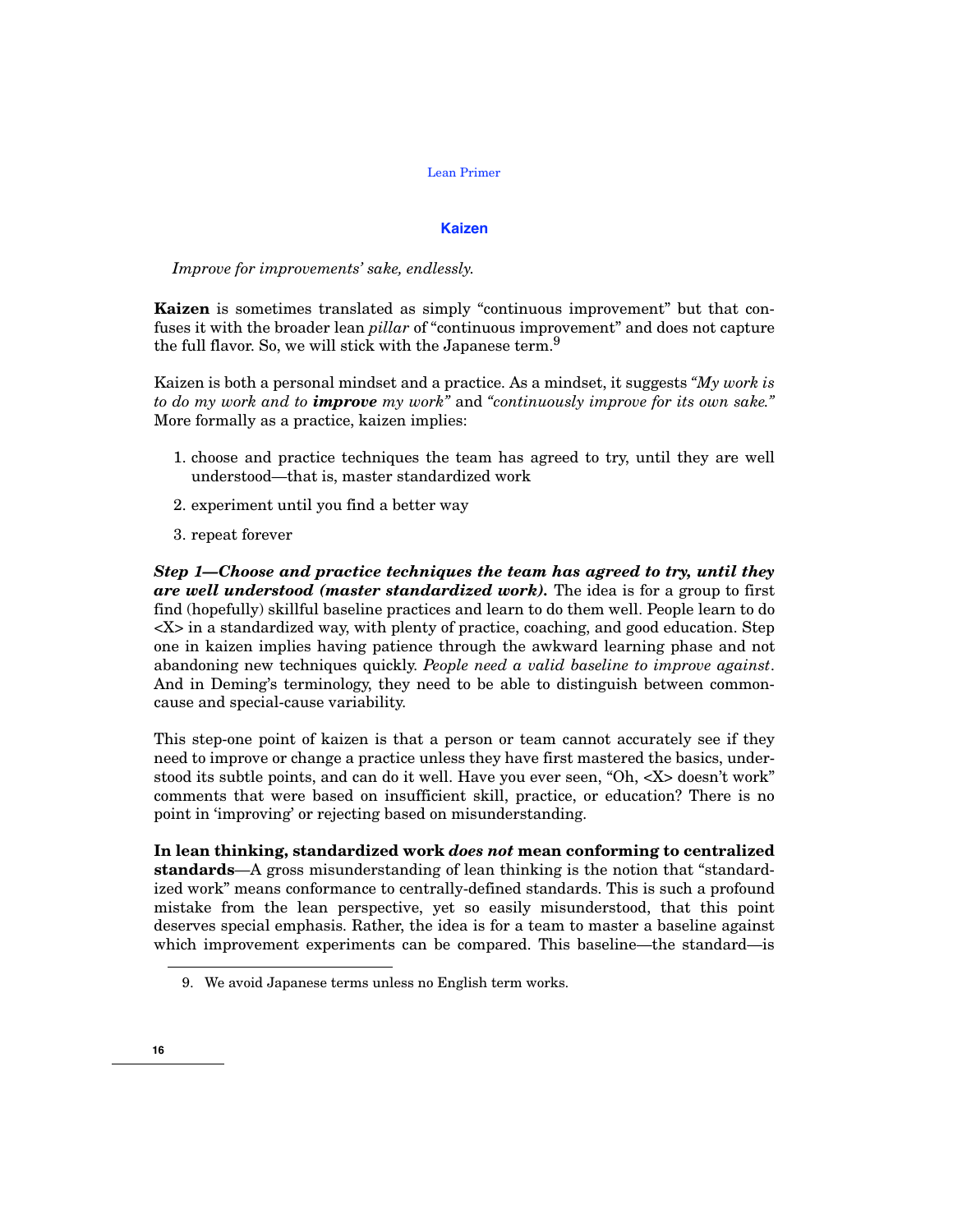#### Pillar Two: Continuous Improvement

*created by the team themselves* (not by a centralized group) and is *ever-evolving*. As Ohno said:

*I told everyone that they weren't earning their pay if they left the standardized work unchanged for a whole month. The idea was to let people know that they were responsible for making continual improvements in the work procedures and for incorporating those improvements in the standardized work. [SF09]*

*Share* **rather than enforce practices**—To reiterate, the standardized work or team norms should not be misconstrued to mean a fixed practice to follow "until notified otherwise" or a centralized top-down 'standard' from a central process group that is forced on people—ideas contrary to the lean pillar of *continuous improvement*. Toyota people promote **yokoten**—**spread knowledge laterally** that may evolve uniquely in different locations, like a graft from a tree. *Yokoten* means literally to *unfold* or *open out sideways*. **Spread knowledge** implies a culture that emphasizes horizontal knowledge sharing, but not being forced to conform to central processes pushed top-down.<sup>10</sup> Some quotes from Toyota people:

*If we try to simply get everyone to the current standard you are missing opportunities to get better. You are not taking into account how times are changing. There has to be lots of flexibility in allowing creativity along the way… Standards are not developed and then communicated from headquarters to all the plants. Rigid standards will only kill kaizen… It is yokoten every time—share best practices. …We must let individuals from plants decide what they will do to fix their problems and close gaps. We cannot have someone from corporate saying you need to do X, Y, Z, because this is completely contrary to Toyota problem solving. [LH08]*

**Communities of practice**—something we recommend—are created to *spread knowledge laterally*.

*Steps 2 and 3—Small, incremental, relentless change of anything*. Kaizen is an on-going activity by all people (including managers) to *relentlessly* and *incrementally* change and improve practices, usually in *small* experiments, though large-scale *system kaizen* is also an option. Almost no practice, process, or existing policy is sacred—anything can go. "Challenge everything," in the words of Toyota President Convis. Also, a kaizen culture is not one where only big improvement projects by process experts are initiated. Rather, each team does it regularly themselves.

*Learn process improvement by doing*—Kaizen implies, by ceaseless repetition and mentoring, people learn by themselves how to make problems visible, analyze their

<sup>10.</sup> There are exceptions, such as safety and accounting standards.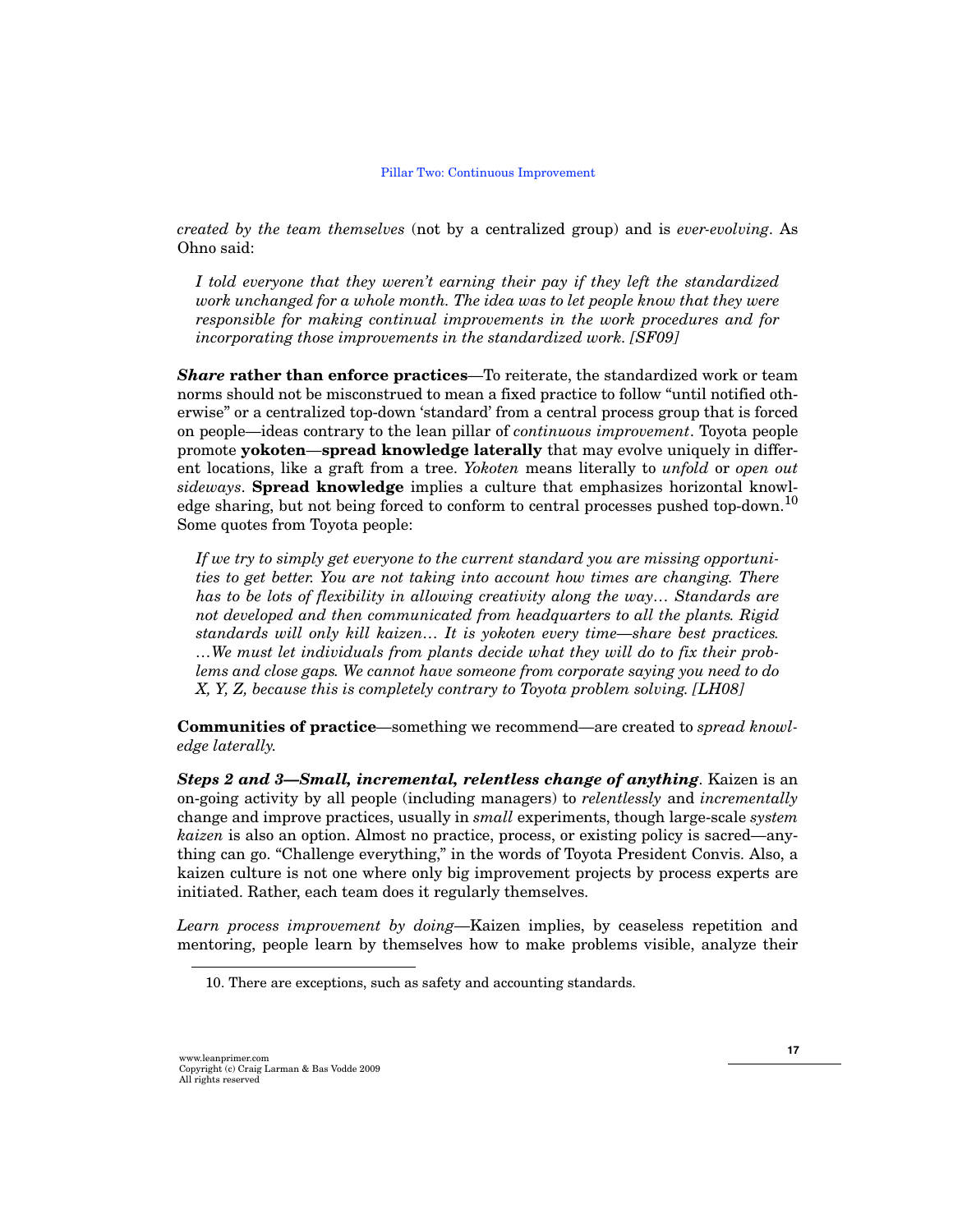root causes, and improve by experimenting. And 'failure' of experiments is OK. The only failure in kaizen is to not continuously experiment.

Kaneyoshi Kusunoki, another student of Taiichi Ohno, and executive vice-president at Toyota, said about kaizen and management support:

*A defining characteristic of the corporate culture at Toyota is that managers don't scold you for taking initiative, for taking a chance and screwing up. Rather, they'll scold you for not trying something new, for not taking a chance. Leaders aren't there to judge. They're there to encourage people. That's what I've always tried to do. Trial and error is what it's all about!*

In *Kaizen* by Masaaki Imai, he shares:

*The essence of Kaizen is simple and straightforward: Kaizen means improvement. Moreover, Kaizen means ongoing improvement involving everyone, including both managers and workers. The kaizen philosophy assumes that our way of life—be it our working life, our social life, or our home life—deserves to be constantly improved*. *[Imai86]*

Kaizen reflects the Plan-Do-Check-Act (PDCA) Shewhart improvement cycle (also known as the Deming cycle) [Deming67]. In fact many people within Toyota formally know PDCA and sometimes describe what they are doing as "endless PDCA" [LH08].

# **Kaizen Events**



Kaizen most often happens during repeating team kaizen events; a regular and frequent cadence of events is desirable, such as daily or weekly. Broadly, a kaizen event includes the steps (1) analyze some current situation until it is well-understood, and (2) design experiments for improvement. During this analysis and design, focus on *activities* rather sitting around a table and talking. Try creative activities at whiteboards, on flip charts, and so forth.

Beware *dead kaizen* events in which people go through the motions, but have burned out from over-analysis or lack of empowerment and engagement. Avoid taking on too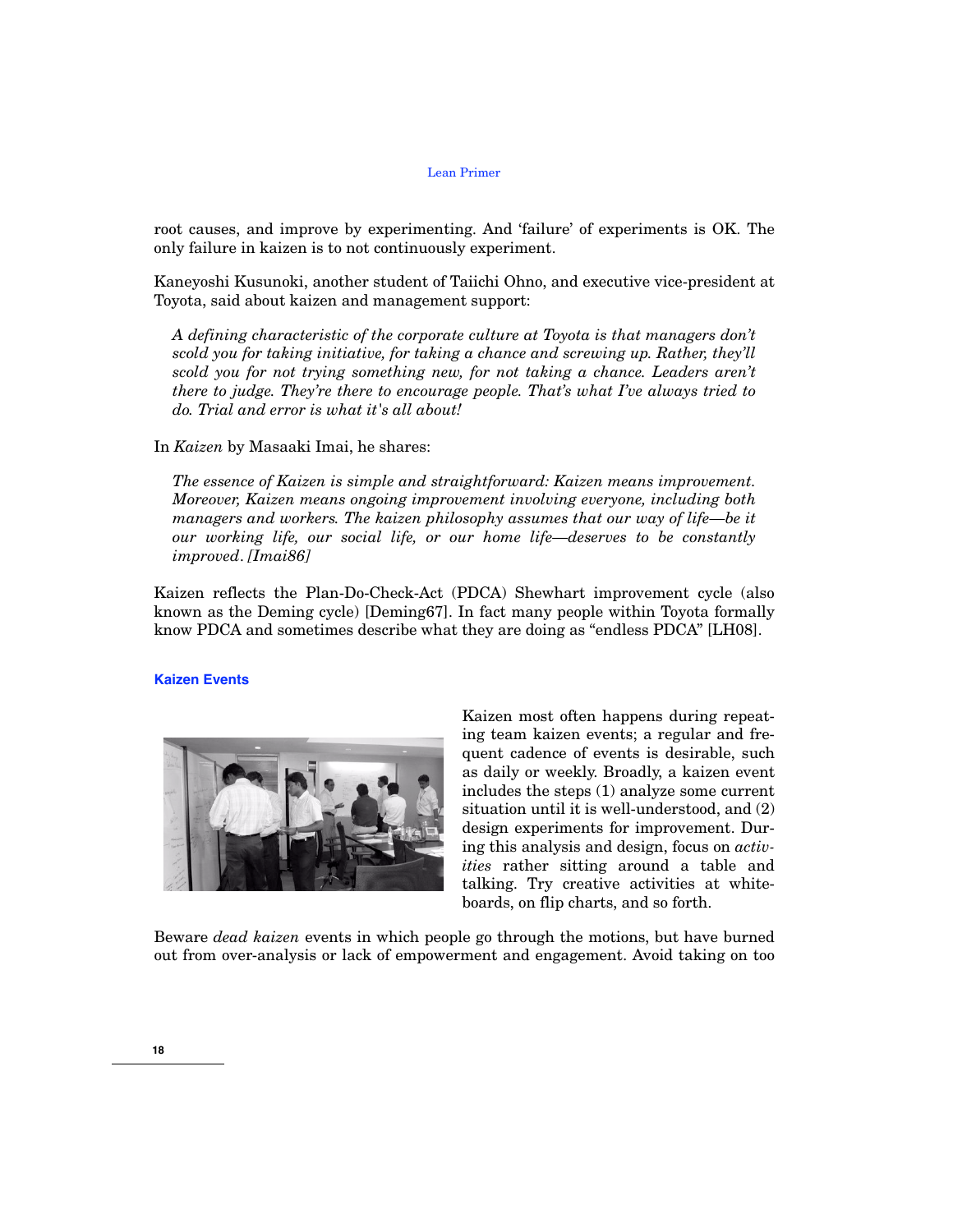#### Pillar Two: Continuous Improvement

many improvement experiments at once—better to focus on one thing well, than many things poorly.

### **Five Whys**

Five Whys (usually written **5 Whys**) is a simple and widely used tool used in kaizen. It helps develop problem solving and root cause analysis skills. In response to a problem or defect, a team considers "why?" at least five times.<sup>11</sup> These questions may have multiple and related answers, so some teams create a "5 Whys graph" of branching answers (see Figure 1.4), or a more structured *fishbone (Ishikawa) diagram*.

The important point of 5 Whys is not the technique or the number 5, but that it is part of the "stop and fix" root-cause problem-solving mindset and culture pervasive at Toyota. People are taught to become deep problem solvers; to not live with problems, but to think things through deeply. There is also a connection between *Go See* and 5 Whys: It is easy for people to *guess* wrong or weak answers unless they see the facts at the real place of the problem.





#### **Value and Waste**

What to improve during kaizen? In lean thinking the answer requires an understanding of value and waste.

<sup>11. &#</sup>x27;Five' is not a magic number; it is meant to imply "dig deep."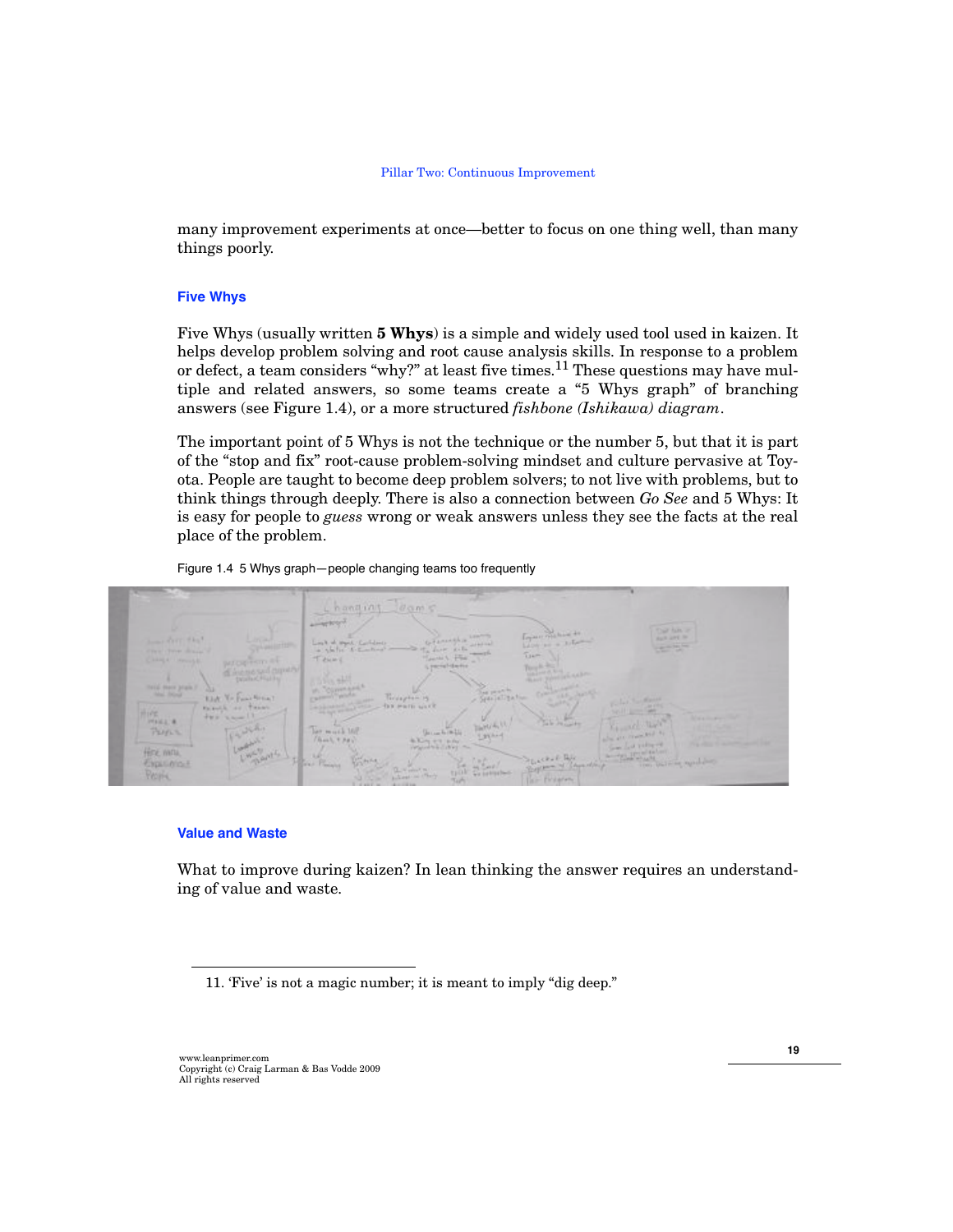**Value**—*The moments of action or thought creating the product that the customer*12 *is willing to pay for*. In other words, value is defined in the eyes of the *external* customer.<sup>13</sup> Imagine a customer was observing the work in your office. At what moments would they be willing to reach into their pocket, pull out money, and give it to you?

**Waste**—All other moments or actions that do not add value but consume resources. Wastes come from overburdened workers, bottlenecks, waiting, handoff, wishful thinking, and information scatter, among many others.

One kind of analysis in lean thinking is to estimate all waste and value moments "from concept to cash."14 From such a time line one can sum the value time and *lead time* (concept to cash), and then calculate

**value ratio** = total-value-time / total-lead-time

We have done many time lines with product development groups and *have not seen a value ratio in a development organization higher than 7 percent. In other words, 93 percent or more of the time in development was waste time.* 15

**Improvement by Banishing Waste**—After having defined value and waste, we come to a noteworthy difference in lean improvement. Other systems focus on refining *existing value actions*; for example, improving skill in design. A worthy goal no doubt.

However, since there are typically few value-adding moments in the time line—maybe 5 percent—then improving those does not amount to much. But with a *mountain* of waste time in the process, there are *big opportunities to improve the value ratio by eliminating waste*.

For example, a common waste in product development is the waste of *overproduction* creating solutions or features not really wanted by the customer. It makes little sense to focus on measuring and improving engineering efficiency by 2 percent if there is a mountain of unused-feature waste due to poor decisions in product management.

As another example, one of the wastes is waiting or *delay*—customers do not pay for that. Have you ever seen the waste of waiting…

<sup>12. &</sup>quot;Value in the eyes of the customer" posits an idealized customer.

<sup>13.</sup> There are some quasi-lean descriptions that introduce the idea of *internal* business value. This is not part of lean thinking, and its application can lead to a distortion of improvement because things that are waste can be mislabeled as value.

<sup>14.</sup> This is part of the lean practice *value stream mapping* [RS99].

<sup>15.</sup> This is consistent with observation by others, such as [Ward06] who estimates an average 5% value ratio in product development.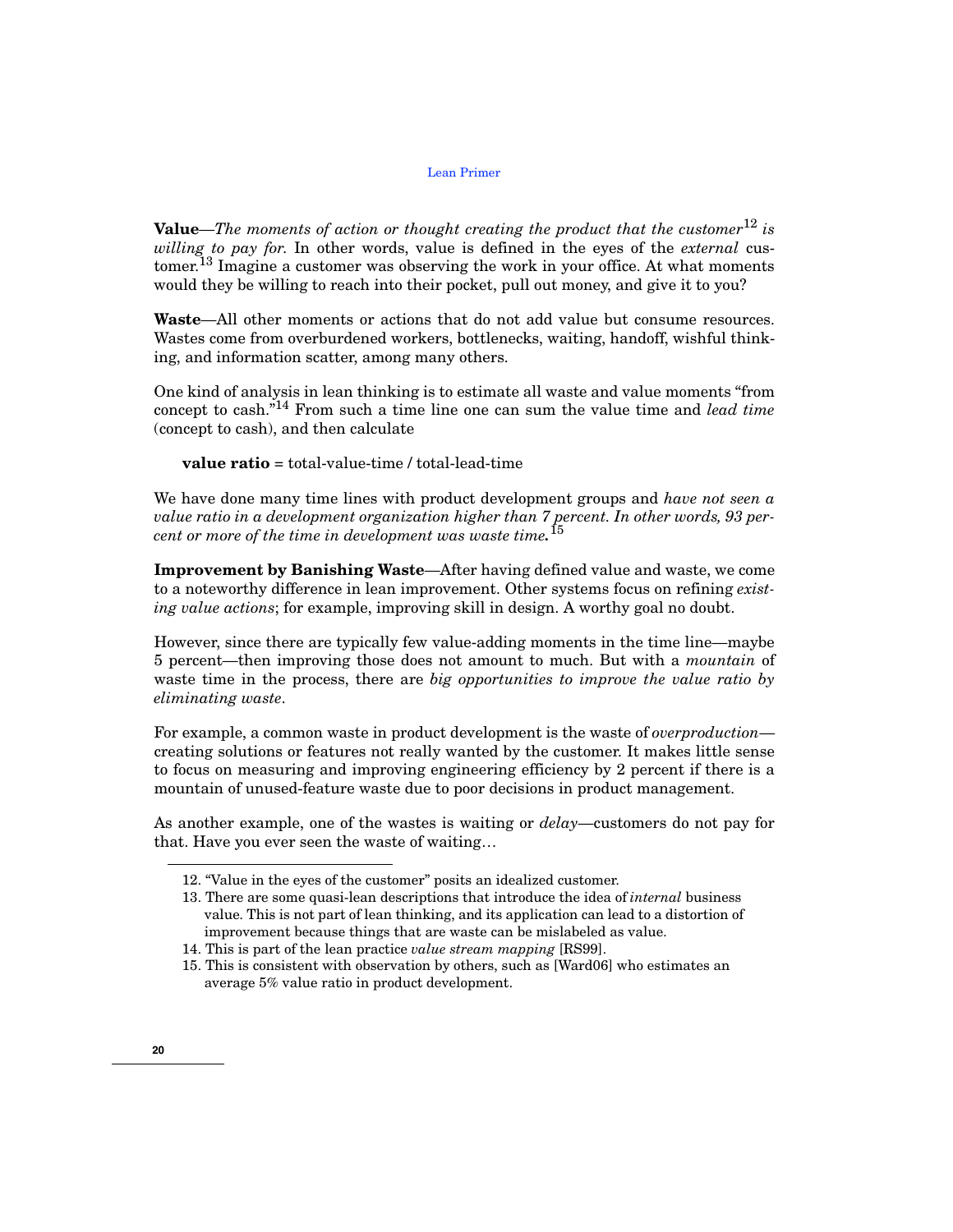# Pillar Two: Continuous Improvement

- ❑ for clarification?
- ❑ for approval?
- ❑ for another team to finish their part?

**Non-Value-Adding Action Categories**—Within Toyota people are educated to develop "eyes for waste." As a learning aid, lists of non-value-adding (NVA) actions have been created. There is not one correct list—the point is not the categories, but to learn to see and banish waste from the customer perspective. The following productdevelopment NVA action categories are drawn from *The Toyota Way*, *Implementing Lean Software Development*, and *Lean Product and Process Development*.

| Non-Value-Adding Action                                                                              | <b>Example or Comment</b>                                                                                                                                                   |
|------------------------------------------------------------------------------------------------------|-----------------------------------------------------------------------------------------------------------------------------------------------------------------------------|
| 1. Overproduction of solutions or<br>features, or of elements ahead of<br>the next step; duplication | • features or services the customer doesn't really want<br>· large engineering documents, more detailed designs than<br>can be quickly implemented<br>• duplication of data |
| 2. Waiting, delay                                                                                    | •  for clarification, documents, approval, components,<br>other groups to finish something                                                                                  |
| 3. Handoff, conveyance, moving                                                                       | • giving a specification from an analyst to an engineer<br>• giving a component to another group for testing                                                                |
| 4. Extra processing (includes<br>extra <i>processes</i> ), relearning, rein-<br>vention              | • forced conformance to centralized process checklists of<br>'quality' tasks<br>• recreating something made                                                                 |
| 5. Partially done work, work in<br>progress (WIP) or design in<br>progress (DIP)                     | · designs documented but not built<br>• things built but not integrated or tested                                                                                           |
| 6. Task switching, motion<br>between tasks; interrupt-based<br>multitasking                          | • interruption<br>• multitasking on 3 projects<br>• partial allocation of a person to many projects                                                                         |
| 7. Defects, testing and correction<br>after creation of the product                                  | • testing and correction at-the-end to find and remove<br>defects is not a value action; it may be a temporarily neces-<br>sary waste                                       |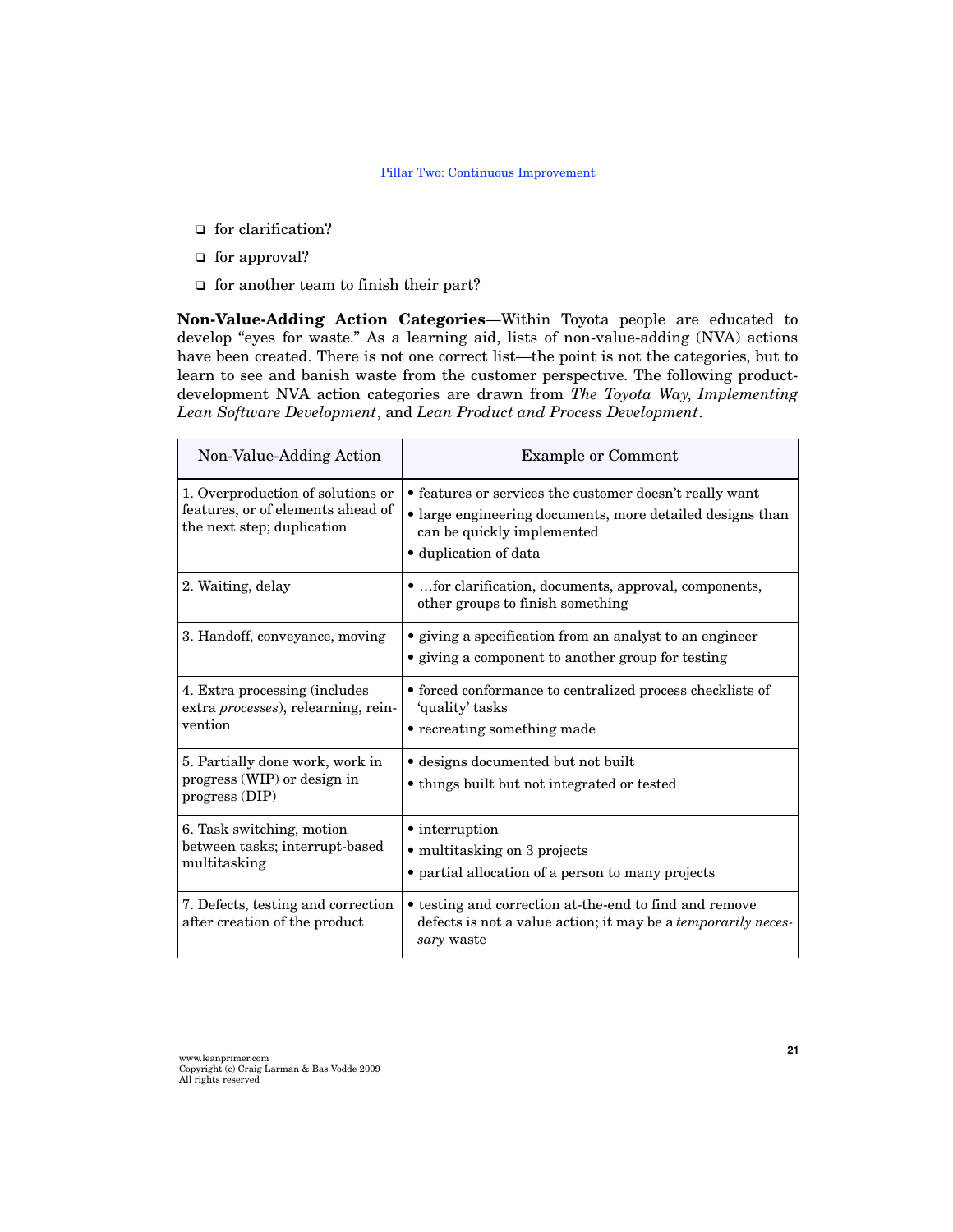| Non-Value-Adding Action                         | <b>Example or Comment</b>                                                                                                                        |
|-------------------------------------------------|--------------------------------------------------------------------------------------------------------------------------------------------------|
| 8. Under-realizing people's                     | • people only working to single-speciality job title, or ?                                                                                       |
| potential and varied skill,                     | • do people have the chance to change what they see is                                                                                           |
| insight, ideas, suggestions                     | wasteful?                                                                                                                                        |
| 9. Knowledge and information<br>scatter or loss | • information spread across many separate documents<br>• communication barriers such as walls between people, or<br>people in multiple locations |
| 10. Wishful thinking (for exam-                 | • "The estimate cannot increase; the effort estimate is what                                                                                     |
| ple, that plans, estimates, and                 | we want it to be, not what it is now proposed."                                                                                                  |
| specifications are 'correct')                   | • "We're behind schedule, but we'll make it up later."                                                                                           |

*Improving through Removing NVAs*—The focus on delivering value through waste reduction orients a lean organization toward following the baton rather than the runners. Notice that the improvement strategy is subtractive rather than additive. Rather than (for example), "What can we get the workers to do to increase utilization?", the question is "What can we *remove* or stop doing?" In our consulting we have found this to be a mindset change for traditional quality-assurance people in large organizations who focus on conformance to checklists and *adding* activities for 'improvement.'

**Temporarily Necessary Waste versus Pure Waste**—Not every waste battle can be won given current capabilities and constraints. For example, it is wickedly hard or virtually impossible to create a product that never had a defect to begin with. Plus there are many cases where it is cheaper to resolve defects through feedback loops with testat-the-end in *small batches and short cycles*, especially as modern testing tools and techniques reduce the cost and cycle time of a test. To be clear: This is not a recommendation to wait and only test at the end of development. However, many short and cheap cycles of small batches with automated testing may—not always—be the cheapest solution to the "build quality in" problem. Thus it is sometimes prudent or necessary, given today's capabilities, to test and correct *after* creation of a small item in a very short cycle—the waste of defects. Even Toyota does this 'waste' step, but only in short cycles with small batch sizes so that defects do not linger, replicate, or pile up.

Because of this, Toyota recognizes two types of waste:

- 1. **temporarily necessary waste**… a future battle; for example, testing at the end of a short cycle
- 2. **pure waste**… in principle can and should be eliminated now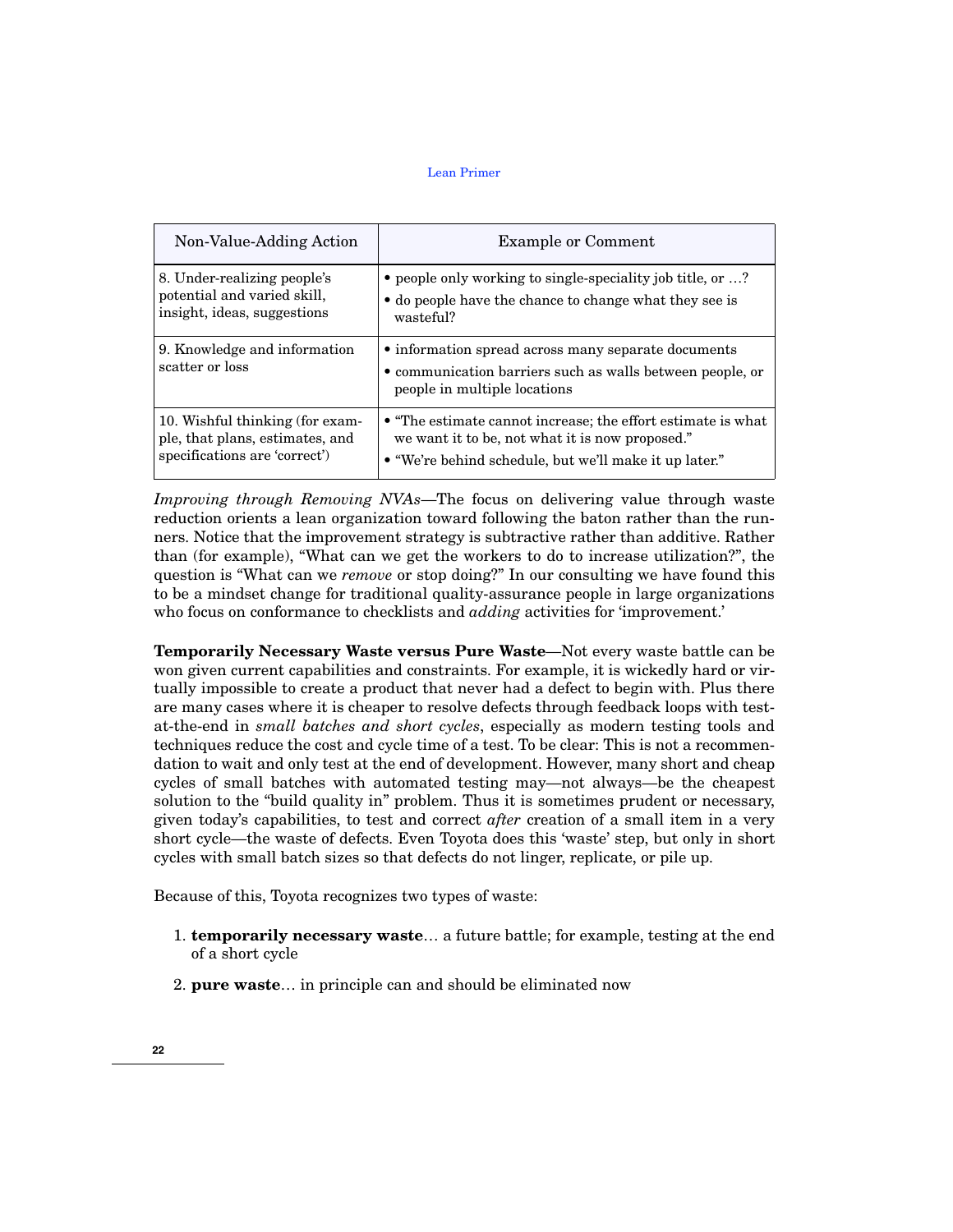#### Pillar Two: Continuous Improvement

*Is Inventory Always Pure Waste?*—A common view among those new to lean thinking is that inventory is *pure waste* and should always be eliminated. Inventories of physical things or of intangible WIP—such as requirement specifications—imply investment without profit and hidden defects. That's not good. However, a common practice in lean improvement is to create **level pull**, removing variability (one of the sources of waste) in a downstream process step by *inserting a small buffer of high-quality "equally sized" inventory items* before that downstream step.

Figure 1.5 three sources of waste



www.leanprimer.com Copyright (c) Craig Larman & Bas Vodde 2009 All rights reserved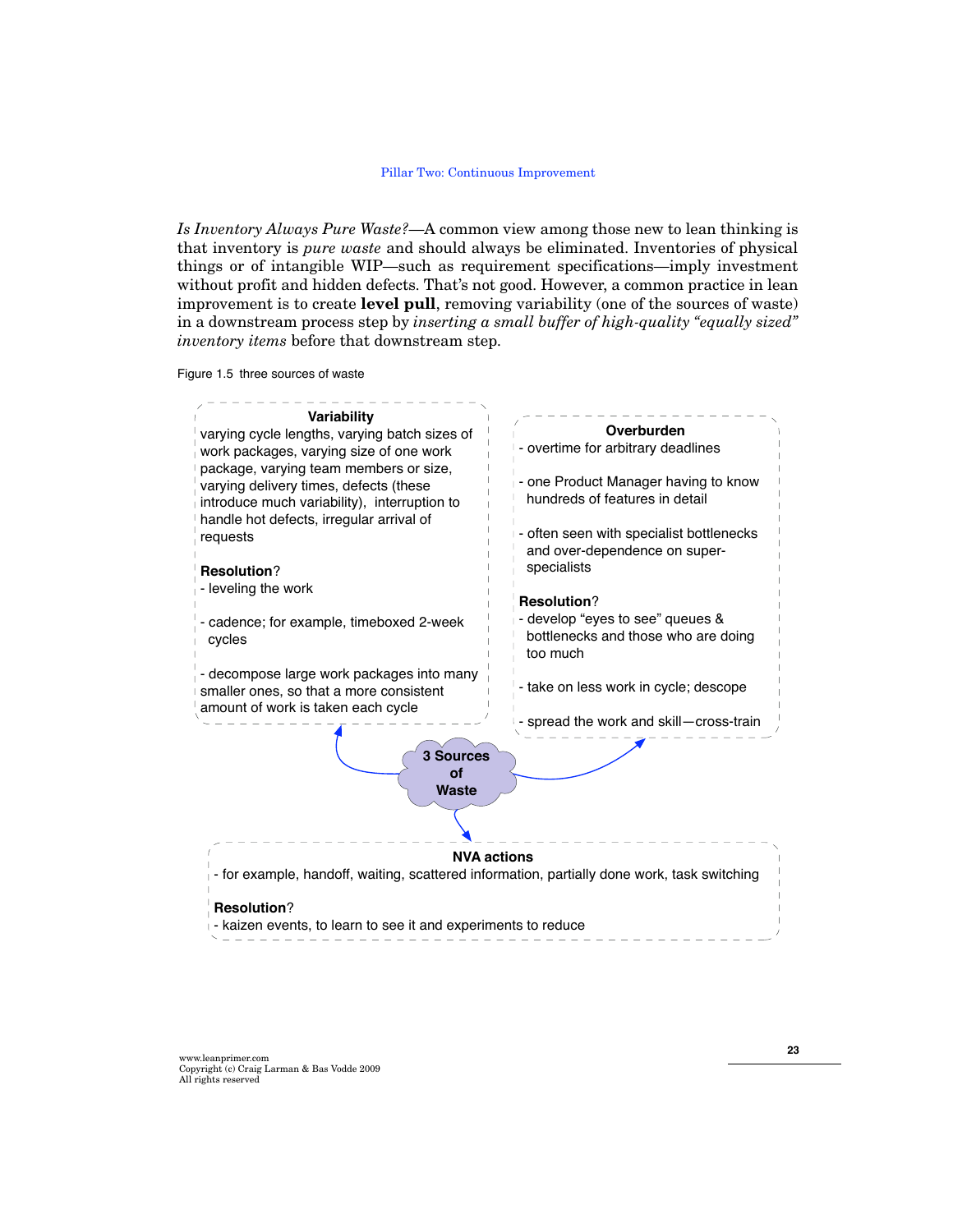**Focus on Variability, Overburden, and NVA Actions**—In addition to NVA actions, in the Toyota Way people are taught *three sources of waste*, illustrated and commented with resolution ideas in Figure 1.5.<sup>16</sup>

Toyota people who observe outside attempts to adopt lean note a common mis-education about waste—*the mis-education to only focus on eliminating NVA actions* [LM06a]. Within Toyota, all three weaknesses are given importance, and in fact *variability* and *overburden* are viewed as frequent root causes that give rise to NVA actions. For example, overburdened workers create more defects.

# **Perfection Challenge**

This is the third element of continuous improvement in lean.

During a visit to Toyota we invited a retired engineer to dinner in Nagoya. After several rounds of *sake*, we asked, "What do you miss, no longer working at Toyota?" He replied, "No longer discussing perfection with people."

We sometimes visit an organization to discuss lean adoption and someone objects with essentially the argument, "We're making good money, and have established processes. Why should we change?" We do not think you would hear that question in Toyota. They are far from perfect and we are not suggesting simply copying them, but their culture is to have a kaizen mindset—to have high expectations and to challenge ourselves, team members, and partners to levels of skill, mastery, waste reduction, and vision beyond the status quo.

That's powerful.

# **No Final Process**

In 2001, Toyota created an internal *Toyota Way* booklet summarizing the lean principles. On hearing the proposed title, chairman Toyoda suggested renaming the booklet *Toyota Way 2001*. Why? To emphasize that there is no final process in Toyota (which would stifle kaizen), but rather, continuous improvement and change.

The implication of *kaizen* and *spread knowledge laterally* is that there is not a final or correct 'defined' process to follow everywhere that is communicated from a central process group. Kaizen does include learning and mastering working agreements, but they

**24**

<sup>16.</sup> The widely-used Japanese terms are *mura* (variability), *muri* (overburden), and *muda* (non-value-add actions).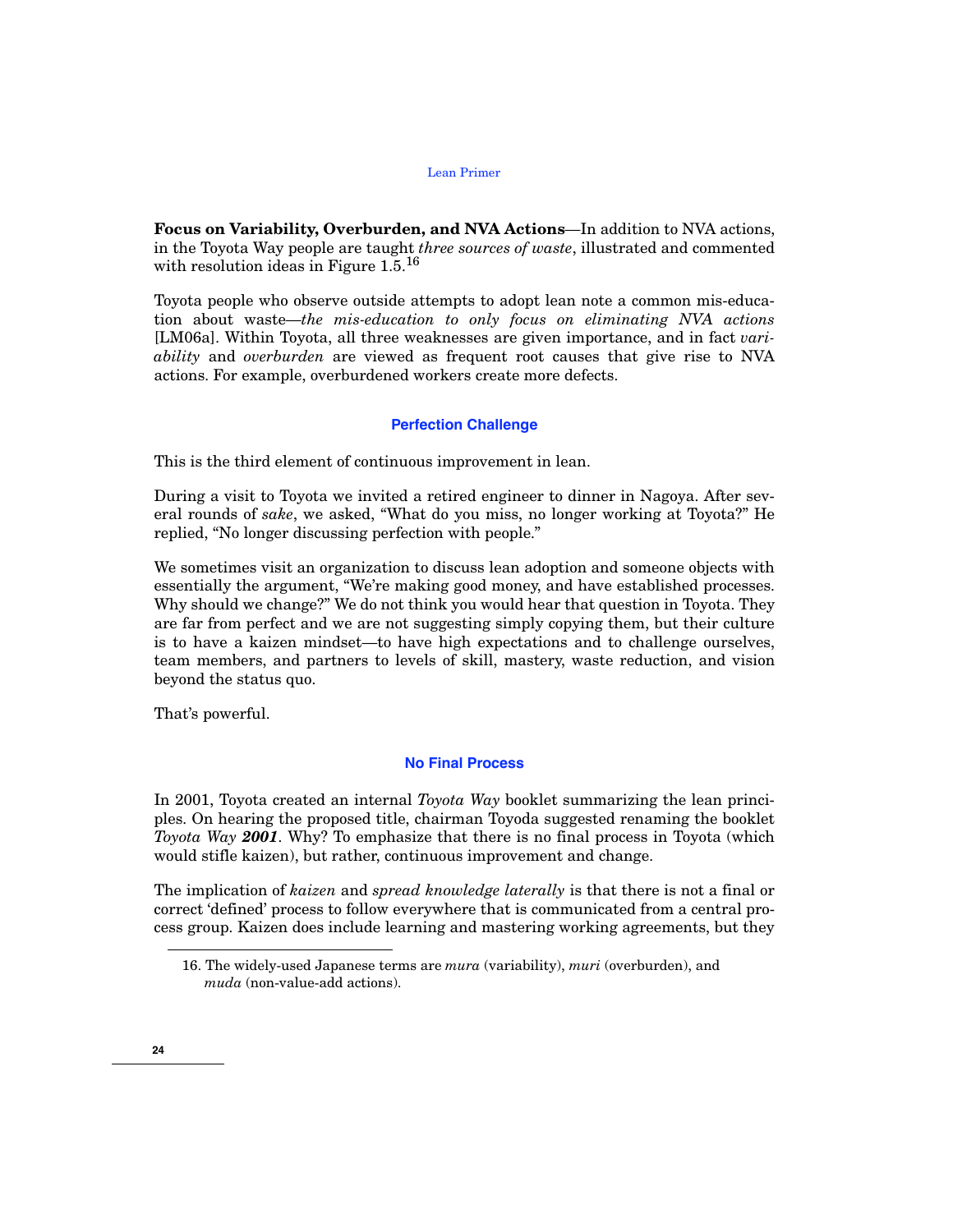### 14 Principles

travel and evolve by the *spread knowledge laterally* model. People who have the mindset "let's define (or buy) the central process, write it down, and then we should focus on conformance to it" will not be comfortable with lean thinking. To quote the Toyota CEO, *"The root of the Toyota Way is to be dissatisfied with the status quo; you have to ask constantly, "Why are we doing this?"* In Toyota and in lean thinking, the idea is to repeat cycles of improvement experiments *forever*.

# **14 PRINCIPLES**



The two pillars, *respect for people* and *continuous improvement*, are not the entire picture—literally or figuratively. There are other potent lean principles that form the overall *system* of lean, some of which recapitulate elements in the two pillars.

To quote Fujio Cho, chairman of Toyota:

*Many good American companies have respect for individuals, and practice kaizen and other [Toyota] tools.*

*But what is important is having all the elements together as a system. It must be practiced every day in a very consistent manner. [Liker04]*

Part of this broader *system* is covered in the 14 principles described in the *Toyota Way* book that comes out of decades of direct observation and interviews with Toyota people. Table 1.1 summarizes the principles, some of which are further discussed after the table.

| Principle                                                                                                                       | Comment/Reference            |
|---------------------------------------------------------------------------------------------------------------------------------|------------------------------|
| 1. Base management decisions on a <b>long-term</b><br><i>philosophy</i> , even at the expense of short-term<br>financial goals. | see local optimization p. 32 |
| 2. Move toward <i>flow</i> ; move to ever-smaller batch<br>sizes and cycle times to deliver value fast &<br>expose weakness.    | see p. $27$                  |
| 3. Use pull systems; decide as late as possible.                                                                                | see $p.30$                   |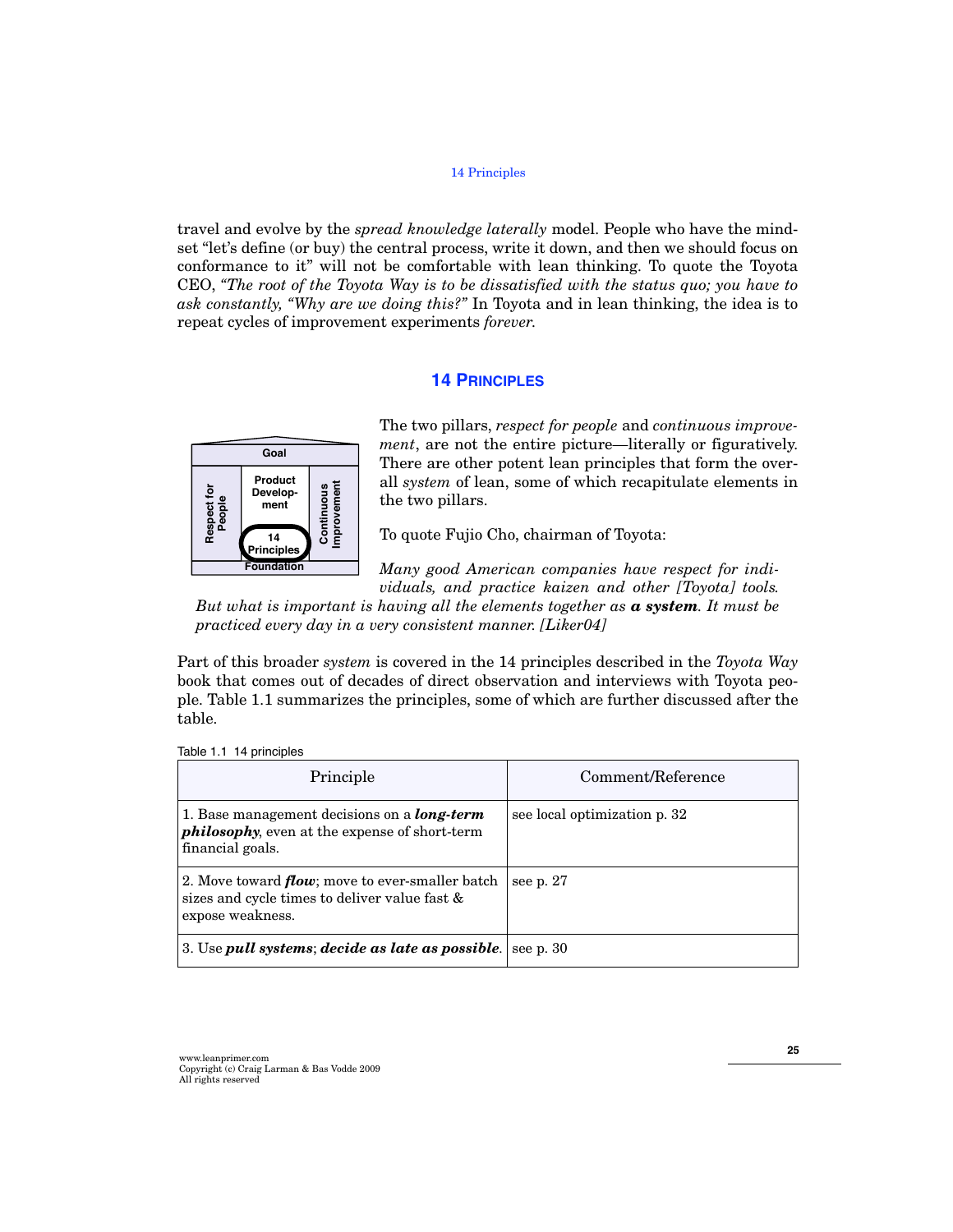| Principle                                                                                                                      | Comment/Reference                                                                                                                                      |
|--------------------------------------------------------------------------------------------------------------------------------|--------------------------------------------------------------------------------------------------------------------------------------------------------|
| 4. Level the work—reduce variability and over-<br>burden to remove unevenness.                                                 | see also p. 23                                                                                                                                         |
| 5. Build a culture of <i>stopping and fixing prob-</i><br>lems; teach everyone to methodically study prob-<br>lems.            | not only fix, but apply 5 Whys analysis to<br>understand the root causes, and really fix<br>it; see p. 19                                              |
| 6. Master norms (practices) to enable kaizen and<br>employee empowerment.                                                      | these are changeable working agreements,<br>not rigid organization standards; see p. 16                                                                |
| 7. Use <i>simple visual management</i> to reveal<br>problems and coordinate.                                                   | see $p.31$                                                                                                                                             |
| 8. Use only <i>well-tested technology</i> that serves<br>your people and process.                                              |                                                                                                                                                        |
| 9. Grow leaders from within who thoroughly<br>understand the work, live the philosophy, and<br><i>teach it to others.</i>      | leaders from within may not be a good idea<br>if your existing culture is not lean—the<br>point is <i>educated</i> lean-thinking leaders; see<br>p. 10 |
| 10. Develop <i>exceptional people</i> and teams who<br>follow your company's philosophy.                                       | this reflects the Toyota "build (lean think-<br>ing) people, then products" message; it<br>includes "towering technical competence"                    |
| 11. Respect your extended network of <i>partners</i><br>by challenging them to grow and <b>helping them</b><br><i>improve.</i> | bring partners into lean thinking as well;<br>there is an emphasis on sharing knowledge<br>and openness                                                |
| 12. Go see for yourself at the real place of<br>work to really understand the situation and help.                              | see p. 14                                                                                                                                              |
| 13. Make <i>decisions slowly by consensus</i> , thor-<br>oughly considering options; <i>implement rapidly</i> .                | activities such as kaizen events support<br>this                                                                                                       |
| 14. Become and sustain a learning organization<br>through relentless reflection and kaizen.                                    | see p. 16                                                                                                                                              |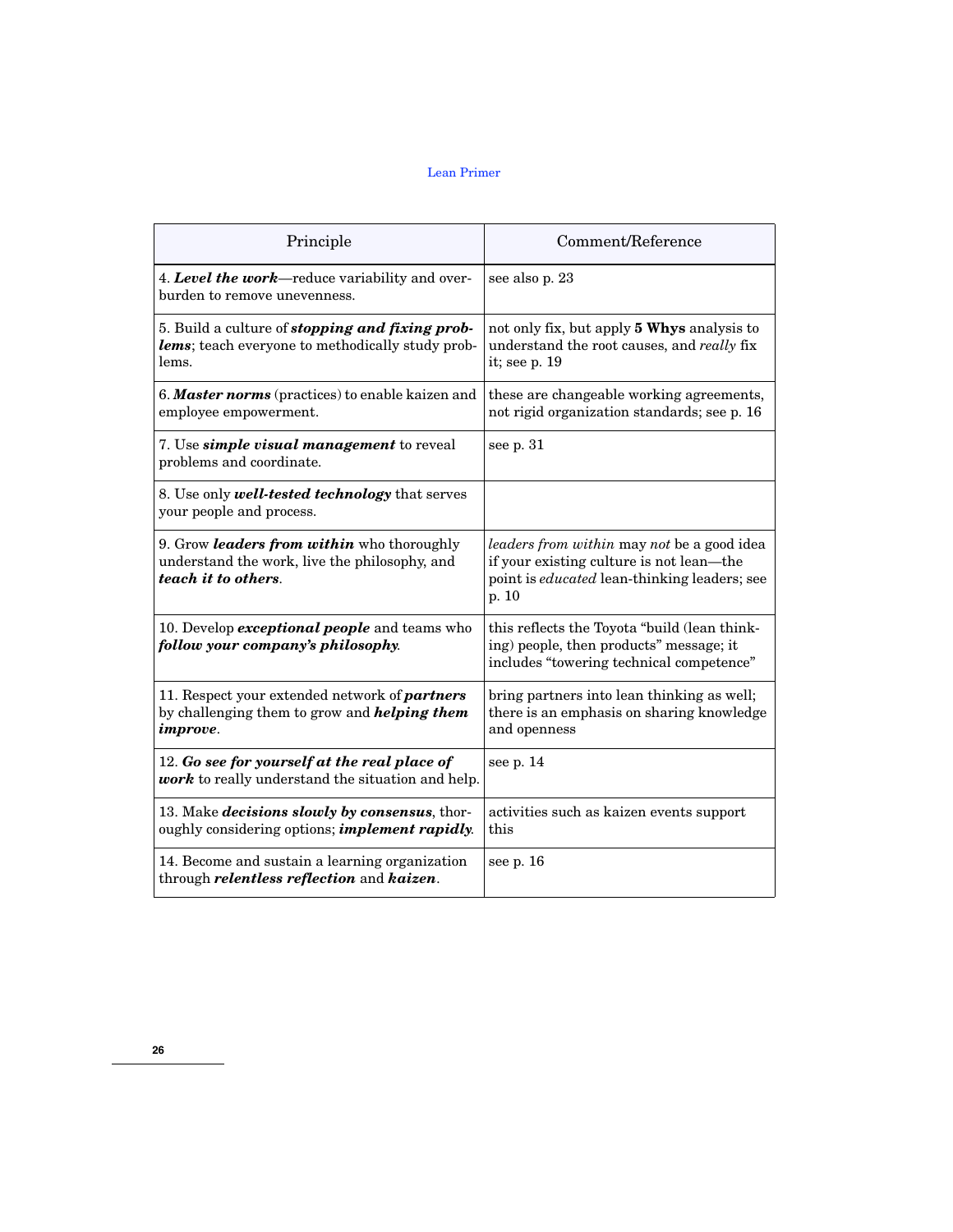## 14 Principles

#### **Flow**

**Flow** suggests making value flow without delay to the customer. As a counter example, a customer request waits in a queue waiting to be approved, analyzed, implemented, reworked, or tested. That is *not* flow. Rather, as value is created—in products, software, information, decisions, service—it flows immediately to the customer. It is related to the *follow the baton* metaphor and to the goal of faster "concept to cash." Flow is a *perfection challenge*; zero waste in the system and immediate continuous flowing delivery of value are profound challenges, probably never achieved. The journey is usually *moving toward* flow.

In the lean 'house' diagram (Figure 1.1), flow is included in both the 14 principles and in the key elements of continuous improvement. Why? Because to move toward flow it is necessary to reduce batch size, cycle time, delay, WIP, and other wastes. And this has the beneficial side effect of revealing more weaknesses and waste, providing new opportunities for continuous improvement. *This is an important but subtle point*, expanded in the next section.

Moving toward flow is associated with applied queueing theory, pull systems, and more. By understanding these, people can move the system toward flow by smaller work package sizes, smaller queue sizes, and reduction in variability.

### **Indirect Benefits of Reducing Batch Size and Cycle Time**

Why work in small batch sizes and with many small cycles? Doesn't that increase your overhead because of the transaction cost associated with each cycle? People asking this question may not yet appreciate the advantages of small batches in short cycles:

- ❑ The *overall* larger release-cycle-time reduction that can come by eradicating queues and by applying queue management so that many cycles are shorter.
- ❑ The elimination of **batch delay**, where one part of a solution is unnecessarily held back because it is moving through the system attached to a larger batch of other solutions. Eliminating this provides another degree of freedom for the business to ship a smaller product earlier with the highest-priority solutions.
- ❑ And last but not least, there are *indirect* benefits due to the "*lake and rocks*" effect described next.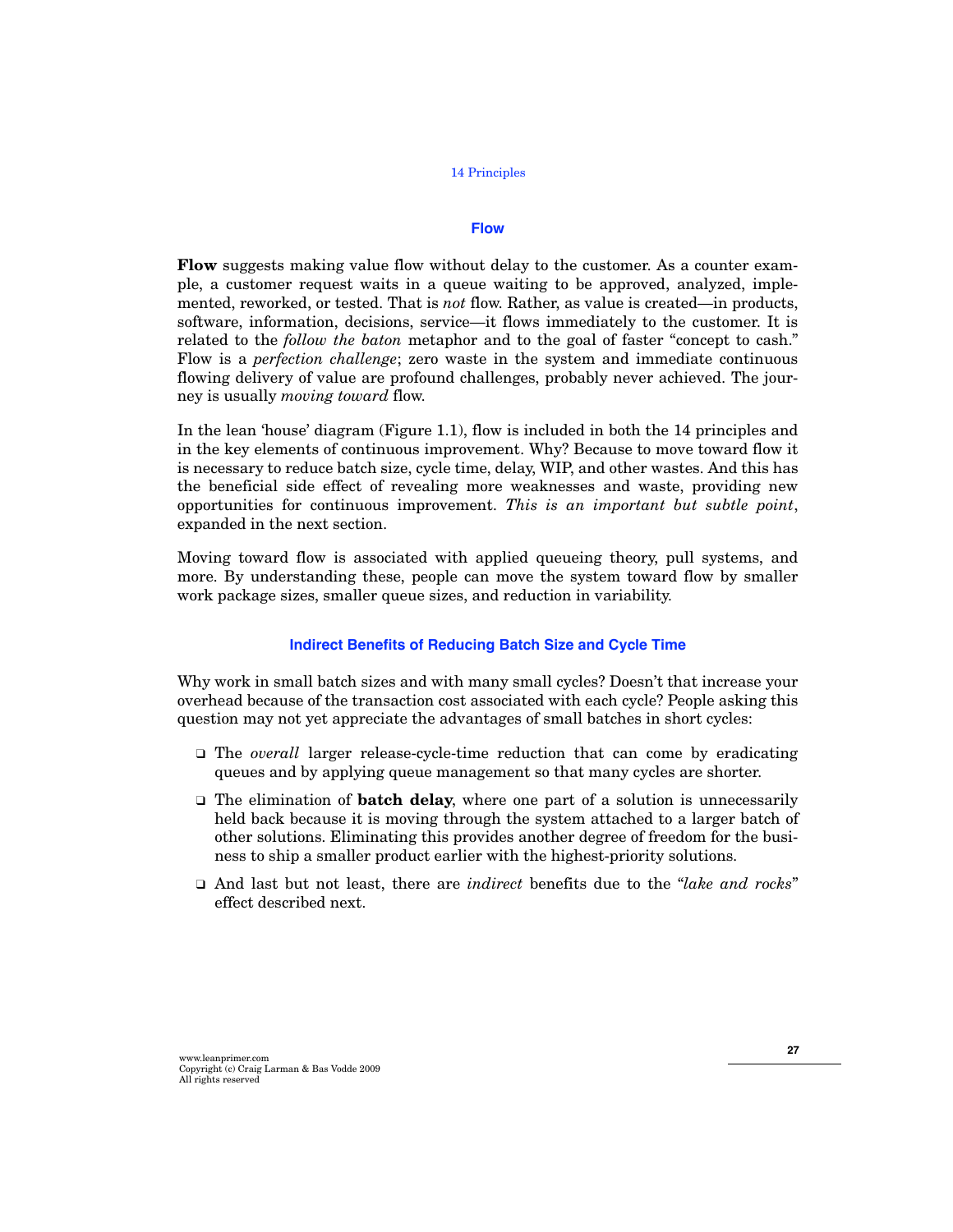### **Indirect Benefits: The Lake and Rocks Metaphor**



A metaphor shared in lean education: **lake and rocks**. The depth of the water may represent the inventory level, batch size, or cycle time. When the water is high (large batch or inventory size, or long cycle time), many rocks are hidden. These rocks represent weaknesses. For example, consider an eighteen- month sequential release cycle with a massive batch transfer; inefficient testing, integration, and poor collaboration are all hidden below the surface of such a long cycle and such a large batch. But if we work with that group and

ask, "Please deliver a small set of solutions that is potentially deliverable in two weeks, every two weeks," then suddenly all the ineffective practices become painfully obvious.

Said another way, the *transaction cost* (overhead cost) of the old process cycle becomes unacceptable. That pain then becomes a force for improvement, because people cannot stand re-experiencing it each short cycle, and indeed it may simply be impossible to do the goals of the cycle with the old inefficient practices.

This dynamic has been central to Toyota's continual improvement approach.

*Tip*: Not all 'rocks' are big or immediately visible. The lean journey is to *start with the big rocks* that are most painfully obvious yet movable, and over time work on smaller impediments.

The causal loop diagram in Figure 1.6 illustrates this lake and rocks effect in terms of a system dynamics model.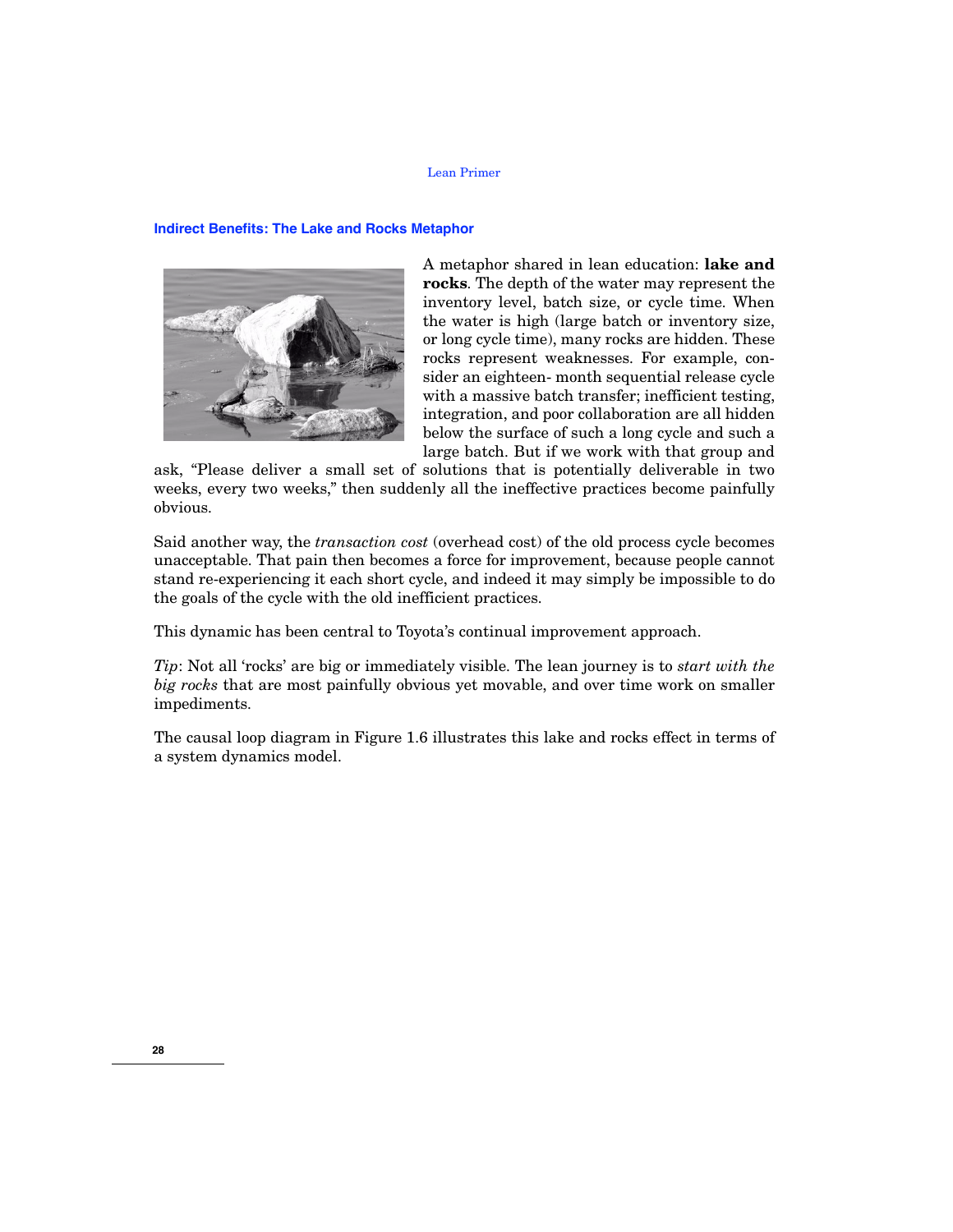### 14 Principles





www.leanprimer.com Copyright (c) Craig Larman & Bas Vodde 2009 All rights reserved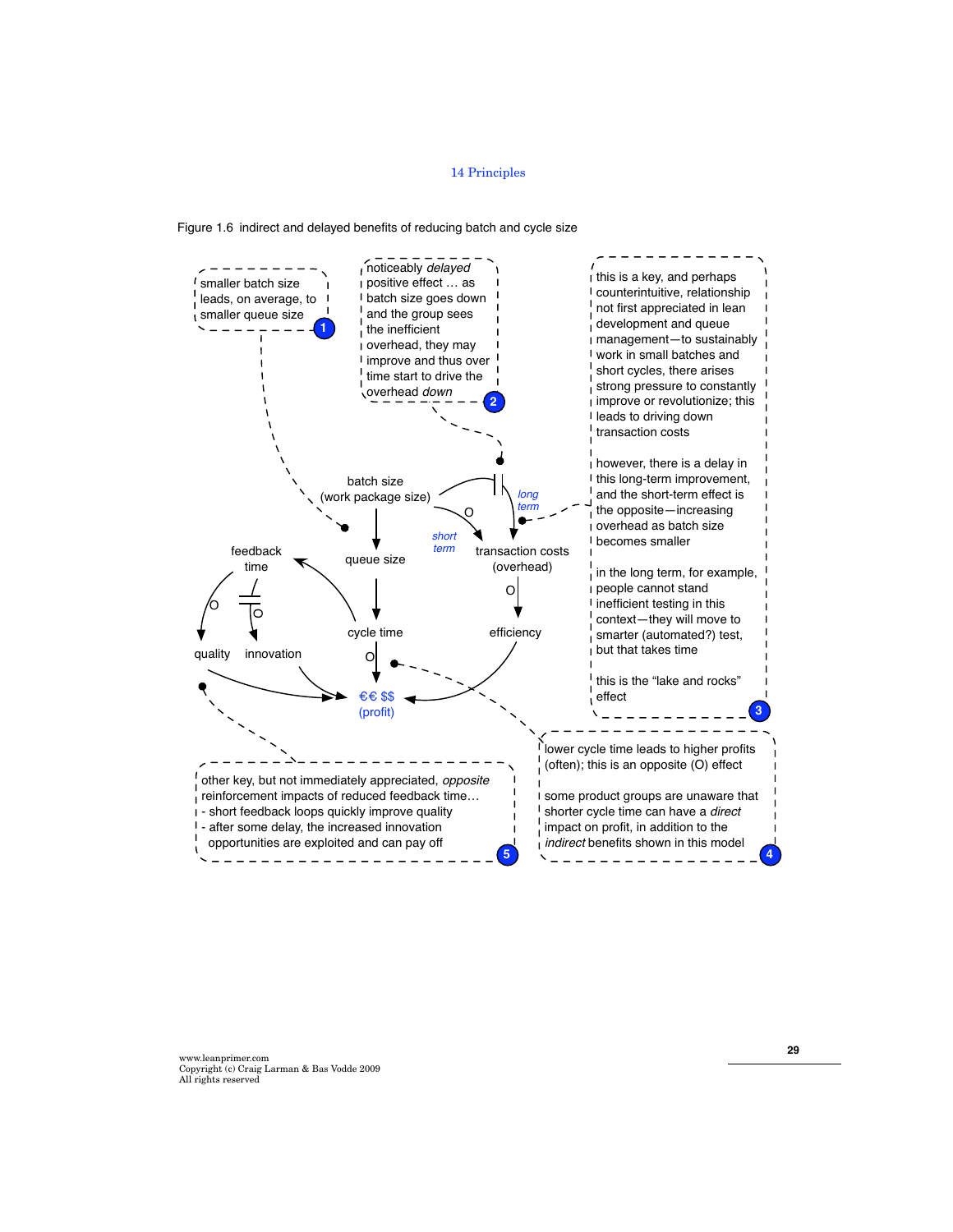### **Pull Systems**



**Pull versus push**. Consider a process for manufacturing and storing laptop computers. In a pure **pull system**17 no laptop is built or stored in inventory until there is a customer order. Zero inventory<sup>18</sup> is a goal, and work is done only in response to a 'pull' signal from the customer. That is the key meaning of pull: Build in response to a signal from the 'customer,' and otherwise rest or improve. Pull examples? Printing just the twenty-book order or preparing just one restaurant dish.

*But a pull system goes deeper than that*—the 'customer' is not just the final customer. Rather, in a multi-stage process with an upstream team doing partial work before a downstream team, *a downstream team is the customer to their upstream team*. In a pure pull system the upstream team does not create anything unless pulled from downstream request.



On the other hand, in a **push system**, one speculatively builds and stores laptops in the hope of orders, and then tries to push them to customers. In a multi-stage process, upstream teams create an inventory of partially done work for downstream teams. Any kind of speculative inventory pizzas, big detailed plans, books, designs for many features whose value is uncertain—are related to push systems.

Resource management strategies that focus on high utilization of workers—a focus on *watch the runners* rather than *watch the baton*—create an environment in which people will create a large inventory of things (analysis documents, designs, …) in a push model.

**Expose defects**—If you only create *one* thing in response to *pull* from a 'customer' request (in this context, your customer is anyone downstream) and the customer consumes it quickly, any *defects* in that one thing—created either by accident or design are quickly discovered. That can lead to further systemic improvement if people have "stop and fix" mindset. On the other hand, in push systems, defects are hidden in an unconsumed inventory (of documents, …). For example, pushing a large batch of design decisions will delay the discovery of misunderstandings or problems, because it is a long time before they are implemented and evaluated by a customer.

<sup>17.</sup> Pull is related to a **Just-in-Time** system—JIT implements pull.

<sup>18.</sup> In pull systems for development, low or zero inventory means less inventory of detailed specifications, plans, untested designs, and so on.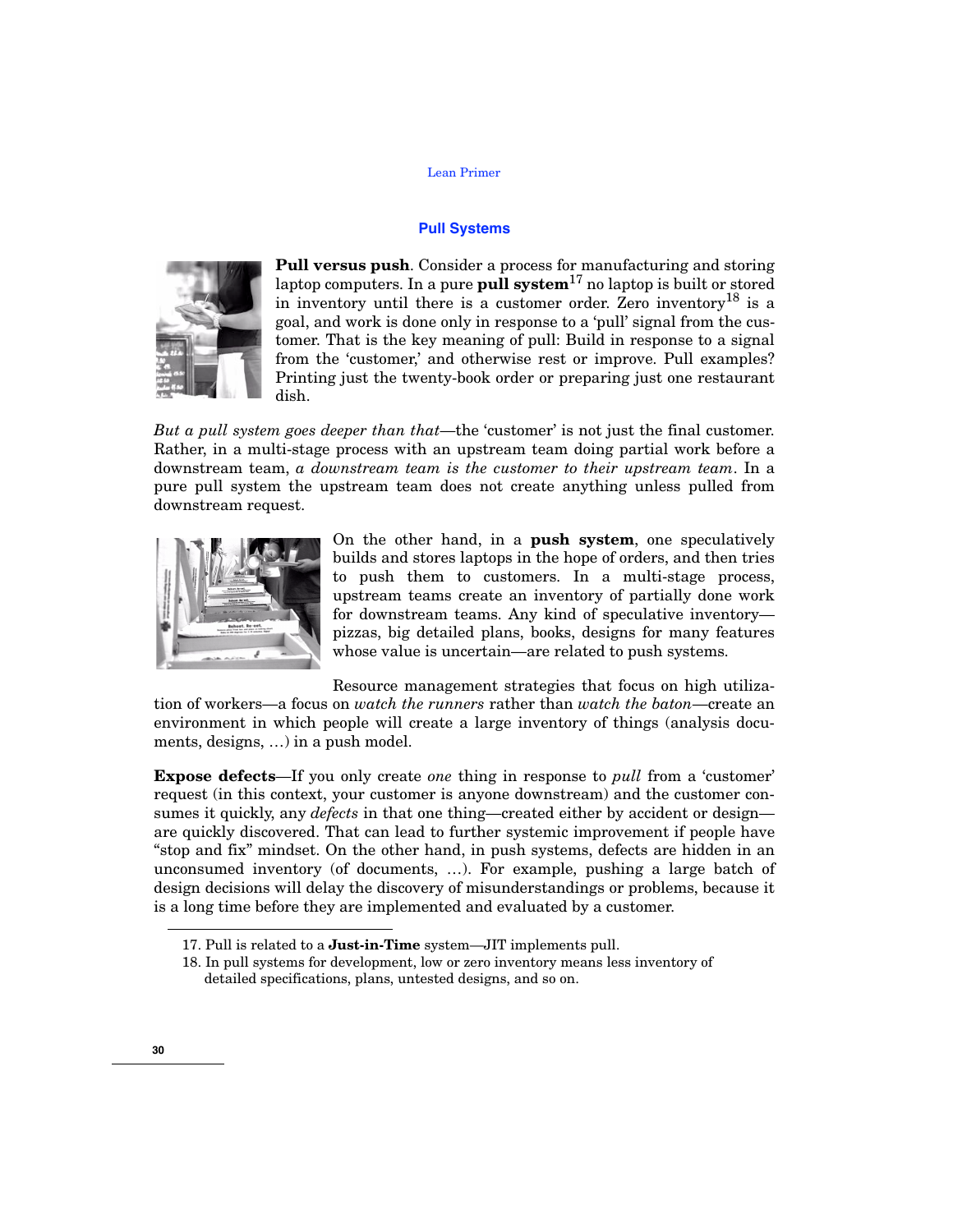### 14 Principles

**Decide as late as possible**—In pull systems, you do not decide early, quite the opposite—you **"decide as late as possible"** and **"commit at the last responsible moment"** [Smith07]. In this way, you have the most information to make an informed decisions. You do not waste resources making unnecessary inventory or early decisions that will have to—or at least should—change in response to discovery.

**Small batches can lead to radical improvement**—As explored in the "Indirect Benefits of Reducing Batch Size and Cycle Time" section on page 27.

Thus, in several ways, pull systems support moving towards flow.

**Avoid a false dichotomy**—To categorically state that pull is good and push is bad would be a *false dichotomy.* Usually because of hard constraints (for example, the speed of transportation), some inventory and some push may be useful—a *temporarily necessary waste*. Toyota dealerships (outside of Japan) hold some inventory of vehicles because foreign customers want to see, buy, and leave with a car immediately.

# **Stop and Fix**

Toyota people are coached by manager-teachers to take the time to pause when defects or problems arise. Rather than creating only a *quick fix* response (or no response), a team will hold a kaizen event to grasp the root causes, and then initiate steps toward a deep solution—one that ideally prevents the defect or weakness from being possible and thus building quality in.

For example, Toyota is famous for their "stop the line" practice in which anyone can pull a cord when they see a defect, to stop all work on the line. This is step one in a systematic response toward building quality in. Another example: Toyota encourages human-friendly manufacturing devices that themselves detect a failure, automatically stop, and alert people to the problem. This was inspired by Sakichi Toyoda who made his original fortune by designing a weaving loom that automatically detected a failure and then stopped [Hino06]. This is the lean practice of **jidoka**. 19

# **Simple Visual Management**

Toyota emphasizes simple and BIG visual tools to signal problems, communicate, and coordinate a pull system. There are big displays on walls, bright and big physical color-

<sup>19.</sup> Jidoka is difficult to rename in English; it is sometimes described as "automation with a human touch."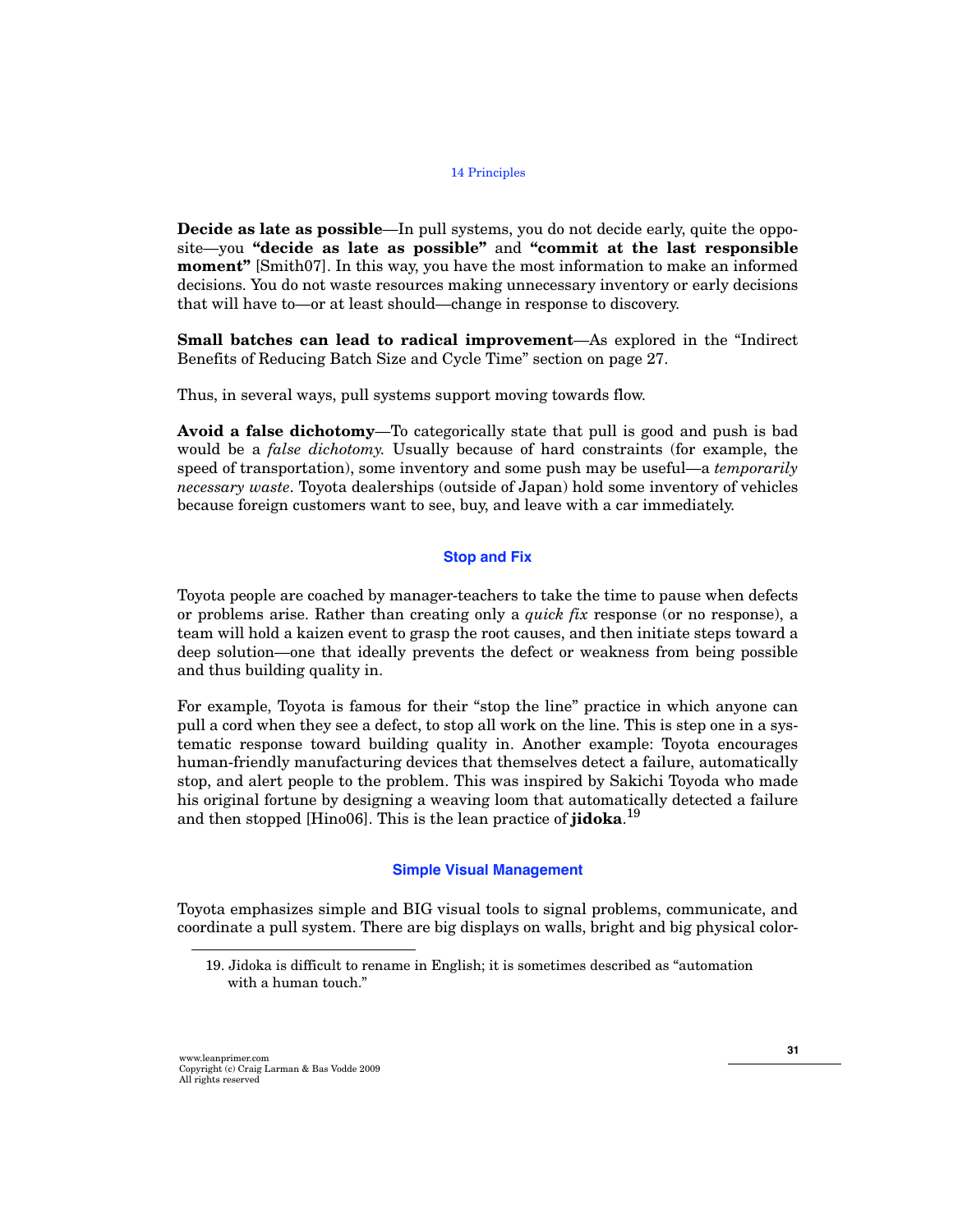coded cards that people can touch and move, and so forth. Key themes are *ease of viewing from a distance, physical tokens* (such as cards), *color,* and *simplicity*. This is the opposite of displaying many little or detailed elements of information on small computer displays from software-based systems; however, a computer display that is simply filled with a blob of red color to show a broken build is in the spirit of visual management.

These **information radiators** for **visual management** are applicable to product development, service delivery, or any domain to make information easily accessible.



A **kanban** (*kan*—visual signal, *ban*—card or board) is used in to signal a pull event (a replenishment request) in a *pull system*. The classic example is a store with something for sale on a shelf, such as one pie. Behind the pie on the shelf is an orange card labeled "one pie"—the **withdraw kanban** (card). When the pie is eventually taken off the shelf by a customer, the withdraw kanban is revealed and taken to the bakery to get another pie to refill the shelf. This is possible because there is one finished pie in inventory in the bakery waiting for this event.

Also at this time, a **creation kanban** is sent to the baker to starting baking one more pie. A single pie is *pulled* onto the shelf by the withdraw kanban, rather than pies being pushed.

An error display (**andon**) is a visual aid in Toyota to signal defects in things.

**Self-directed work**—This is a theme found in effective-team research. Notice that visual management supports self-directed work because people can easily see what is going on, to coordinate. Also, the work of a kanban card is self-explanatory, such as "one pie" or "change style of webpage."

# **Visual Management for Queues in Knowledge Work**

Queues of *physical* things are easy for people to perceive, and to perceive as a problem… My goodness, there's a *gigantic* pile of *Stuff* queuing up over there! Making any money from the pile? Are there defects in there? Does it need to be combined with other stuff before we can ship it? Do we need—and will we make money with—*each and every item* in the pile?

But what about queues in knowledge work?

**32**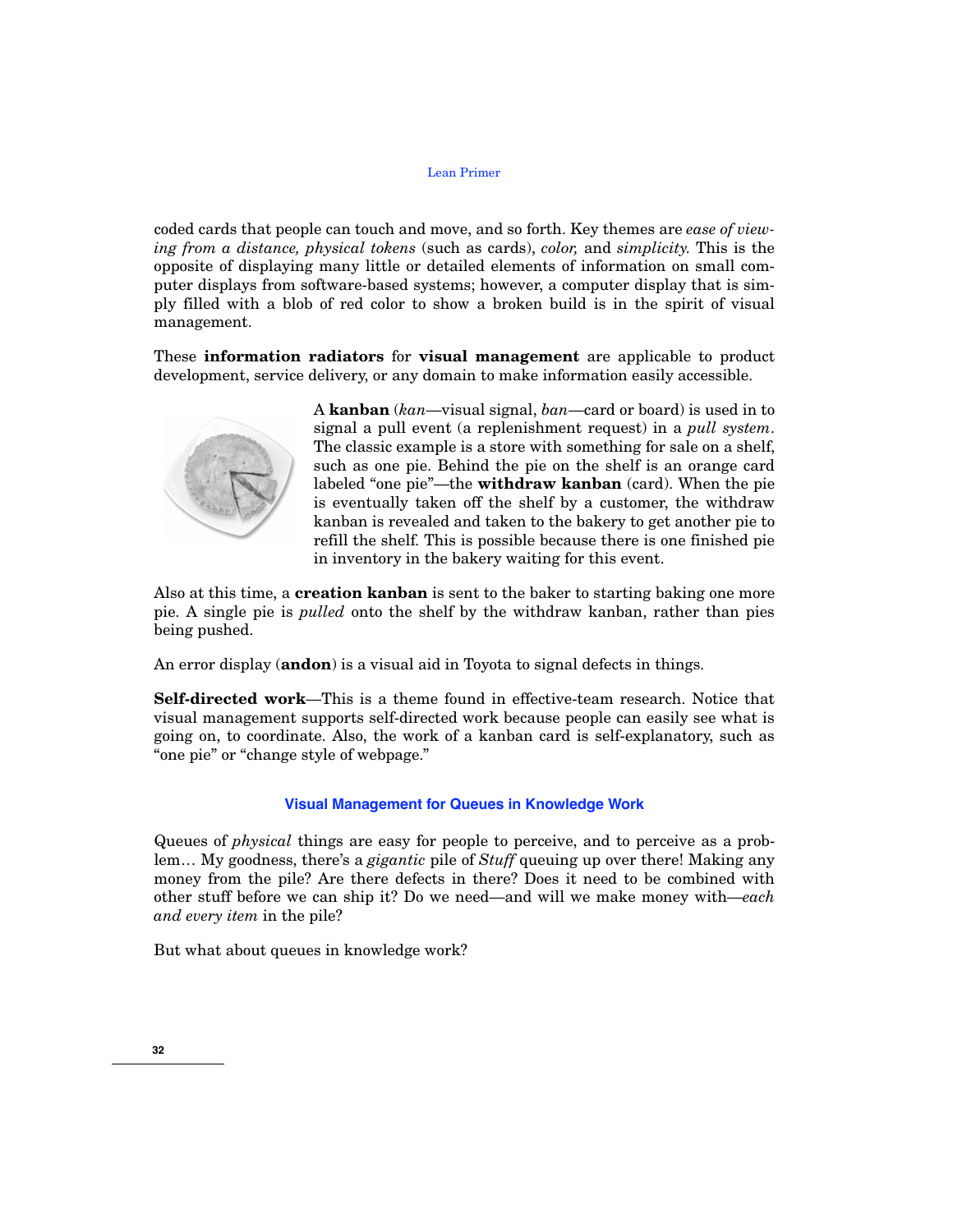### 14 Principles

**Invisible queues—**In many knowledge-work domains (and some service domains) there are also queues, but because they are *invisible* (usually, as bits on a computer disk) they are not seen as queues or *keenly felt* as problems. A business person who has invested ten million euros to create a gigantic pile of partially done *Stuff* sitting on the floor can *see it* and will feel the pain and urgency to get it moving. But knowledge workers people do not really see and feel the pain of their queues.

Yet, they *are* there. Queues of wasteful WIP or design-in-process (DIP)—information, documents, and bits on a disk. Invisible queues. People in Toyota learn "eyes for waste." They learn to see things as waste that they had not considered, such as *inventory*—queues of stuff. Similarly, knowledge workers need a lesson in "eyes for queues" so that they can start to perceive what is going on, and develop a sense of urgency about reducing queue sizes.

Figure 1.7 lean visual management creates *physical* tokens, such as task cards on a task board and paper charts on a wall, so that invisible queues can become tangible—really *seen and felt* 



**Physical tokens to see queues—To develop "eyes for queues" in any domain (ser**vice, engineering, …) and a sense of urgent attention to the queues and WIP, apply *visual management* with *physical* tokens, such as cards on a wall. Why physical? Putting these tasks into today's computers defeats the purpose because these queues need to be *easily* and *noticeably visible at all times,* and they need to be *big*. Storage in today's computers (for example, in a spreadsheet list) makes them small, and not always visible. And *humans*—with countless eons of evolutionary instinct working with concrete things—need to *see and feel tangible queues*<sup>20</sup>.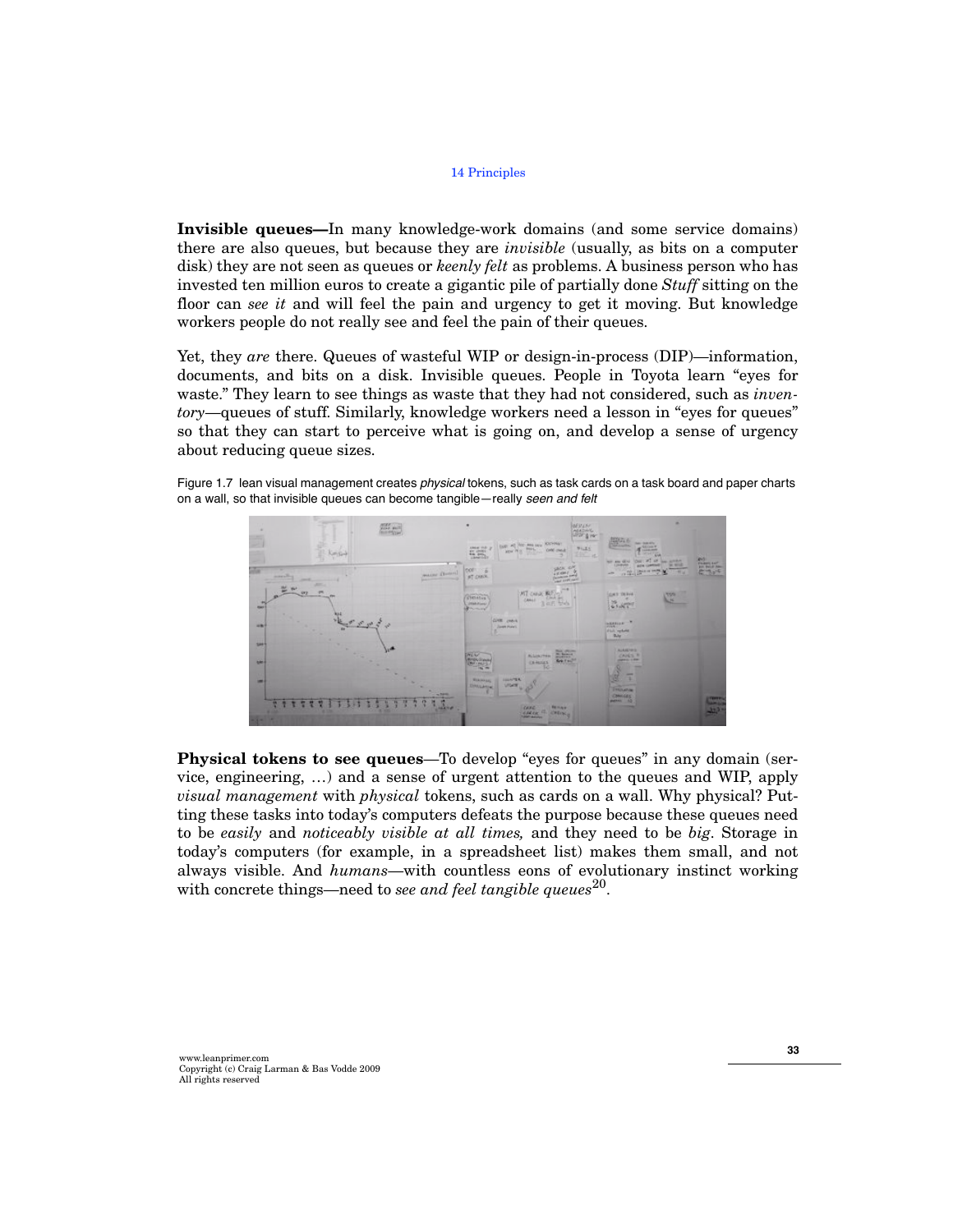

**Visual management to see** *and limit* **WIP**— One of the lean wastes is WIP; as with queues, this is hard to perceive in knowledge or service work because it is often intangible work with related artifacts hidden inside computers (such as documents). Experiment with a wall area labelled "WIP" and place work-cards in that area. People or groups can establish policies to limit the WIP, such as, "no more than 2 items of WIP." The visualization aids the policy.

# **LEAN PRODUCT DEVELOPMENT**



The two pillars and 14 principles are core to lean thinking. However, there are other principles and practices to *outlearn the competition*, specific to lean product development.

Toyota people execute two key processes well, (1) product development and (2) production. University of Michigan researchers did a three-year study of Toyota and North American companies product development effectiveness [LM06b]. Results? …

For example, the average die<sup>21</sup> design-to-complete duration was five months for Toyota engineers and twelve months for the competition. All this, while maintaining the lowest development-to-sales ratio of any major automotive company in the world, due to the effectiveness of their development practices.

How do they do it? What is a focus of lean product development? Answer:

*"Outlearn the competition" <sup>22</sup>*

<sup>20.</sup> *Physical* tokens are a critical aspect of lean visual management that is not always appreciated. Some people create software systems for "visual management" and miss the purpose of the visceral, tangible dynamic of using physical tokens. Someday, displays will be wall size and one will move computer objects with physical gestures, stimulating this visceral response; that technology will then negate this point.

<sup>21.</sup> A *die* is a template for stamping or molding metal or plastic parts.

<sup>22.</sup> Coined by Toyota product development researcher Dr. Allen Ward.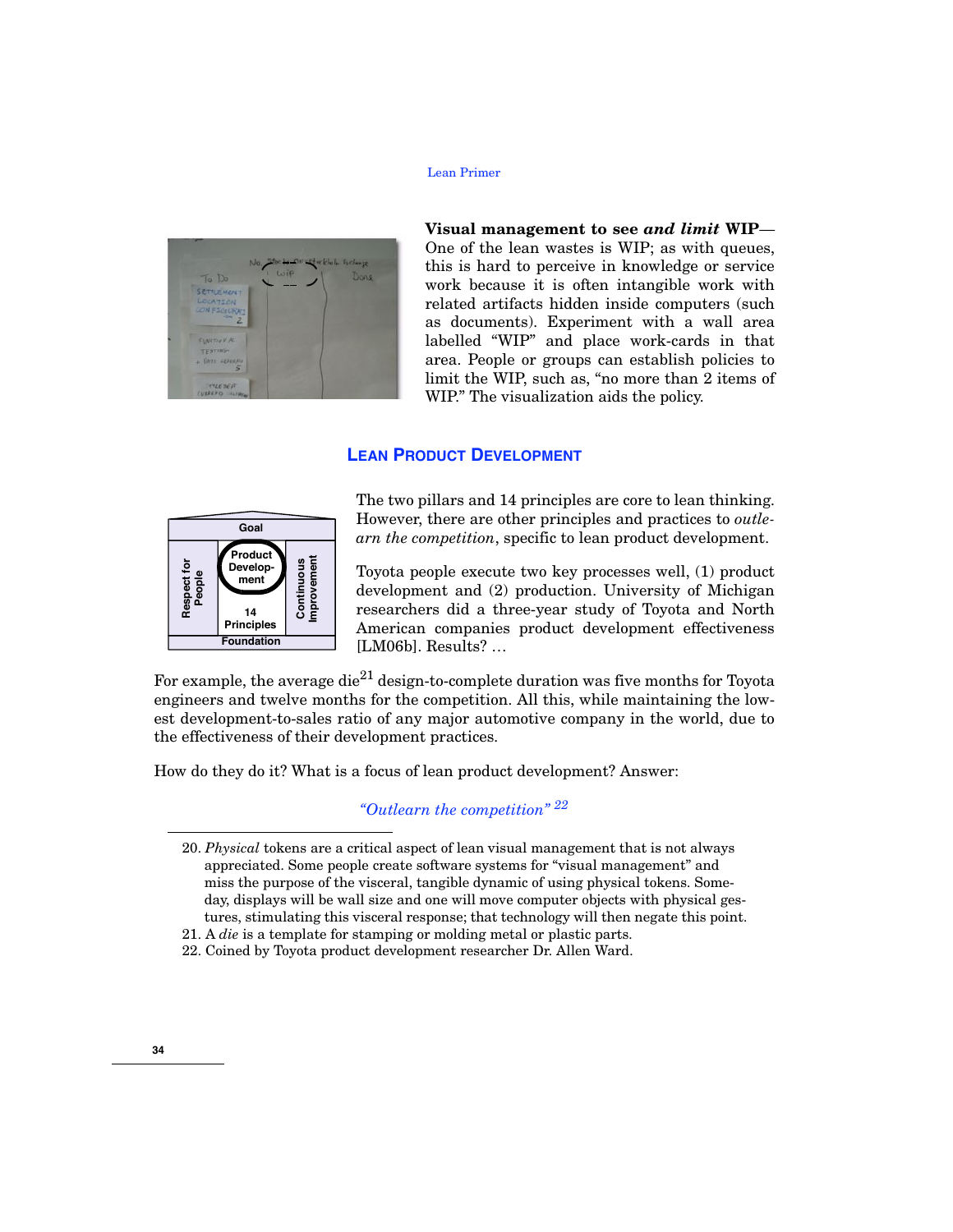### Lean Product Development

When Toyota developed the hybrid Prius, what did they create?

- ❑ the *design* of the car (and implementation of embedded software); in development they have a *knowledge* value stream to create a profitable *production* value stream
- ❑ *knowledge* or *information*—about customers, alternatives, …

Lean product development (LPD) focuses on creating *more useful knowledge* and *learning better* than the competition.

Also, leveraging that knowledge and not wasting the fruits of the effort by forgetting what has been learned. Figure 1.8 and Figure 1.9 illustrate some of the lean practices to outlearn the competition in LPD; follow-up sections elaborate a few items.

# **More-Valuable, Lower-Cost Learning**

Not all new knowledge or information is valuable; the ideal is to create economically useful new information [Reinertsen97]. This is challenging because it is a discovery process—you win some, you lose some.

A general lean strategy, based on a simple insight from information theory, is to *increase the value of information created* and *lower the cost of creating knowledge*.

**Higher-value information**—Several ideas help. For example:

- ❑ *Focus on uncertain things*—Choose to implement and test *unclear* or *risky* things early. The value of the feedback is high precisely because the outcomes are less predictable—predictable things do not teach us much.
- ❑ *Focus on early testing and feedback*—Information has a real *cost of delay*, which is one reason why testing only once at the end of a long sequential cycle—motivated by the misguided local optimization of believing that it will lower testing costs—is almost always unskillful. It can be very costly to discover during stress performance testing, after 18 months of development, that a key architectural decision was flawed. In lean development, short cycles with early feedback loops are critical; by implementing less predictable things early and in short cycles that include testing, the cost of delay is reduced.<sup>23</sup>

<sup>23.</sup> Note that reducing the cost of delay of information in product development almost always requires building and testing something.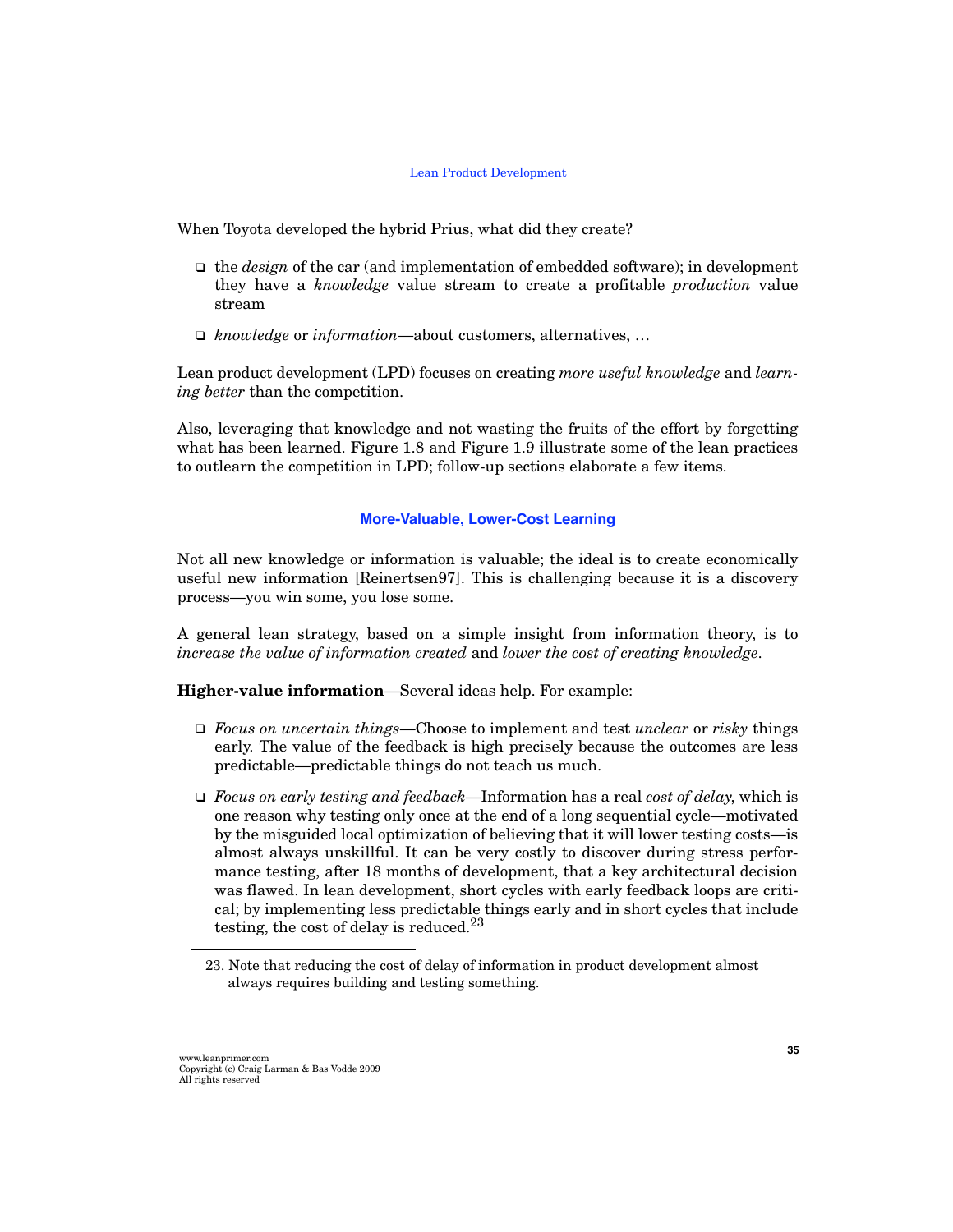**Lower-cost information**—The "Indirect Benefits of Reducing Batch Size and Cycle Time" section on page 27 examines how adopting lean principles ends up reducing the overhead cost of processes. In fact, one can broadly look at these methods as succeeding by *lowering the cost of change*—competing on agility or flexibility. And that includes lowering the cost of learning. For example:

- ❑ *Focus on large-scale test automation*—to learn about defects and behavior. The cost of frequently re-executing *automated* tests is usually insignificant in comparison to the valuable early feedback.
- ❑ *Focus on frequent or continuous integration*—to learn about defects and lack of synchronization. And by integrating frequently in small batches, teams will drive down the average overhead cost by the "lake and rocks" effect.
- ❑ *Focus on mentoring from experts and spreading knowledge*—to reduce the cost of rediscovery.

# **Cadence**

Working in regular rhythms or **cadence** is a lean principle, both in production and development [Ward06]. A steady heart beat. In lean production, it is called *takt* time.<sup>24</sup> In development, it is called cadence. Cadence is a powerful principle in lean product development, so the subject is examined in some detail…

There is something basic and very human about cadence: People appreciate or want *rhythms* in their lives and work—and appreciate or want *rituals* within these rhythms [Kerth01]. Most of us work in a cadence of seven-day weeks. There is the Tuesdaymorning weekly meeting ritual. And so on. Simply, cadence at work improves predictability, planning, and coordinating. At a deeper level, it reflects the rhythms by which we live our lives.

24. *takt*—rhythmic beat (German)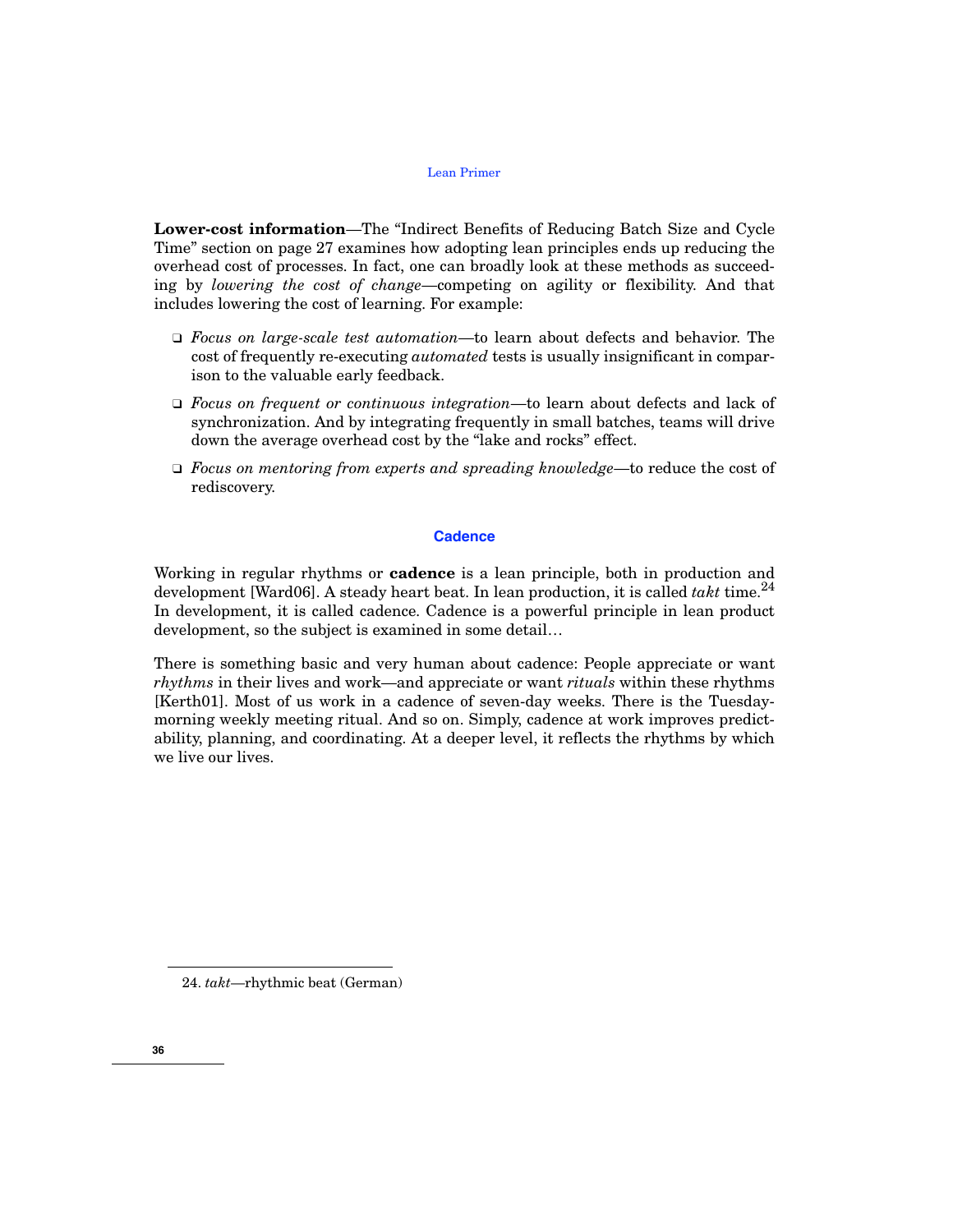### Lean Product Development

### Figure 1.8 how to outlearn the competition



www.leanprimer.com Copyright (c) Craig Larman & Bas Vodde 2009 All rights reserved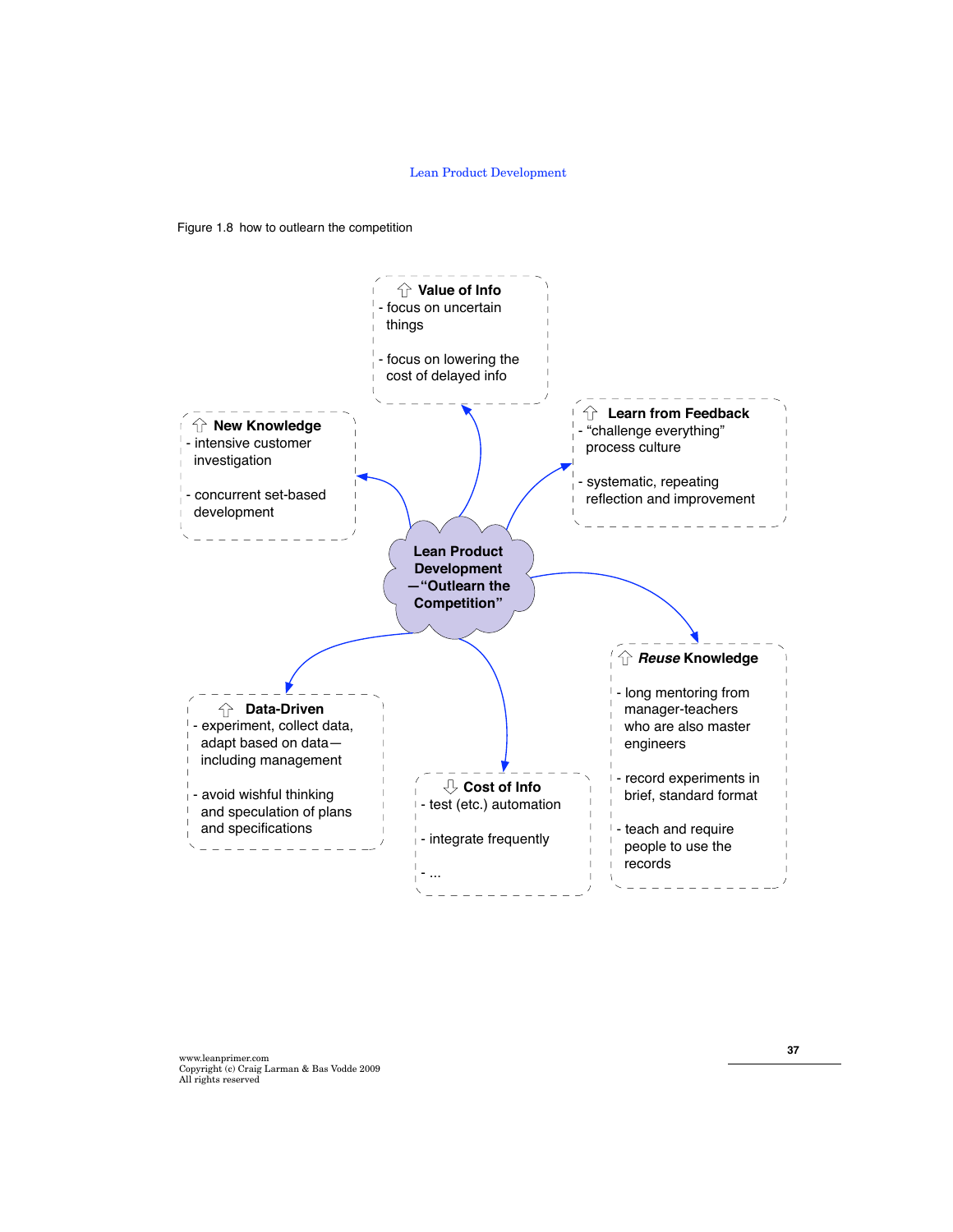### Figure 1.9 LPD practices

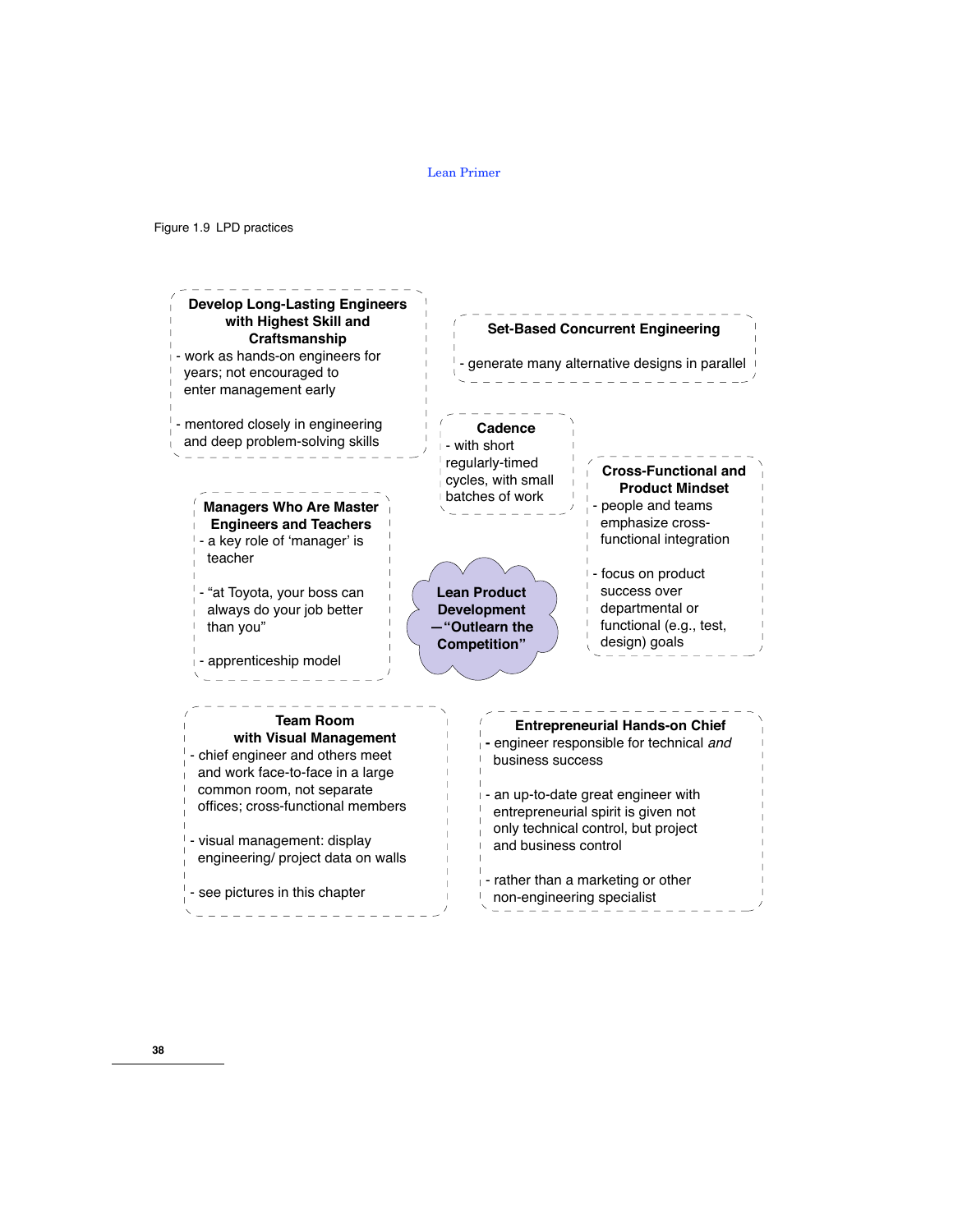### Lean Product Development

### **Cadence and Timeboxing**

One popular approach to improve cadence is **timeboxing**, a fixed—and usually short—cycle time of development work (such as a two-week timebox). Teams are expected to deliver or demonstrate *something* at the end of the fixed duration—ideally something *small and well-done* rather than large and partially done. The duration *may not change*, but the *scope of work can vary* to fit the timebox. Timeboxing is not a panacea for all knowledge-work problems, but it has advantages:

- ❑ Timeboxing enforces cadence.
- ❑ Development work is often *fuzzy unbounded (or weakly bounded)* work. When the team knows that the timebox ends on March 15, it bounds the fuzzy work and increases focus. So, timeboxing limits scope creep, limits *gold-plating*, and increases focus.
- ❑ Timeboxing reduces *analysis paralysis*.
- ❑ **S**uppose you are in university and have an assignment due on Monday. When do you start? For many, the answer is, "Close to Monday." This is called *Student Syndrome* [Goldratt97] and timeboxing is a counterbalance.
- ❑ If teams must deliver something well done in exactly two weeks, the waste and ineffectiveness in current ways of working become painfully clear. Timeboxing creates a change-force to improve—the "lake and rocks" improvement effect.
- ❑ Timeboxing simplifies scheduling.
- ❑ Humans are probably more sensitive to time variation than to scope variation— "It was late" is remembered more strongly than, "It had less than I wanted." Timeboxing reduces the *erosion of confidence* that happens people say, yet again, "… maybe in *one* more week it will *all* be done."

### **Re-use Information or Knowledge**

In addition to the long-term shift toward a culture of *mentoring* by master engineers and manager-teachers to re-use information, a *simple sharing tool* can help. In our coaching we have seen a pattern that the most 'sticky' or successful tool is a wiki. Simplicity and a "Web 2.0"-centric hypertext model seems to win out over older documentcentric tools.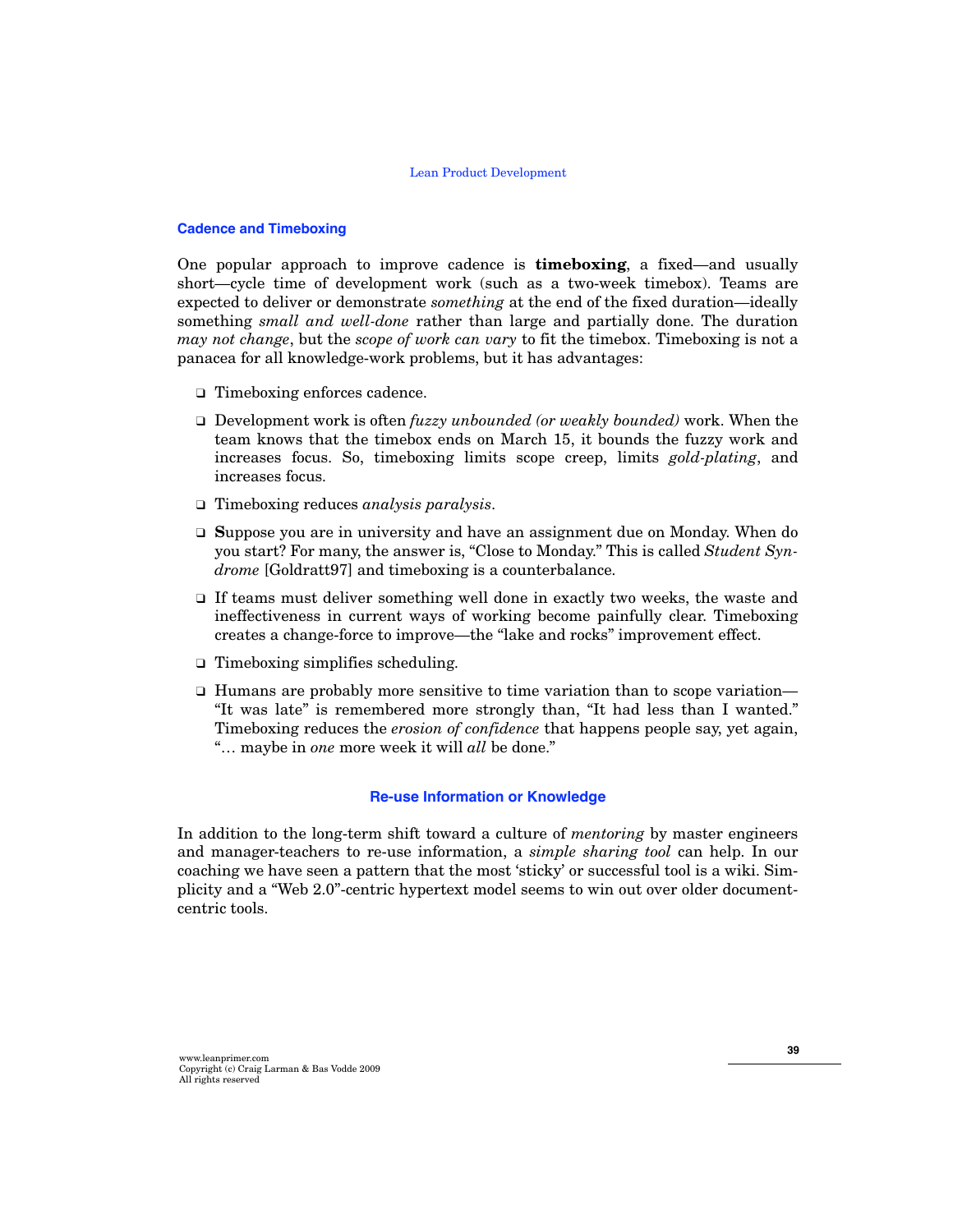### **Team Room with Visual Management**



Lean product development encourages a **team room** (or "big room"—big enough for a team) without internal partitions or walls, where a cross-functional team works and meets, and the entrepreneurial chief engineer sits. Walls are covered with large physical displays of project and engineering information, to support visual management. The team room is in contrast to people working in separate offices or cubicles

with communication barriers such as partitions between the team members. For a more detailed discussion, see the "Visual Management for Queues in Knowledge Work" section on page 32.

# **Entrepreneurial Chief Engineer with Business Control**

There are two key domains in product creation: marketing and technical. In most product organizations that we visit, the leadership for these domains in split. For example, a *product management* group that is responsible for the business goals and feature selection, whose members are not master engineers. Toyota does things differently. They combine marketing and technical leadership in one great entrepreneurial chief engineer with "towering technical excellence" who is also attuned to and responsible for the business success of the new product, and who understands the market.<sup>25</sup>

# **Set-Based Concurrent Engineering**

Have you seen development as follows?

- 1. pick or prototype *one* solution or design (one user interface, one architecture, …)
- 2. evolve it
- 3. deliver

<sup>25.</sup> We have seen successful products with product managers who are not master engineers—though they *do* need to be great product managers with detailed knowledge of the market, product, and existing customers.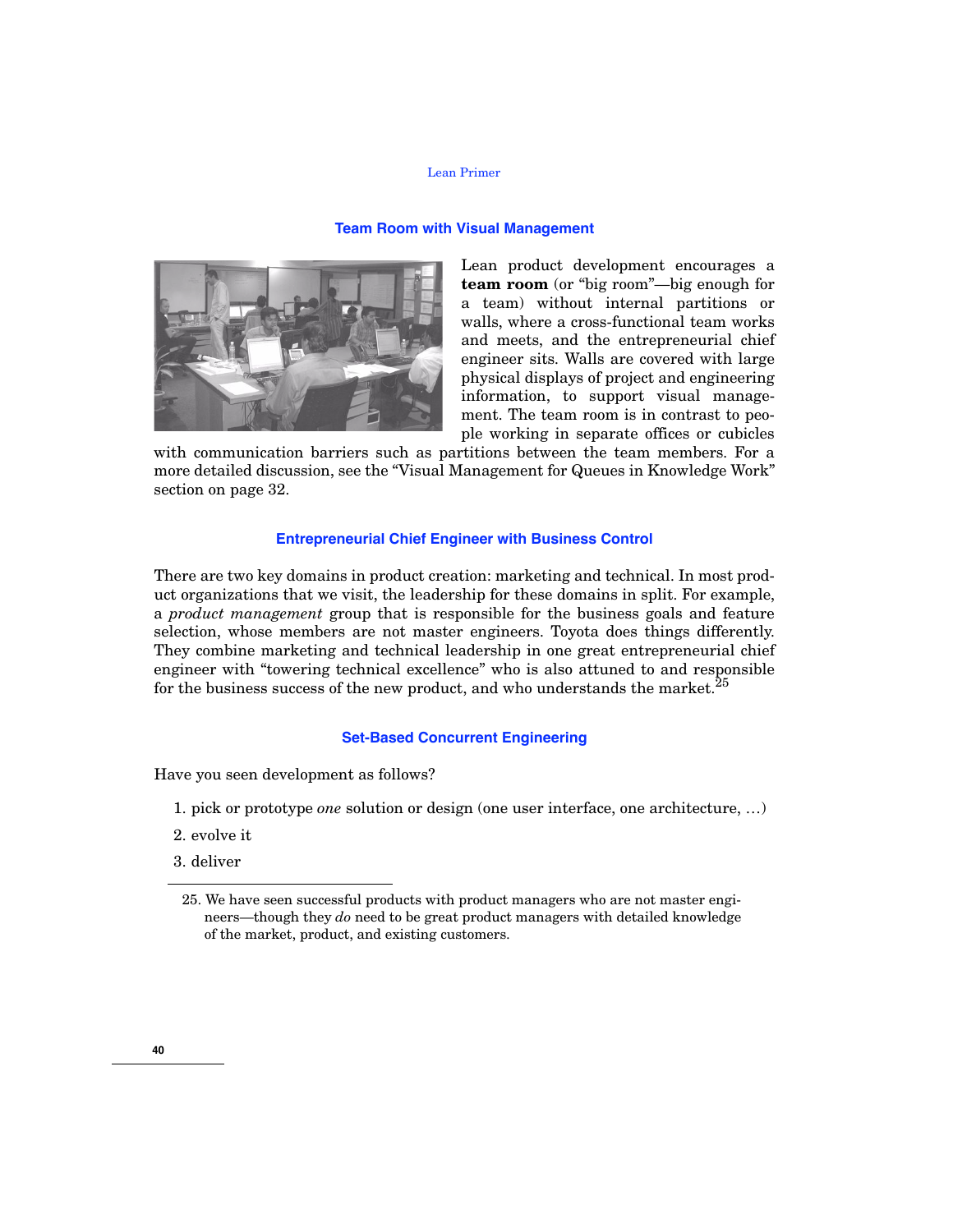### Lean Product Development



**Set-based concurrent engineering** is also called **set-based design**, and is different. For example, rather than one engineer or team creating one cooling system design, several alternatives may be explored at Toyota in parallel by different teams and so too for other components. These sets of alternatives are explored and combined, and gradually filtered in cycles, converging on a solution from what was at first a large set of alternatives, then a smaller set, and so on. They *outlearn the competition* by *increasing alternatives and combinations*.

A step in this direction is to explore at least *two* alternative for non-trivial design elements during design workshops. For example, rather than all gathering around one wall of whiteboards and doing one design as one team, split into two groups and worked at two giant whiteboards at opposite ends of the team room. Every 30 minutes or so visit each other's wall designs and "show and tell"—collecting ideas.

### **Can Lean** *Production* **Lessons Help Development?**

New product development (NPD) or research and development is not predictable repetitive production (manufacturing), and the assumption they are similar is one cause of the misuse of early-1900s manufacturing "economies of scale" management practices in development; for example, sequential development and big batch transfers of specifications.

Yet, some of the principles and ideas applied in lean production— including short cycles, small batches, stop-and-fix, visual management, and queueing theory—*are* successfully applied in lean product development. Why? Modern lean production is different, the small batches, queues, and cycle times in part reflect *queueing theory* insight (among other sources of insight)—a discipline that was created for the variable behavior in networks that is much more like product development than traditional manufacturing.

An irony in some product organizations is that the *manufacturing* engineers have revolutionized and adopted lean production, moving away from "economies of scale" toward flow and flexibility in small batches without waste. But these lessons—which fit well to NPD—remain unused by development management, who continue to apply practices found in older economies-of-scale manufacturing management.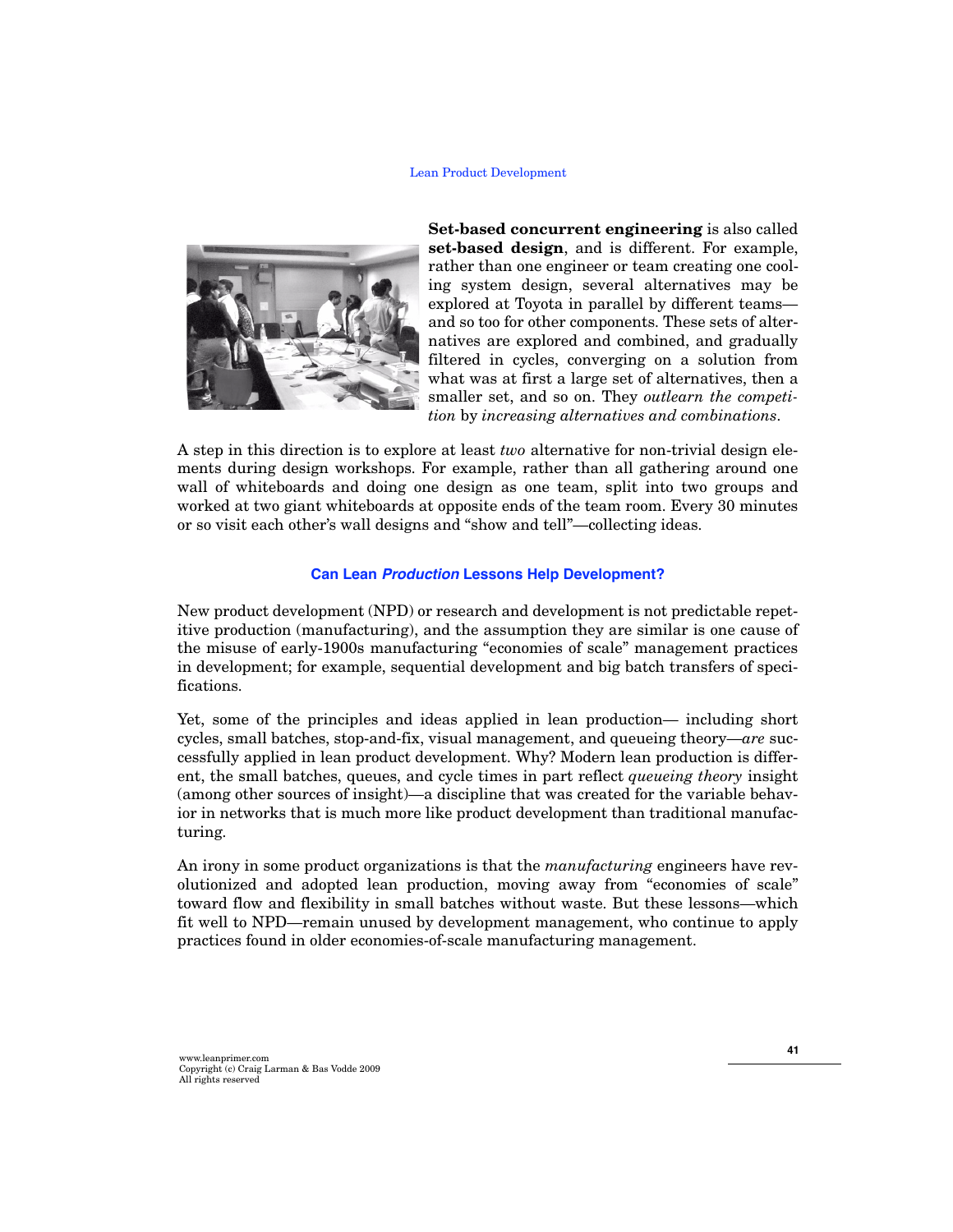All that said, a caution: NPD is not manufacturing, and analogies between these two domains are fragile. Unlike production, NPD is (and must be) filled with discovery, change, and uncertainty. Some variability is both normal and desirable in new product development; otherwise, nothing *new* is done. Therefore, lean thinking includes unique practices for NPD.

# **CONCLUSION**

As you investigate lean thinking, it is easy to see that it is a broad system that spans all groups and functions of the enterprise, including product development, sales, production, service, and HR. *Lean applies to the enterprise*.

Lean thinking is much more than *tools* such as visual management or queue management, or merely elimination of waste. As can been seen at Toyota, it is an enterprise system resting on the foundation of manager-teachers in lean thinking, with the pillars of respect for people and continuous improvement. Its successful introduction will take years and requires widespread education and coaching. To re-quote Fujio Cho, chairman of Toyota:

*Many good American companies have respect for individuals, and practice kaizen and other [lean] tools. But what is important is having all the elements together as a system. It must be practiced every day in a very consistent manner…*

# **ABOUT THE AUTHORS**



Craig Larman works as a management consultant focusing on large-scale projects, lean thinking, and mental models. He served as the lean development coach at Xerox for several years.

Bas Vodde has a background in large embeddedsystems product creation, and leading the adoption of agile and lean principles and practices at Nokia Networks. He also works as a management coach, consultant, and as a development coach.

**42**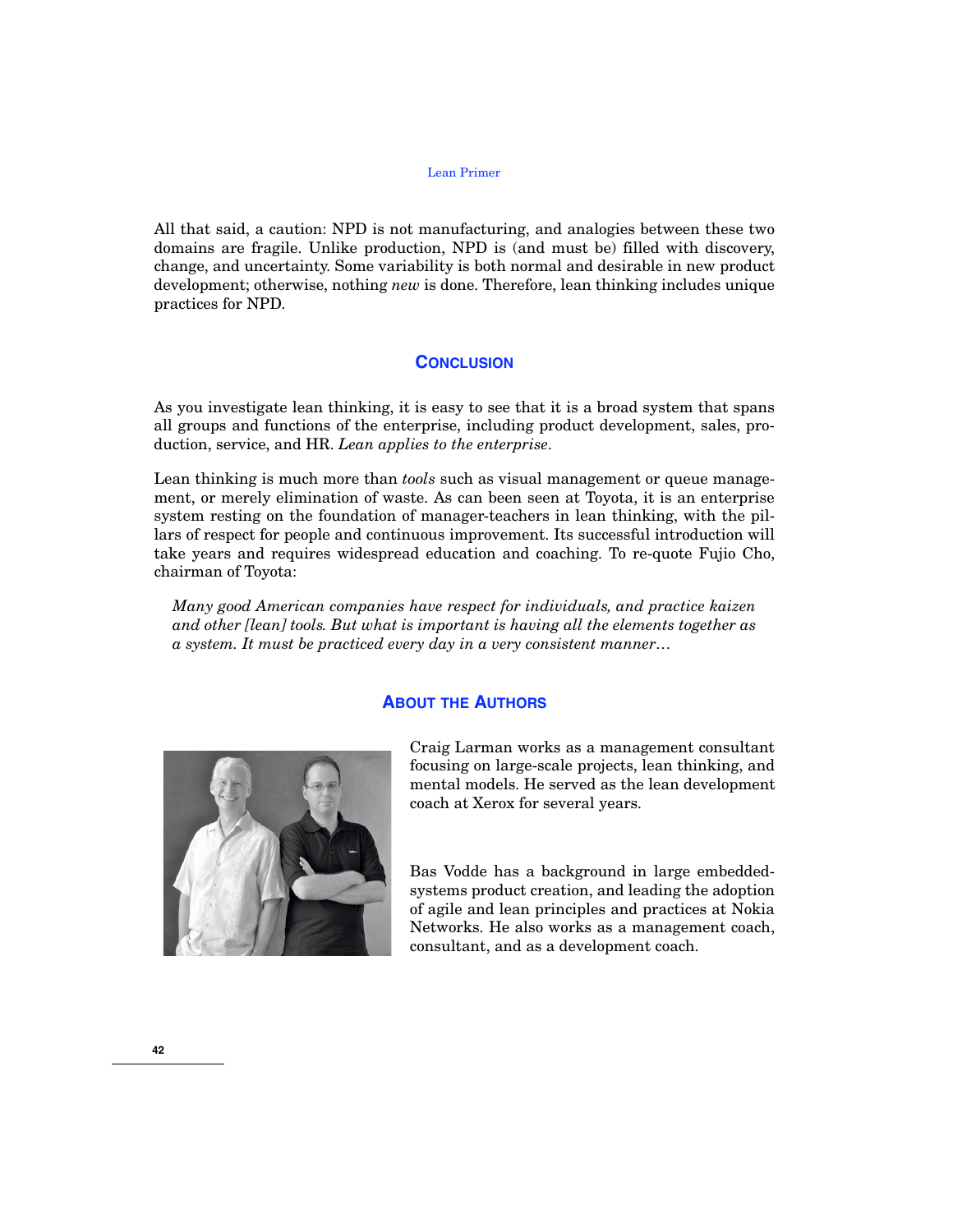### Lean Product Development

# **RECOMMENDED READINGS**

- ❑ Dr. Jeffrey Liker's *The Toyota Way* is a thorough cogent summary from a researcher who has spent decades studying Toyota and their principles and practices.
- ❑ *Inside the Mind of Toyota* by Professor Satoshi Hino. Hino spent many years working in product development, followed by an academic career. Hino has "spent more than 20 years researching the subject of this book." This is a data-driven book that looks at the evolution and principles of the original lean thinking management system.
- ❑ *Extreme Toyota* by Osono, Shimizu, and Takeuchi is a well-researched analysis of the Toyota Way values, contradictions, and culture, based on six years of research and 220 interviews. It includes an in-depth analysis of Toyota's strong business performance.
- ❑ *Lean Product and Process Development* by Allen Ward and *The Toyota Product Development System* by Liker and Morgan are useful for insights into development from a lean perspective.
- ❑ *The Birth of Lean*, edited by Shimokawa and Fujimoto, conveys a clear sense of the mindset, principles, culture, and personalities behind lean thinking.
- ❑ *Toyota Culture* by Liker and Michael Hoseus. Hoseus has worked both as a plant manager and HR manager at Toyota, bringing an insider's in-depth understanding to this book on the heart of what makes a lean enterprise work.
- ❑ *Lean Thinking* by Drs. Womack and Jones is an entertaining and well-written summary of some lean principles by authors who know their subject well. As cautioned earlier, it presents an anecdotal and condensed view that may give the casual reader the wrong impression that the essential key of lean is waste reduction rather than a culture of manager-teachers who understand lean thinking and help build the pillars of respect for people and continuous improvement with Go See and other behaviors.
- ❑ *The Machine That Changed the World: The Story of Lean Production* by Womack, Jones, and Roos was based on a five-year study at MIT into lean and the Toyota system.
- ❑ *Workplace Management* by Taichii Ohno is a short book by the creator of the Toyota Production System. It was out-of-print but has been recently re-translated by Jon Miller and is now available. The book does not talk much about TPS but it contains a series of short chapters that show well how Taichii Ohno thought about management and lean systems.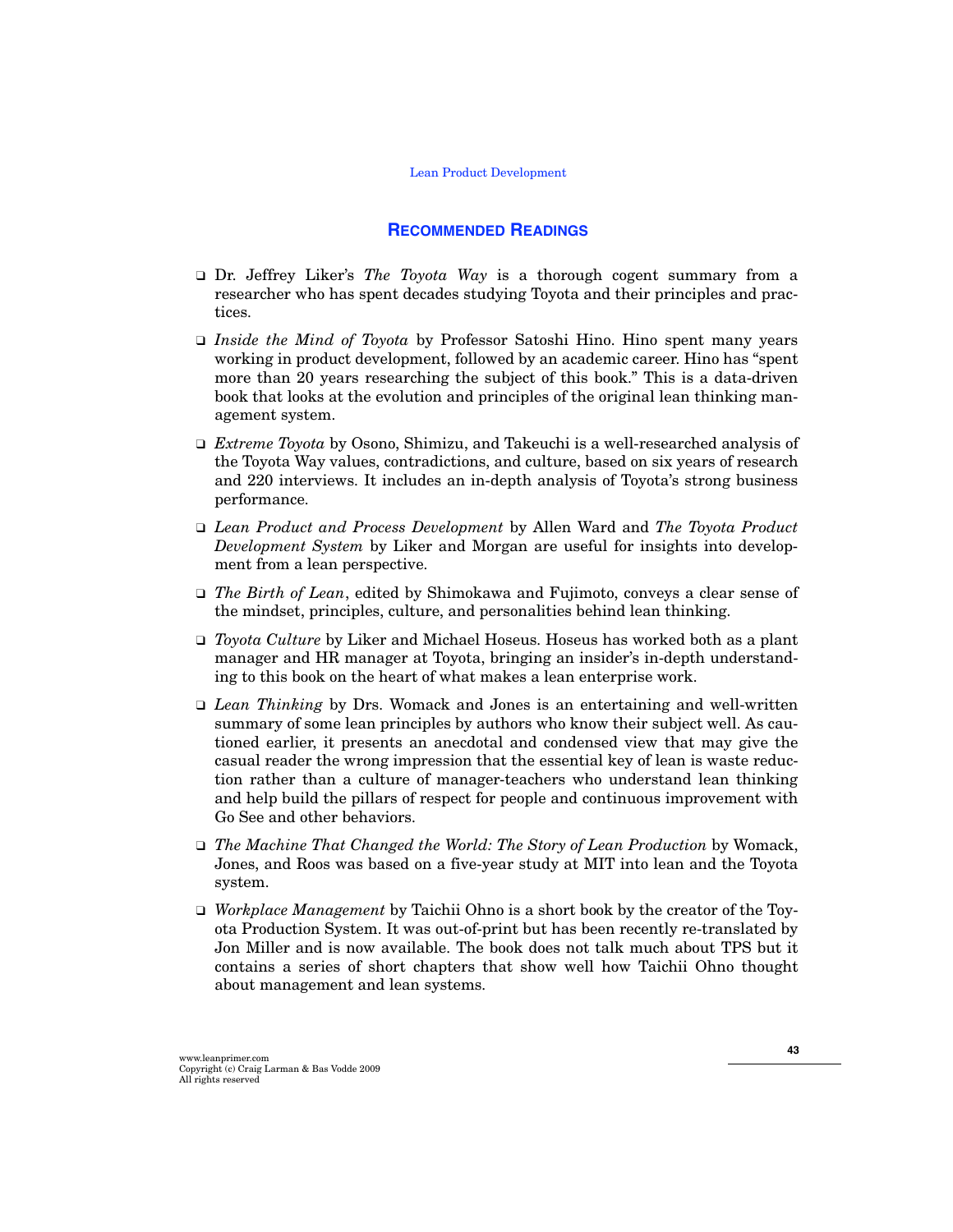# **BIBLIOGRAPHY**

Fujimoto99. Fujimoto, T., 1999. *The Evolution of a Manufacturing System at Toyota*, Productivity Press

George02. George, M., 2002. *Lean Six Sigma: Combining Six Sigma Quality with Lean Production Speed*, McGraw-Hill

Hayashi08. Hayashi, N., 2008. "Top Engineer Explains How Toyota Develops People," *Nikkei Business Online*, Translated at http://www.gembapantarei.com/2008/08/ toyotas\_top\_engineer\_on\_how\_to\_develop\_thinking\_pe.html

Hino06. Hino, S., 2006. *Inside the Mind of Toyota: Management Principles for Enduring Growth*, Productivity Press

Imai86. Imai, M., 1986. *Kaizen: The Key To Japan's Competitive Success*, McGraw-Hill

Ishikawa85. Ishikawa, K., 1985. *What Is Total Quality Control? The Japanese Way*, Prentice Hall

Ishikawa86. Ishikawa, K., 1986. *Guide to Quality Control*, Asian Productivity Organization

Kato06. Kato, I., 2006. *Summary Notes from Art Smalley Interview with Mr. Isao Kato*, at http://artoflean.com/documents/pdfs/Mr\_Kato\_Interview\_on\_TWI\_and\_TPS.pdf

LH08. Liker, J., Hoseus, M., 2008. *Toyota Culture: The Heart and Soul of the Toyota Way*, McGraw-Hill

Liker04. Liker, J., 2004. *The Toyota Way*, McGraw-Hill

LM06a. Liker, J., Meier, D., 2006. *The Toyota Way Fieldbook*, McGraw-Hill

LM06b. Liker, J., Morgan J., 2006. *The Toyota Product Development System*, Productivity Press

LM07. Liker, J., Meier, D., 2007. *Toyota Talent*, McGraw Hill

McGrath96. McGrath, M., 1996. *Setting the PACE in Product Development*, Butterworth-Heinemann

McGrath04. McGrath, M., 2004. *Next Generation Product Development: How to Increase Productivity, Cut Costs, and Reduce Cycle Times*, McGraw-Hill

NT86. Nonaka, I., Takeuchi, H., 1986. "The New New Product Development Game," *Harvard Business Review*, Jan 1986, also in [CW95]

NT95. Nonaka, I., Takeuchi, H., 1995. *The Knowledge-Creating Company*, Oxford University Press

NTI84. Nonaka, I., Takeuchi, H., Imai, H., 1984. "Managing the New Product Development Process: How Japanese Companies Learn and Unlearn," *Harvard Business School 75th Anniversary Colloquium*, also in [HLC85]

Ohno07. Ohno, T., 2007, *Workplace Management*, Gemba Press

**44**